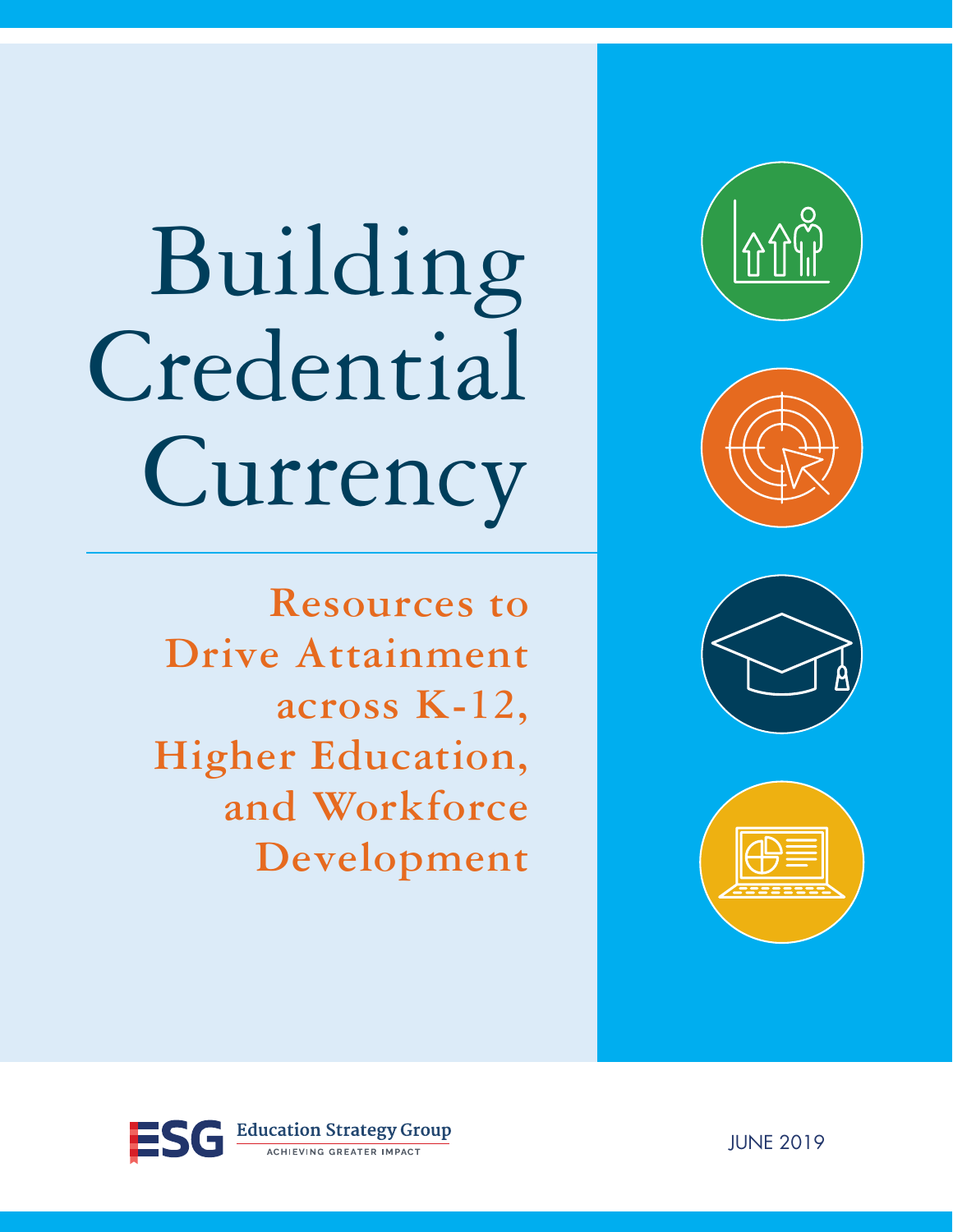## **Table of Contents**

| <b>Introduction</b>                                                                                                                                                                        | 3  |
|--------------------------------------------------------------------------------------------------------------------------------------------------------------------------------------------|----|
| <b>Getting Started</b>                                                                                                                                                                     | 4  |
| Non-Degree Credential of Value Self-Assessment Tool                                                                                                                                        | 5  |
| Overview of Essential Steps to Identify, Validate,<br>Incentivize, & Report on Non-Degree Credentials_                                                                                     | 9  |
| <b>1. Identify High-Value Non-Degree Credentials</b>                                                                                                                                       | 10 |
| Process to Create a Preliminary List of Priority Non-Degree Credentials                                                                                                                    | 11 |
| 2. Validate the Preliminary List of Priority                                                                                                                                               | 24 |
| Validation Step 1: Process to Survey Employers__________________________________                                                                                                           | 25 |
|                                                                                                                                                                                            | 31 |
| Validation Step 2: Process to Convene Employer Focus Groups                                                                                                                                | 34 |
|                                                                                                                                                                                            | 38 |
| 3. Incentivize Attainment of Priority Non-Degree Credentials_41                                                                                                                            |    |
| Case Study: Strategies to Incentivize, Communicate, &                                                                                                                                      |    |
| Report on Industry-Recognized Credential (IRC) Attainment                                                                                                                                  | 42 |
| Strategies to Design & Implement Funding Incentives                                                                                                                                        | 48 |
| <b>Strategies to Design &amp; Implement Attainment Incentives</b><br>for Higher Education <b>Executive Service Service Service Service Service Service Service Service Service Service</b> | 55 |
| 4. Report on Attainment of Priority Non-Degree Credentials 57                                                                                                                              |    |
| <b>Process to Effectively Build Non-Degree Credentials</b><br>into K-12 Data & Accountability Systems <b>Exercise Accountability</b> Systems                                               | 58 |
| Sample Data-Sharing MOU with Credentialing Exam Vendors                                                                                                                                    | 63 |

To download customizable versions of the tools in this toolkit, visit <http://edstrategy.org/resource/building-credential-currency/>.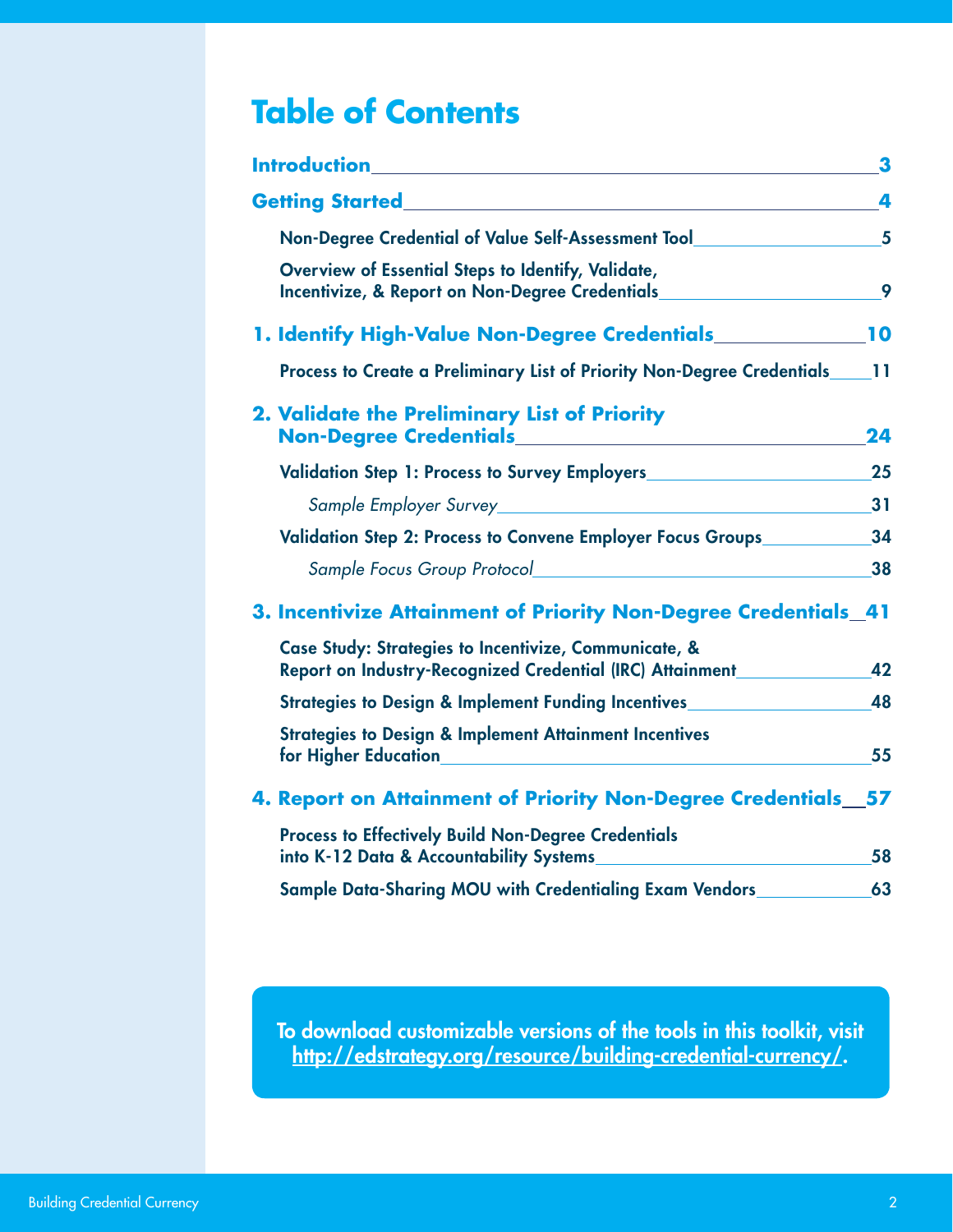## <span id="page-2-0"></span>**Introduction**

*Across the country, the pathway to economic security and self-sufficiency looks far different than it once did. Significant economic shifts—spurred both by rapid technological advancement and the downturn of the Great Recession have fundamentally altered the reality of education and work. Postsecondary education is now a requirement to access good jobs, but there are many more pathways learners can take to get there, including those that culminate in nondegree credentials.*

States and communities across the country have begun to recognize that non-degree credentials (in this case, industry-recognized credentials) have an important role to play in education systems seeking to be more responsive to the new economy. Yet there are thousands of these credentials available and identifying which are high-value and which are not is complex. With 26 states including industry-recognized credentials in their high school accountability systems and others contemplating whether such credentials should count toward their postsecondary attainment goals, the stakes have never been higher.<sup>1</sup> The choices states make about which non-degree credentials "count" will either encourage learners down a meaningful career path or unwittingly steer them to pursue lower-value credentials that do not lead to good jobs.

*Education Strategy Group is pleased to share this toolkit that lays out an evidencebased methodology that K-12, postsecondary, and workforce development leaders in any state can use to approach this work with greater confidence*. We encourage leaders to work across the sectors to identify which non-degree credentials have value, knowing that working in silos is inefficient and can result in conflicting signals being sent to students. Also, while our strategies focus on state-level actions that can be taken, we recognize that there are regional differences that must be taken into account and offer suggestions for how to address those variations.

The bar we have set for what counts as a high-value credential is one shared by all levels of our education and training systems: connecting learners to a job with a family-sustaining wage. This demands that K-12, postsecondary, workforce development, and industry leaders undertake this work together to identify and validate the credentials demanded by the labor market in high-skill, high-wage occupations; incentivize learners to earn them; and reliably collect data and report which credentials are earned and by whom. It is up to these leaders to propel many more students, especially those from underserved communities, to earn these credentials on a path to postsecondary success. The economy demands no less.

<sup>1</sup> Advance CTE and Education Strategy Group. 2017. *Career Readiness & the Every Student Succeeds Act: Mapping Career Readiness in State ESSA Plans.* <http://edstrategy.org/resource/career-readiness-the-every-student-succeeds-act/>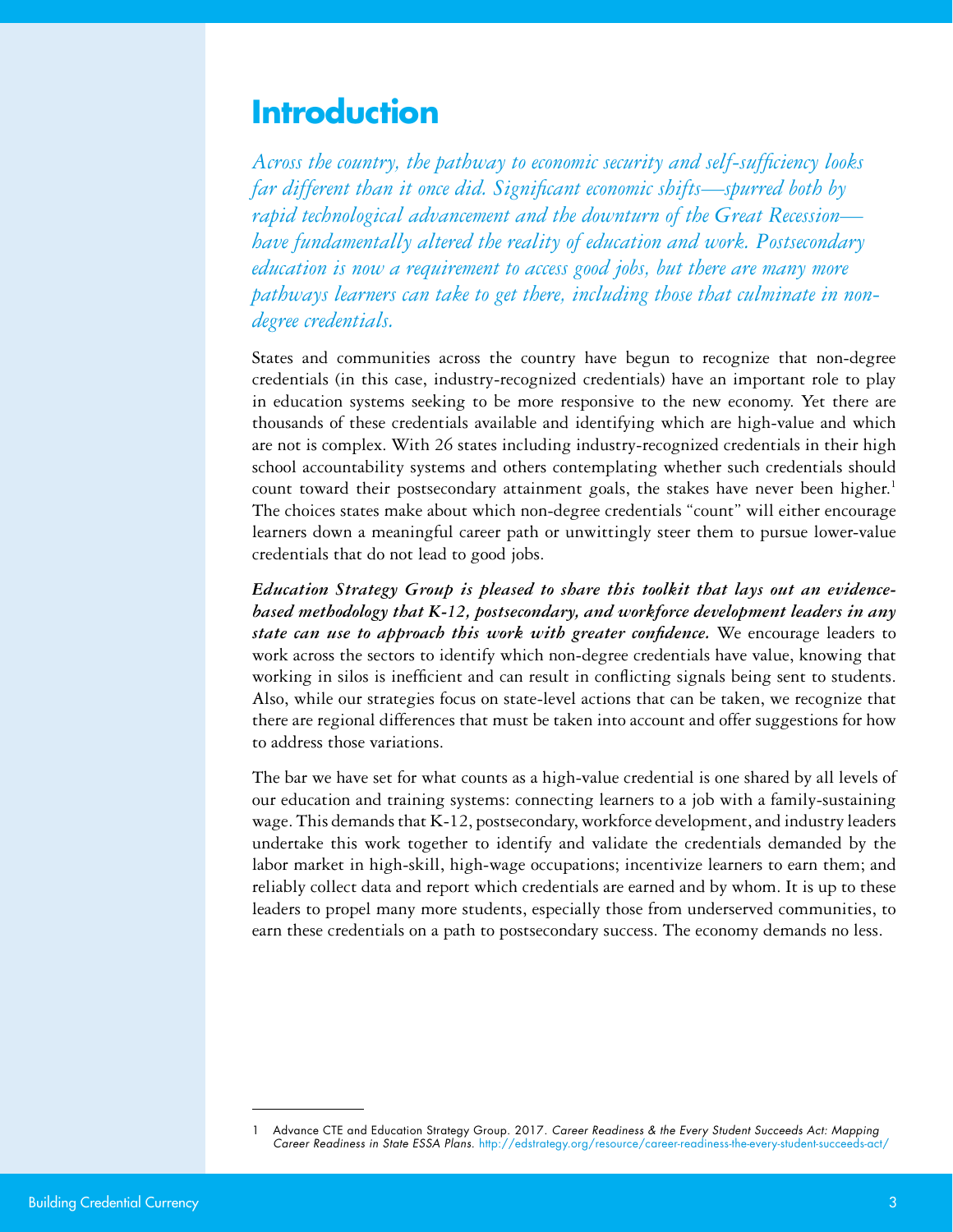## <span id="page-3-0"></span>**Getting Started**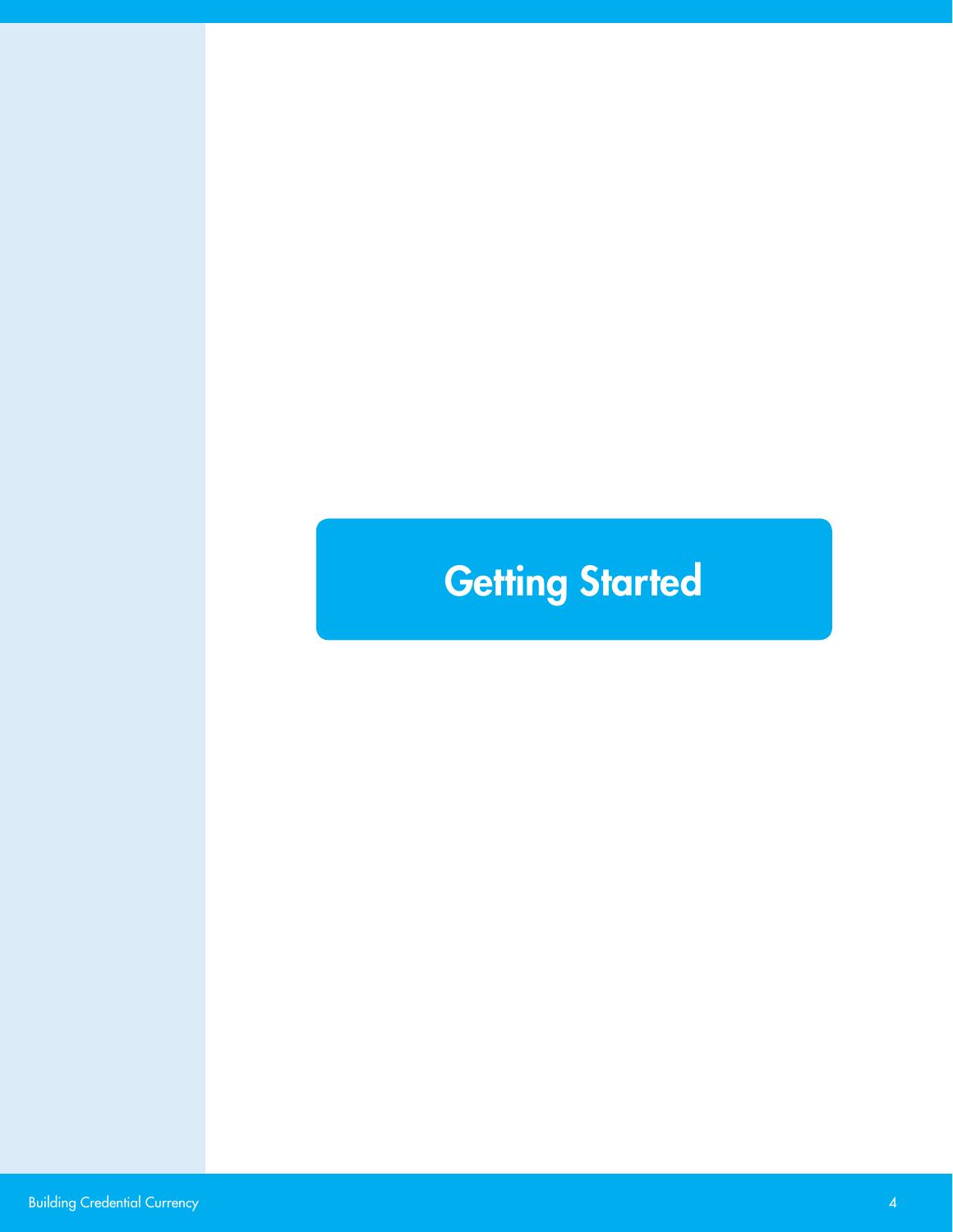## <span id="page-4-0"></span>**Non-Degree Credential of Value Self-Assessment Tool**

*The collection of tools contained throughout this kit provide strategic and technical guidance to states committed to identifying and scaling attainment of non-degree credentials aligned to in-demand, high-skill, high-wage occupations. Before working with these tools, your state should establish a cross-sector team comprised of—at minimum—representatives from the state K-12 education (SEA), higher education, and workforce agencies to drive this work.* 

Once your cross-sector team is formed, start your work here with this brief self-assessment to better understand where your current practices are strong and where there is room for improvement. For each row, provide your state a score (1-3) according to the criteria provided in the rubric and note the supporting evidence that led you to this score. This toolkit has at least one tool that corresponds to each item in the self-assessment so that you can tailor your work around your state's unique areas of focus.

| <b>Cross-Sector Collaboration</b>                                                                                                                                                                                       |                                                                                                                                                                                                                                                                                                                |                                                                                                                                                                                                                                                                                    |              |
|-------------------------------------------------------------------------------------------------------------------------------------------------------------------------------------------------------------------------|----------------------------------------------------------------------------------------------------------------------------------------------------------------------------------------------------------------------------------------------------------------------------------------------------------------|------------------------------------------------------------------------------------------------------------------------------------------------------------------------------------------------------------------------------------------------------------------------------------|--------------|
| Undeveloped (1)                                                                                                                                                                                                         | Developing (2)                                                                                                                                                                                                                                                                                                 | Established (3)                                                                                                                                                                                                                                                                    | Score        |
| The SEA, higher education<br>agency, and state<br>workforce agency do not<br>collaborate to develop a<br>cohesive list of priority<br>non-degree credentials.<br>There is little to no sharing<br>of resources or data. | Collaboration between<br>the SEA, higher education<br>agency, and state<br>workforce agency is<br>limited and/or disjointed.<br>Agencies may have<br>different lists of priority<br>non-degree credentials,<br>and/or may rely on<br>different or competing<br>resources and data to<br>achieve similar goals. | The SEA, higher<br>education agency, and<br>state workforce agency<br>communicate and<br>collaborate regularly to<br>create a single cohesive<br>state-level list of priority<br>non-degree credentials.<br>Resources and data are<br>shared to drive work<br>around common goals. | $\mathbf{3}$ |
| Supporting Evidence:                                                                                                                                                                                                    |                                                                                                                                                                                                                                                                                                                |                                                                                                                                                                                                                                                                                    |              |

*To download an electronic version of this tool, visit [http://edstrategy.org/resource/building](http://edstrategy.org/resource/building-credential-currency/)[credential-currency/.](http://edstrategy.org/resource/building-credential-currency/)*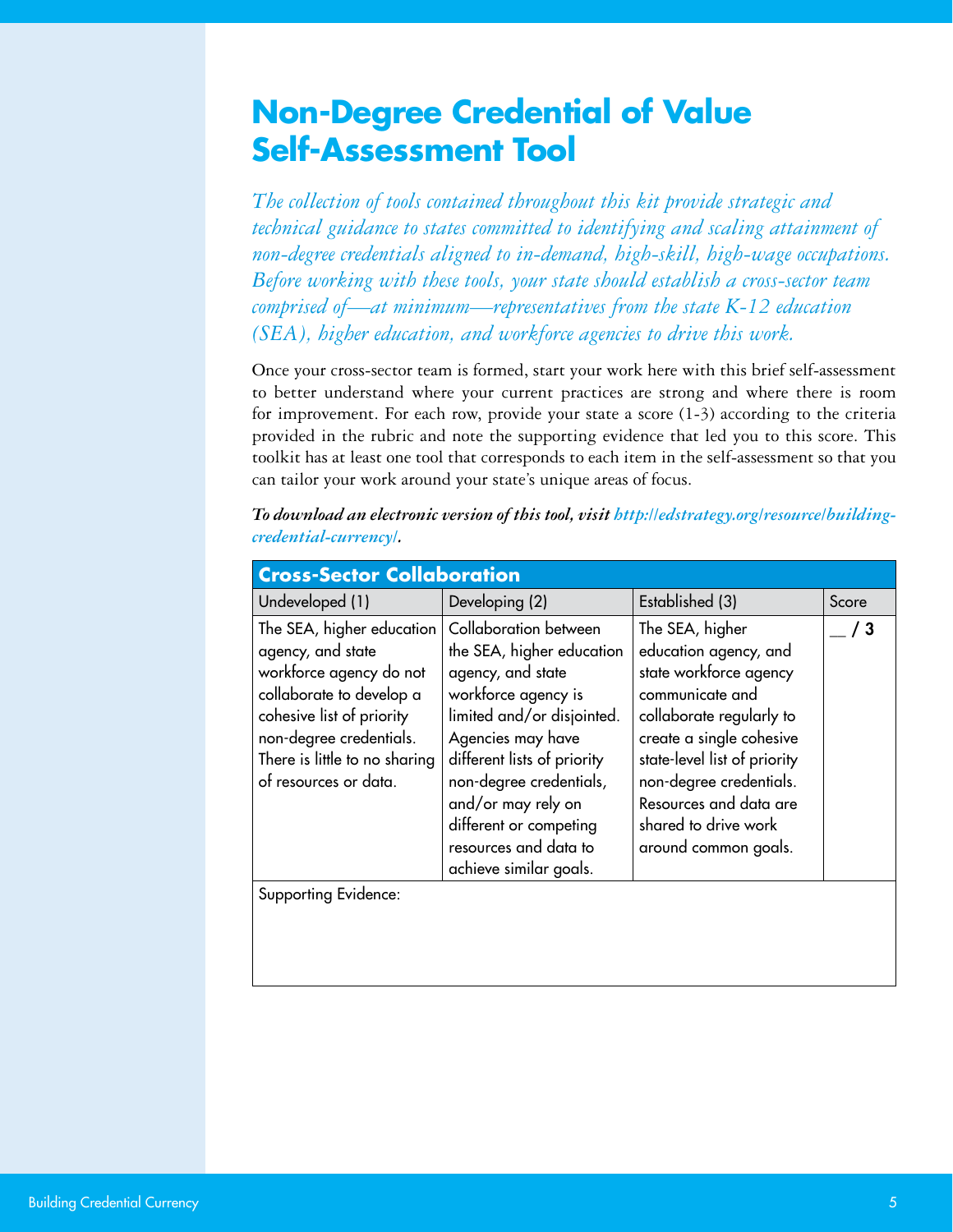| <b>Identifying Priority Credentials</b>                                                                                                                                                                                                               |                                                                                                                                                                                                                                                                                                                                                                                                                                                       |                                                                                                                                                                                                                                                                                                                  |       |
|-------------------------------------------------------------------------------------------------------------------------------------------------------------------------------------------------------------------------------------------------------|-------------------------------------------------------------------------------------------------------------------------------------------------------------------------------------------------------------------------------------------------------------------------------------------------------------------------------------------------------------------------------------------------------------------------------------------------------|------------------------------------------------------------------------------------------------------------------------------------------------------------------------------------------------------------------------------------------------------------------------------------------------------------------|-------|
| Undeveloped (1)                                                                                                                                                                                                                                       | Developing (2)                                                                                                                                                                                                                                                                                                                                                                                                                                        | Established (3)                                                                                                                                                                                                                                                                                                  | Score |
| <b>Labor Market Forecasting</b>                                                                                                                                                                                                                       |                                                                                                                                                                                                                                                                                                                                                                                                                                                       |                                                                                                                                                                                                                                                                                                                  |       |
| The state does not identify<br>priority in-demand,<br>high-skill, high-wage<br>occupations and<br>associated non-degree<br>credentials using labor<br>market information.                                                                             | The state identifies its<br>priority in-demand,<br>high-skill, high-wage<br>occupations and<br>credentials, but does not<br>use rigorous thresholds<br>for job demand, wage,<br>and skill level. Different<br>agencies may have<br>different priority lists.                                                                                                                                                                                          | The state identifies its<br>priority in-demand,<br>high-skill, high-<br>wage occupations<br>and credentials using<br>rigorous thresholds for<br>job demand, wage, and<br>skill level. The list of<br>priority occupations and<br>credentials is uniform<br>across state agencies.                                | /3    |
|                                                                                                                                                                                                                                                       | <b>Employer Validation of Priority Non-Degree Credentials</b>                                                                                                                                                                                                                                                                                                                                                                                         |                                                                                                                                                                                                                                                                                                                  |       |
| The state does not identify<br>and convene employers<br>representative of its<br>priority industries, and/<br>or does not engage<br>this community in any<br>efforts to confirm and<br>validate statewide<br>priority occupations and<br>credentials. | The state engages<br>major employers (e.g.,<br>WICs/Chambers) but<br>does not engage a<br>representative sample<br>of its priority industries.<br>Efforts to engage<br>employers to confirm<br>and validate statewide<br>priority occupations and<br>credentials are informal<br>(i.e., personal outreach<br>vs. surveys and focus<br>groups) and/or disjointed<br>across industries (i.e.,<br>different tools/outreach<br>for different industries). | The state identifies and<br>convenes employers<br>representative of its<br>priority industries and<br>systematically engages<br>them in planned,<br>organized feedback<br>loops-including formal<br>surveys and focus<br>groups-to confirm<br>and validate statewide<br>priority occupations and<br>credentials. | / 3   |
|                                                                                                                                                                                                                                                       | <b>Postsecondary Credit for Priority Non-Degree Credentials</b>                                                                                                                                                                                                                                                                                                                                                                                       |                                                                                                                                                                                                                                                                                                                  |       |
| The state does not award<br>postsecondary credit in a<br>degree-granting program<br>for priority non-degree<br>credentials earned by<br>students.                                                                                                     | Postsecondary credit<br>for priority non-degree<br>credentials exists on an<br>ad-hoc basis within the<br>state (i.e., agreements<br>between individual<br>school districts/<br>workforce programs<br>and postsecondary<br>institutions), but there are<br>no statewide agreements.                                                                                                                                                                   | There is a statewide<br>process for granting<br>postsecondary credit in<br>degree-granting programs<br>to priority non-degree<br>credentials. The state<br>may also be considering<br>how it may count priority<br>non-degree credentials<br>toward its postsecondary<br>attainment goal.                        | / 3   |
|                                                                                                                                                                                                                                                       |                                                                                                                                                                                                                                                                                                                                                                                                                                                       | <b>Total Score Identifying Priority Credentials</b>                                                                                                                                                                                                                                                              | / 9   |
| Supporting Evidence:                                                                                                                                                                                                                                  |                                                                                                                                                                                                                                                                                                                                                                                                                                                       |                                                                                                                                                                                                                                                                                                                  |       |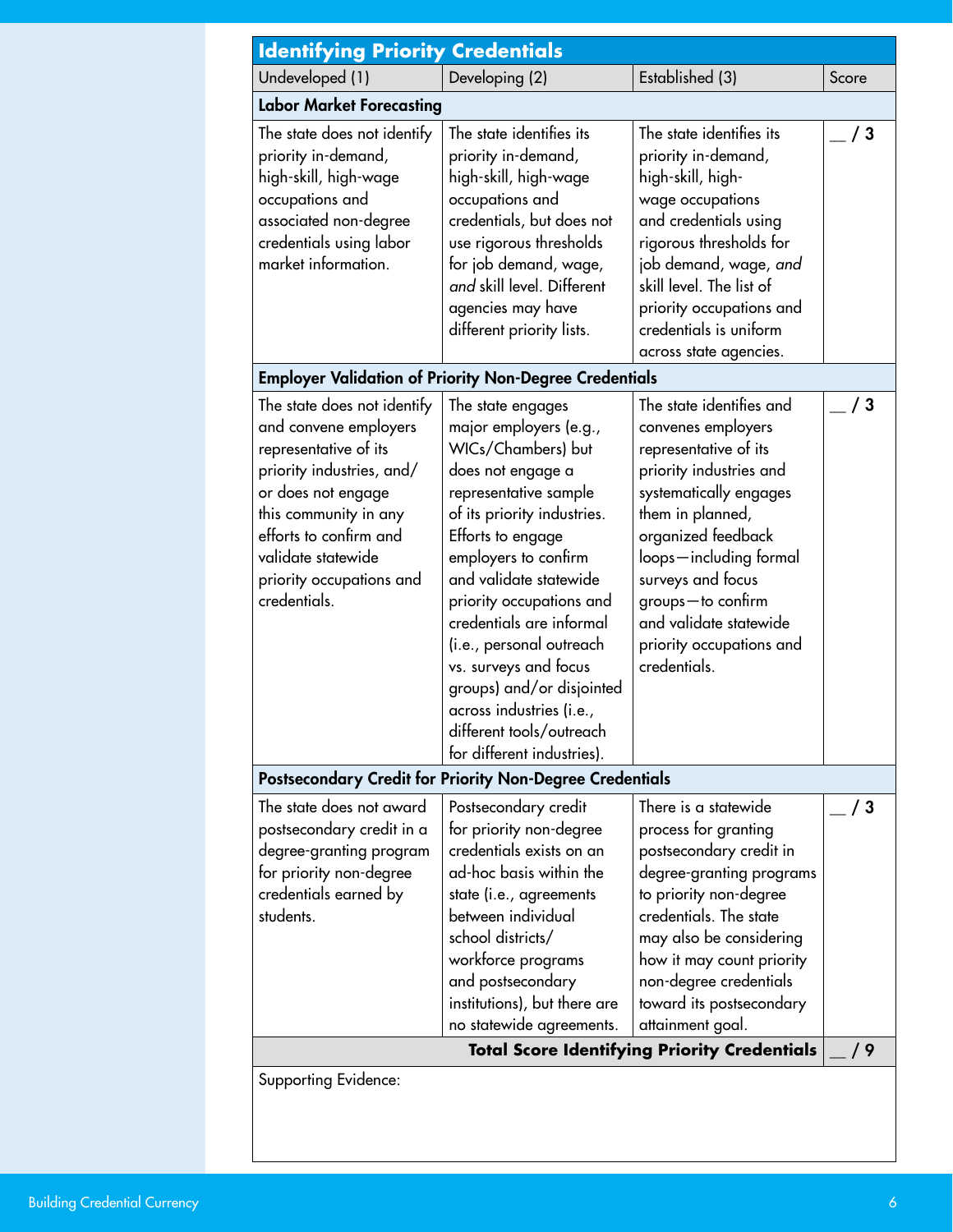| <b>Incentivizing Priority Credential Attainment</b>                                                                                                                                                                                                  |                                                                                                                                                                                                                                           |                                                                                                                                                                                                                                                                                                                                                                                                                              |       |
|------------------------------------------------------------------------------------------------------------------------------------------------------------------------------------------------------------------------------------------------------|-------------------------------------------------------------------------------------------------------------------------------------------------------------------------------------------------------------------------------------------|------------------------------------------------------------------------------------------------------------------------------------------------------------------------------------------------------------------------------------------------------------------------------------------------------------------------------------------------------------------------------------------------------------------------------|-------|
| Undeveloped (1)                                                                                                                                                                                                                                      | Developing (2)                                                                                                                                                                                                                            | Established (3)                                                                                                                                                                                                                                                                                                                                                                                                              | Score |
|                                                                                                                                                                                                                                                      | <b>Cost-Barrier Removal for Non-Degree Credential Attainment</b>                                                                                                                                                                          |                                                                                                                                                                                                                                                                                                                                                                                                                              |       |
| The state lacks student-<br>directed incentives and<br>communications to<br>increase the attainment<br>of its priority non-degree<br>credentials.                                                                                                    | The state offers students<br>some financial incentives<br>to earn priority non-<br>degree credentials,<br>such as waived exam<br>fees. Communication of<br>incentives to students and<br>parents is limited.                              | The state offers robust<br>incentives to students-<br>including opportunities to<br>"cash in" credentials for<br>other valuable goods like<br>college credit (through<br>established articulation<br>agreements for priority<br>credentials) in addition to<br>financial incentives such<br>as waived exam fees $-$<br>and clearly communicates<br>the value of these<br>opportunities directly to<br>students and families. | /3    |
| K-12 Incentives                                                                                                                                                                                                                                      |                                                                                                                                                                                                                                           |                                                                                                                                                                                                                                                                                                                                                                                                                              |       |
| The state does not have<br>an incentive structure<br>(financial or otherwise)<br>for districts and schools to<br>support student attainment<br>of priority non-degree<br>credentials.                                                                | The state offers incentives<br>to districts and schools<br>for student credential<br>attainment, but incentives<br>are not differentiated<br>based on credential<br>quality.                                                              | The state offers incentives<br>to districts and schools<br>that are differentiated in<br>proportion to the value of<br>the credential earned by<br>the student.                                                                                                                                                                                                                                                              | / 3   |
| <b>Postsecondary and Workforce Incentives</b>                                                                                                                                                                                                        |                                                                                                                                                                                                                                           |                                                                                                                                                                                                                                                                                                                                                                                                                              |       |
| The state does not have<br>an incentive structure<br>(financial or otherwise)<br>for institutions of higher<br>education and registered<br>workforce training<br>programs to promote<br>student attainment of<br>priority non-degree<br>credentials. | The state incentivizes<br>priority non-degree<br>credential attainment<br>either indirectly, through<br>tuition support for<br>postsecondary degree<br>and/or certificate<br>programs, or with direct<br>funding for credential<br>exams. | The state incentivizes<br>priority non-degree<br>credential attainment with<br>funding — either indirectly<br>through program tuition<br>support or direct funding<br>for credential exams.<br>The state also includes<br>priority non-degree<br>credentials in its statewide<br>postsecondary attainment<br>goal.                                                                                                           | / 3   |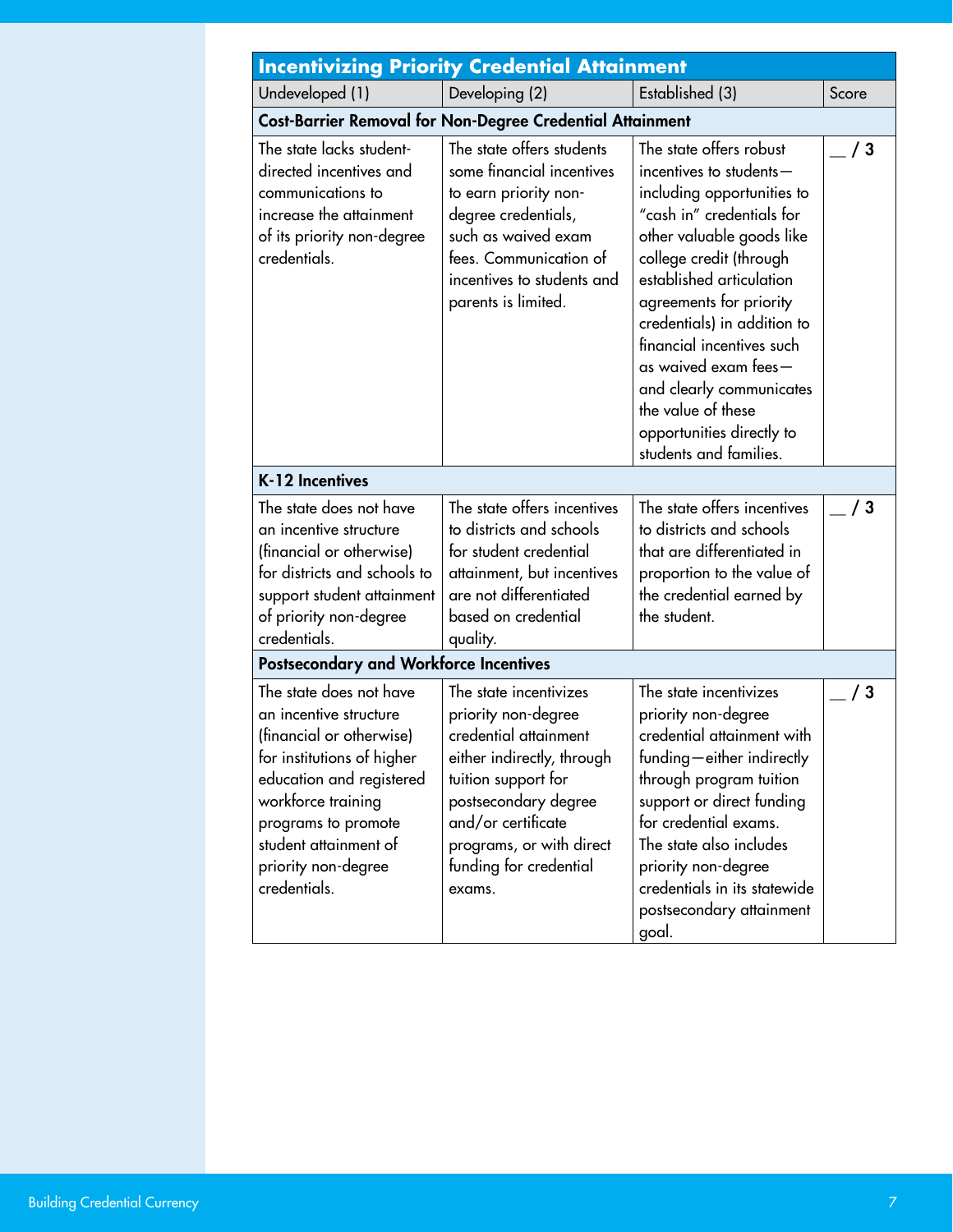| For K-12, Incentivizing through Accountability and Reporting                                                                                                      |                                                                                                                                                                                                                                                                                                  |                                                                                                                                                                                                                                         |       |
|-------------------------------------------------------------------------------------------------------------------------------------------------------------------|--------------------------------------------------------------------------------------------------------------------------------------------------------------------------------------------------------------------------------------------------------------------------------------------------|-----------------------------------------------------------------------------------------------------------------------------------------------------------------------------------------------------------------------------------------|-------|
| Undeveloped (1)                                                                                                                                                   | Developing (2)                                                                                                                                                                                                                                                                                   | Established (3)                                                                                                                                                                                                                         | Score |
| Non-degree credential<br>attainment is not tracked<br>in any accountability or<br>reporting systems (ESSA<br>accountability plans,<br>school report cards, etc.). | Non-degree credential<br>attainment is included in<br>statewide accountability<br>plans but not ESSA<br>accountability plans<br>and/or credential<br>accountability is not<br>limited in scope to only<br>priority credentials<br>aligned to in-demand,<br>high-skill, high-wage<br>occupations. | Non-degree credential<br>attainment is included<br>in both statewide and<br>federal accountability<br>plans and is limited in<br>scope to only priority<br>credentials aligned to in-<br>demand, high-skill, high-<br>wage occupations. | / 3   |
|                                                                                                                                                                   |                                                                                                                                                                                                                                                                                                  | <b>Total Score Incentivizing Priority Credential Attainment</b>                                                                                                                                                                         |       |
| Supporting Evidence:                                                                                                                                              |                                                                                                                                                                                                                                                                                                  |                                                                                                                                                                                                                                         |       |

| <b>Data Quality</b>                                                                                                                                                          |                                                                                                                                                                                                                                             |                                                                                                                                                                                                                   |       |
|------------------------------------------------------------------------------------------------------------------------------------------------------------------------------|---------------------------------------------------------------------------------------------------------------------------------------------------------------------------------------------------------------------------------------------|-------------------------------------------------------------------------------------------------------------------------------------------------------------------------------------------------------------------|-------|
| Undeveloped (1)                                                                                                                                                              | Developing (2)                                                                                                                                                                                                                              | Established (3)                                                                                                                                                                                                   | Score |
| <b>Data Collection</b>                                                                                                                                                       |                                                                                                                                                                                                                                             |                                                                                                                                                                                                                   |       |
| The state does not collect<br>any data on student<br>credential attainment; or<br>the data collected is only<br>through self-report (by the<br>district, school, or student) | Data collected on<br>credential attainment is:<br>(a) aggregate-level data,<br>or (b) incomplete (i.e.,<br>only data on credentials<br>earned is received, rather<br>than all attempts, pass or<br>fail).                                   | Data collected on<br>credential attainment is:<br>(a) student-level data, (b)<br>complete (pass and fail<br>data), and (c) validated<br>either by data-sharing<br>agreements with exam<br>vendors or other means. | / 3   |
| <b>Data Storage</b>                                                                                                                                                          |                                                                                                                                                                                                                                             |                                                                                                                                                                                                                   |       |
| The state does not record<br>student credential data<br>in its longitudinal data<br>system or other student<br>information systems.                                          | The state's data systems:<br>(a) cannot differentiate<br>between credentials,<br>(b) record incomplete<br>information (i.e., passes<br>only), and/or (c) limit<br>the number of credential<br>attempts that can be<br>recorded per student. | The state's data systems<br>can record information<br>on credential name, exam<br>date, and exam result for<br>each credential attempt a<br>student makes.                                                        | 3     |
| <b>Total Score Data Quality</b>                                                                                                                                              |                                                                                                                                                                                                                                             |                                                                                                                                                                                                                   | / 6   |
| Supporting Evidence:                                                                                                                                                         |                                                                                                                                                                                                                                             |                                                                                                                                                                                                                   |       |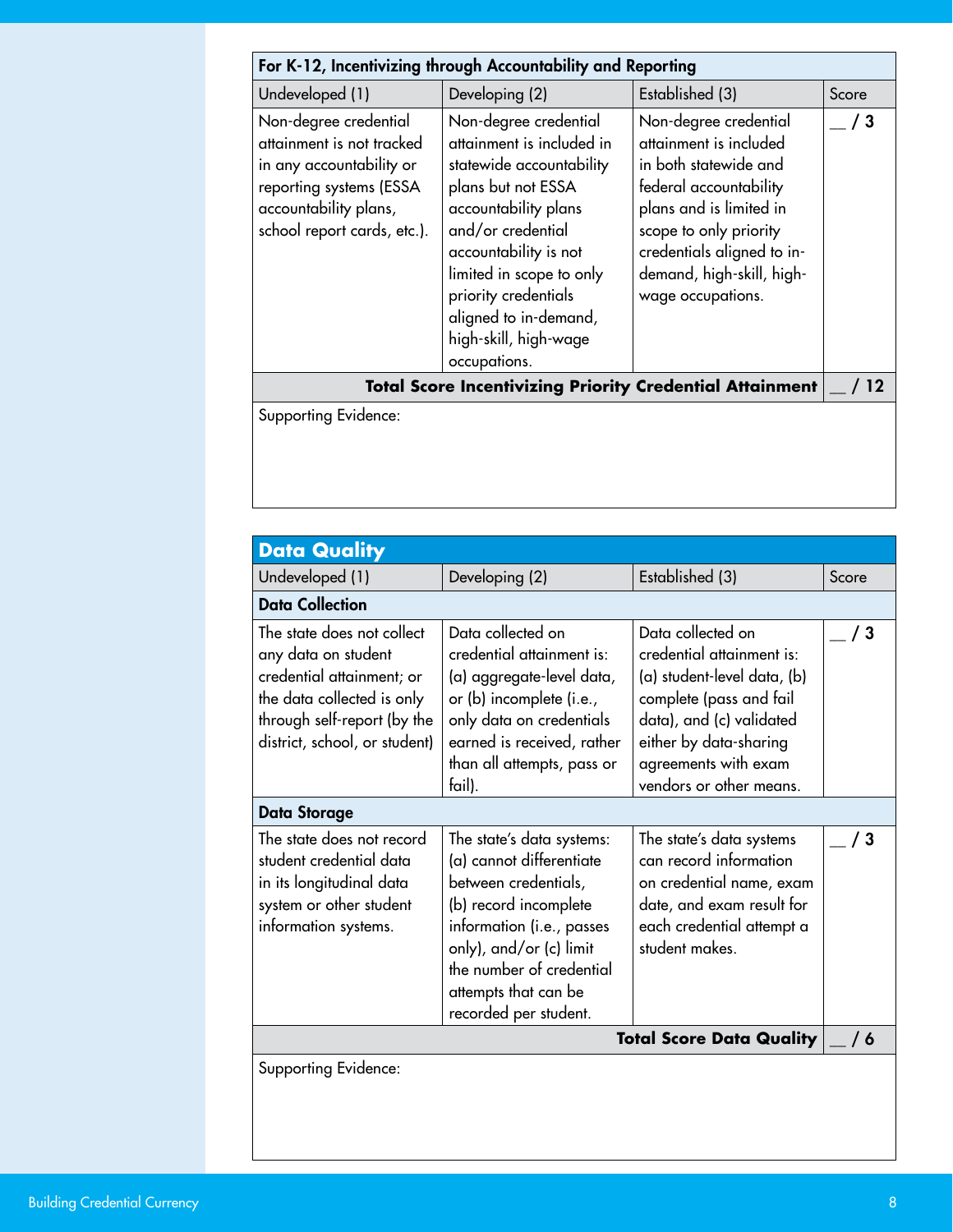## Overview of Essential Steps to Identify, Validate, Incentivize, & Report on Non-Degree Credentials



ID: In-demand HS: High-skill HW: High-wage

LMI: Labor market information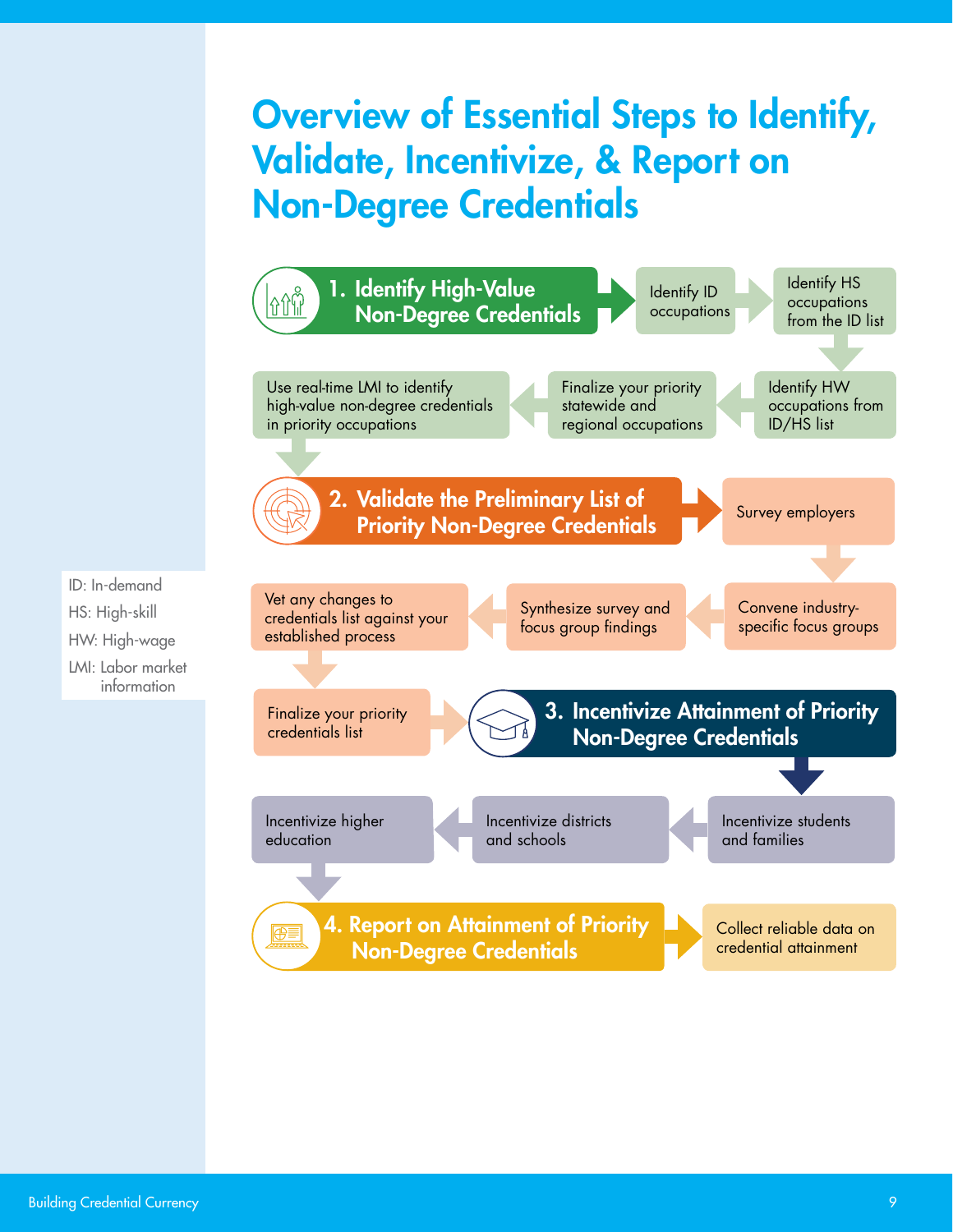

## <span id="page-9-0"></span>1. Identify High-Value Non-Degree Credentials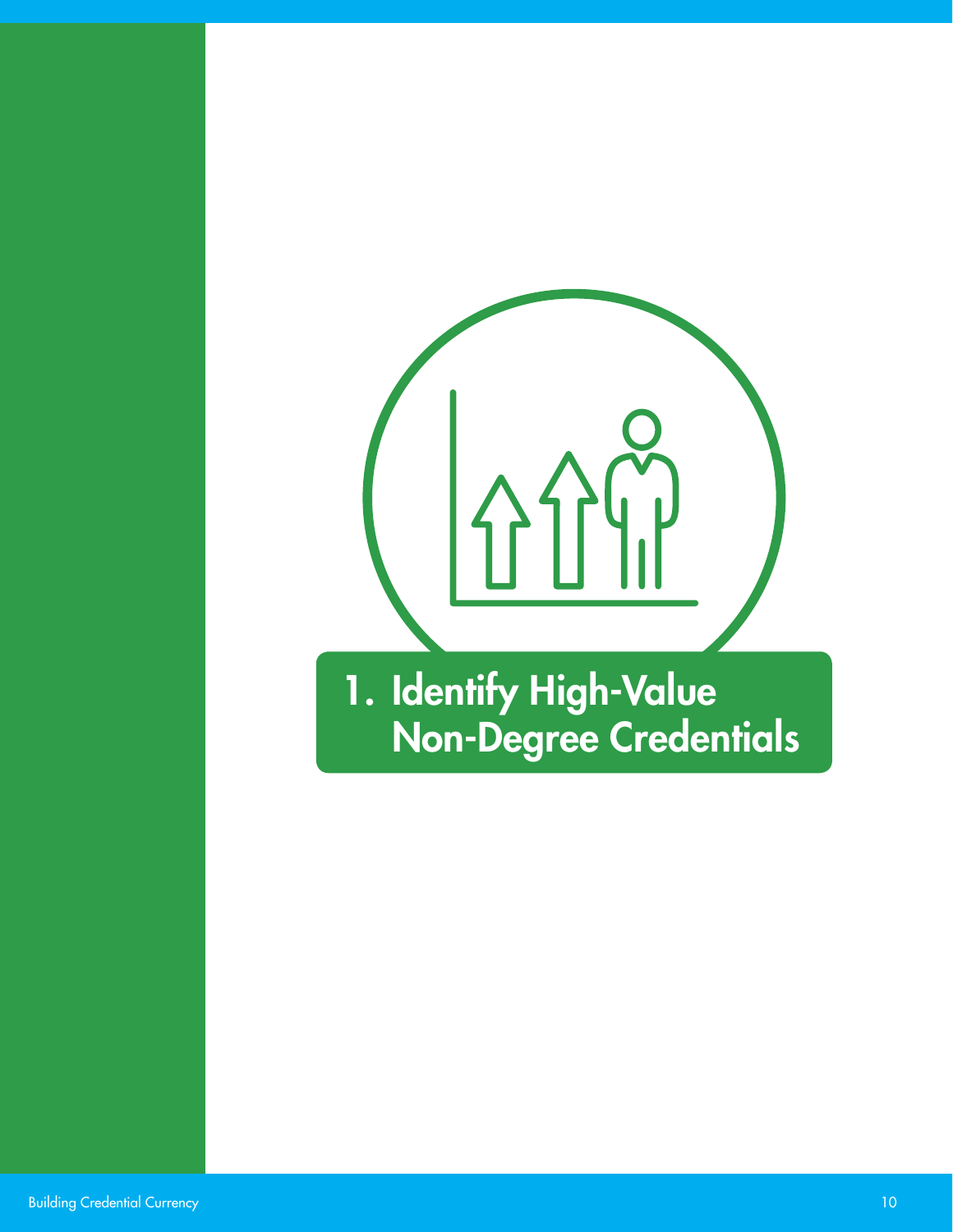

## <span id="page-10-0"></span>**Process to Create a Preliminary List of Priority Non-Degree Credentials**

*This tool is the first in Education Strategy Group's* Building Credential Currency *toolkit and presents a step-by-step, evidence-based guide to identifying high-value credentials within priority occupation areas. Though many states already offer and track attainment of non-degree credentials, current processes are often either too broad, including non-degree credentials regardless of their currency in the labor market, or too siloed, with each state agency owning a different list of priority credentials and/or incentivizing and monitoring processes. This tool provides a technical model for states to refine and strengthen their process to assemble a unified, statewide list of priority non-degree credentials—those that are necessary to either gain employment or advance in an in-demand, high-skill, high-wage occupation.*

Because the purpose of this tool is to develop a statewide list of priority credentials, it is critical that toolkit users *first assemble a cross-sector team to lead this work.* This team should include both policy and data experts from, at minimum, the state's K-12 education agency, higher education office, workforce development agency, or economic development agency.

## I. Identify *in-demand* occupations in your state.

Before classifying the value of non-degree credentials themselves, it is necessary to first identify your state's high-wage, high-skill, indemand occupations in which these credentials exist and hold value. The first step of the process is to identify occupations that are indemand. Those that are also high-skill, highwage will be derived from your in-demand list.

#### **1. Find occupation projections for your state.**

NOTE: While the process outlined here works for any type of credential and at any geographic level, we focus specifically on identifying non-degree credentials aligned to in-demand, highskill, high-wage occupations within a state. Additional description is provided throughout the tool regarding how states can modify this process to undertake analyses at regional levels.

Your state's WIOA plan—which should include analyses of projected job growth at the

occupational level—is an excellent starting point for finding occupation projections, but it requires asking some critical questions.

As you review your WIOA plan and its analyses, answer the following questions:

- How old are the analyses included in the WIOA plan? If the analyses are more than three years old, you'll likely want to update them for a more current understanding of economic trends.
- How far into the future do projections stretch?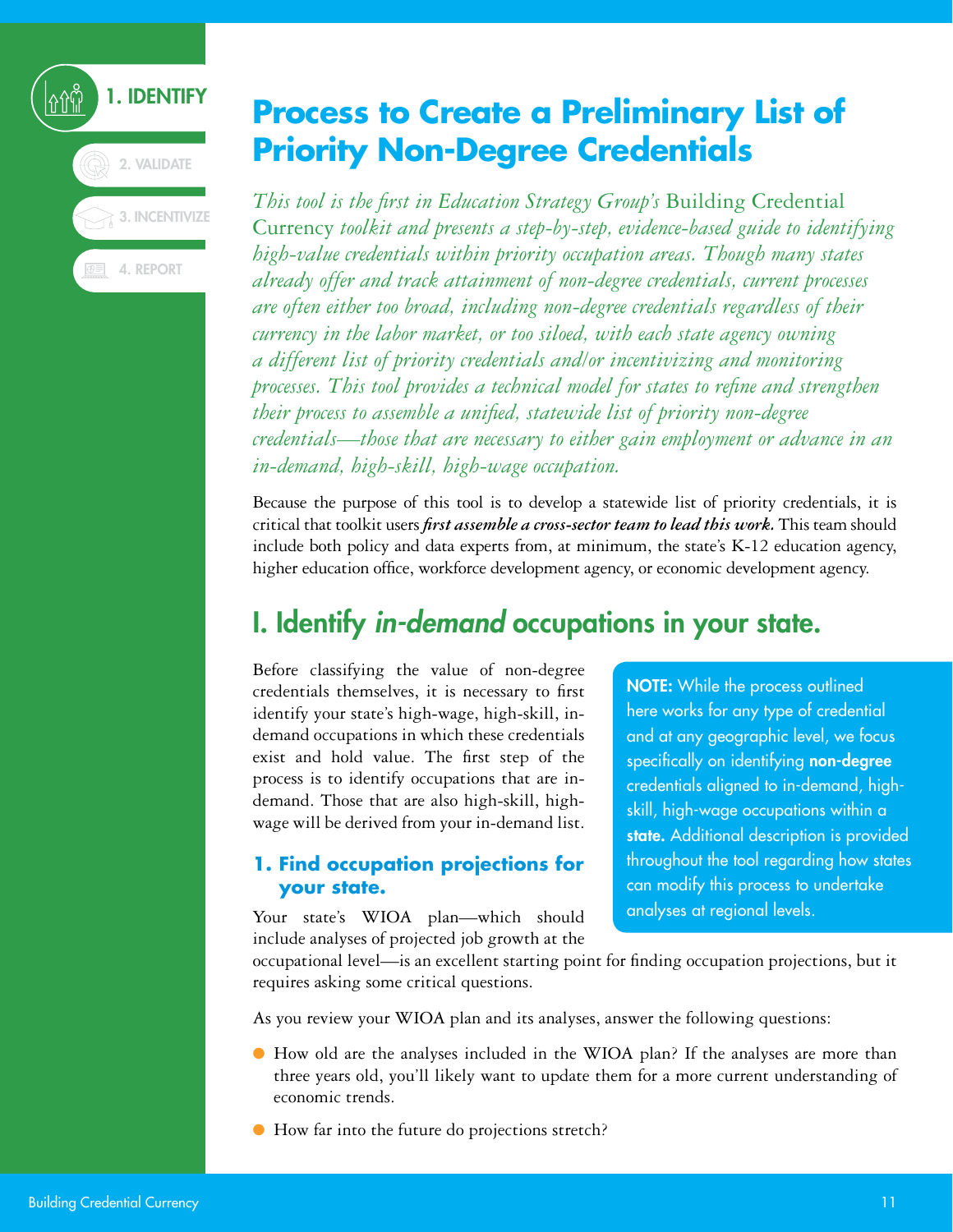- Do you need updated projections? If yes, where and with whom does this work live?
- Do you have all of the information needed to provide occupational-level data on both the *number of jobs* and *percent job growth* over a given time period? Can data be further disaggregated to differentiate between new job creation (real job growth) and current position vacancies? If no, do you have the ability to get that information?

If your WIOA plan's analyses are outdated or incomplete—or if you want to cross-reference and validate information from your WIOA plan—you may use a publicly accessible resource to undertake additional analyses, like [Projections Central](http://www.projectionscentral.com/), which is provided by the Department of Labor, Employment, & Training Administration and provides statelevel occupation projections. Some resources in your own state, like your State Department of Labor or Economic Development, may also provide occupation data and reports helpful to determining in-demand occupations.

Note that traditional employment projections like these may themselves be incomplete sources of information. For example, traditional federal projections do not capture agricultural occupations; and, in fact, many agriculture-aligned occupations may be organized under other industries (for instance, food production is often found under manufacturing). If your state has a significant agricultural industry, you may need to identify additional sources of data to complement your traditional projections. New and emerging occupations may also be difficult to capture through traditional projections—especially those that are long-term. Projections Central, for instance, provides both long-term (10-year) and shorter-term (5-year) projections. For states experiencing rapid industry change, it may be more appropriate to conduct more frequent analyses using shorter-term projections. Alternatively, you may complement traditional employment projections (long- or short-term) with real-time labor market analyses to capture these new and emerging fields through job postings data. (See more on real-time labor market tools below, in Section V.)

#### REGIONALIZE YOUR WORK, PART 1

While the process laid out in this tool provides a roadmap for users to develop a statewide priority occupations and credentials list, your state's economic landscape may also benefit from a regional analysis. If your state is relatively homogenous from region to region, the process detailed here will likely meet your needs. If your state's workforce needs vary dramatically from region to region—for example, if there is a large port industry on the coast, or if your state has both very rural and very urban areas—you may consider applying a regional lens to this analysis.

While the labor market resources provided in this process—such as Projections Central, O\*Net, and others—all provide useful state-level data, many do not provide similar data at regional or local levels. Even where sub-state data are available, regional groupings may not map to your state's definition of regional boundaries. Teams seeking to conduct a regional analysis of priority occupations should look for data resources within your state—likely housed in your state workforce or economic development agencies—to use in this process.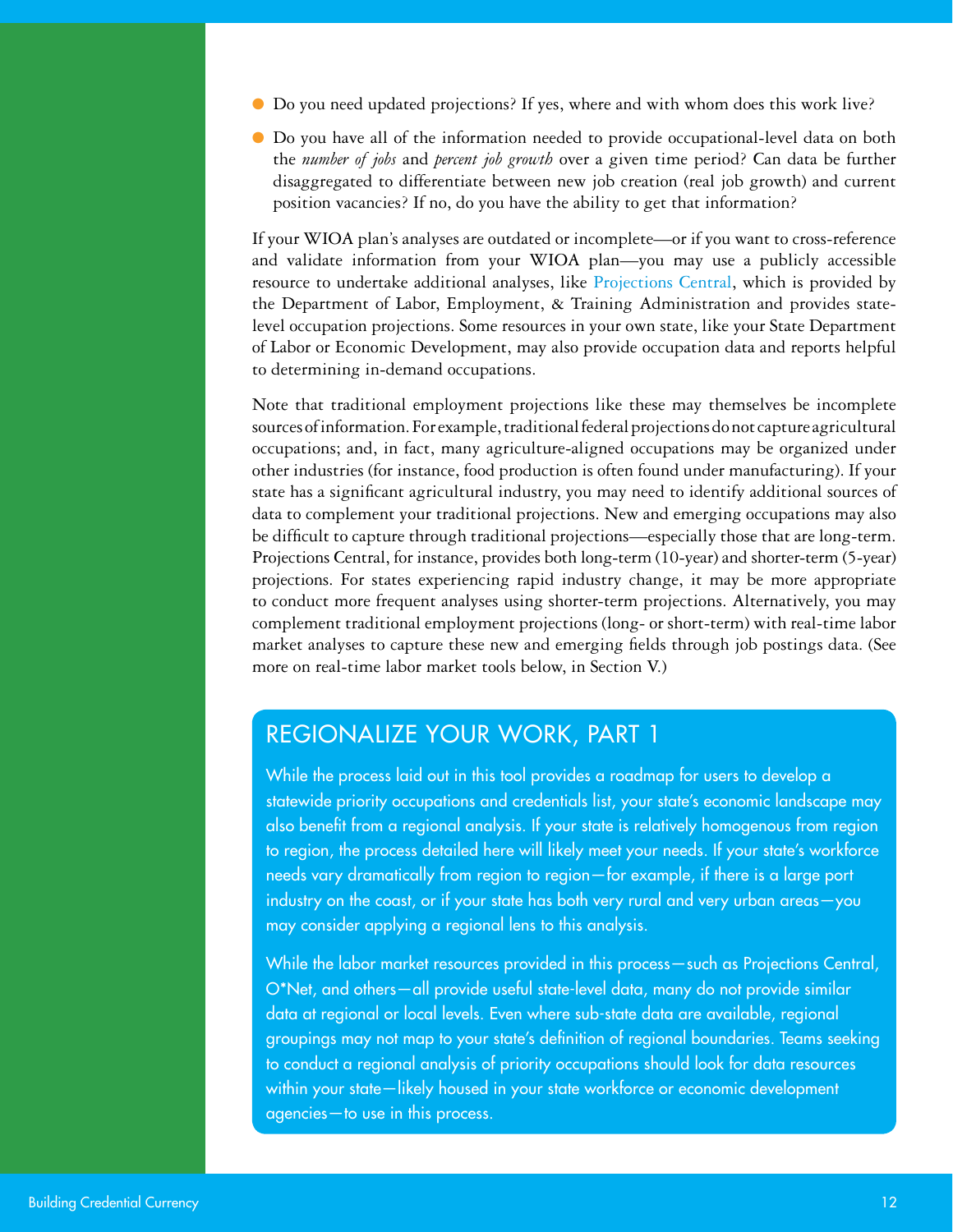#### **2. Determine a threshold for defining "in-demand."**

What does it mean for an occupation to be in-demand? All occupations experience job loss and gain on some scale—distinguishing between "normal" fluctuation and high-growth change is crucial to narrowing your state's priority list to those jobs that are experiencing significant growth.

This process should consider occupational demand in both *raw job numbers* and *percent growth*. The largest industry in your state may not be the fastest-growing and vice versa, but both high-volume and high-growth occupations are valuable to your state's economy.

This process should also consider *changes in demand over time*. The economy is constantly changing: Occupations demanded today may not be in-demand in ten years. Those indemand in ten years may be just now emerging.

Many states that have established this practice have set both growth rate and annual opening thresholds that must be satisfied for an occupation to qualify as in-demand. Setting both a current openings threshold and a projected growth threshold is important to demonstrate that these occupations are currently in-demand and will remain so in the near future. Florida, for instance, requires occupations to demonstrate 500 annual openings plus an average growth rate of 1.26% *or* 1,200 annual openings plus any positive growth. Other states consider rates higher than the aggregate state job growth to be "in-demand."

#### **3. Remove any occupations that do not meet your defined threshold.**

Compare occupation projections gathered in Step 1 against the demand threshold set in Step 2. Those that meet or exceed the threshold are your in-demand occupations. For each of these occupations, be sure to record the [SOC \(Standard Occupational Classification\)](https://www.bls.gov/soc/) [codes,](https://www.bls.gov/soc/) which classify workers into common occupational categories as described in the text box below. These will be used as a common, unique identifier throughout the rest of the process to identify your state's in-demand, high-skill, high-wage occupations.

#### SOC CODES

The Standard Occupational Classification (SOC) system is a tool developed by the federal government that assigns each occupation and occupational category a unique, six-digit identifier. These six digits represent each occupation's



major group, minor group, and broad occupation. Currently, there are 23 major occupational groups, 98 minor groups, and 459 broad occupations—resulting in 867 unique occupations as of 2018.

*Note: As you use SOC codes to merge data from multiple sources, make sure that each dataset uses the same version of the SOC system to control for any possible changes made to the classification of occupations.*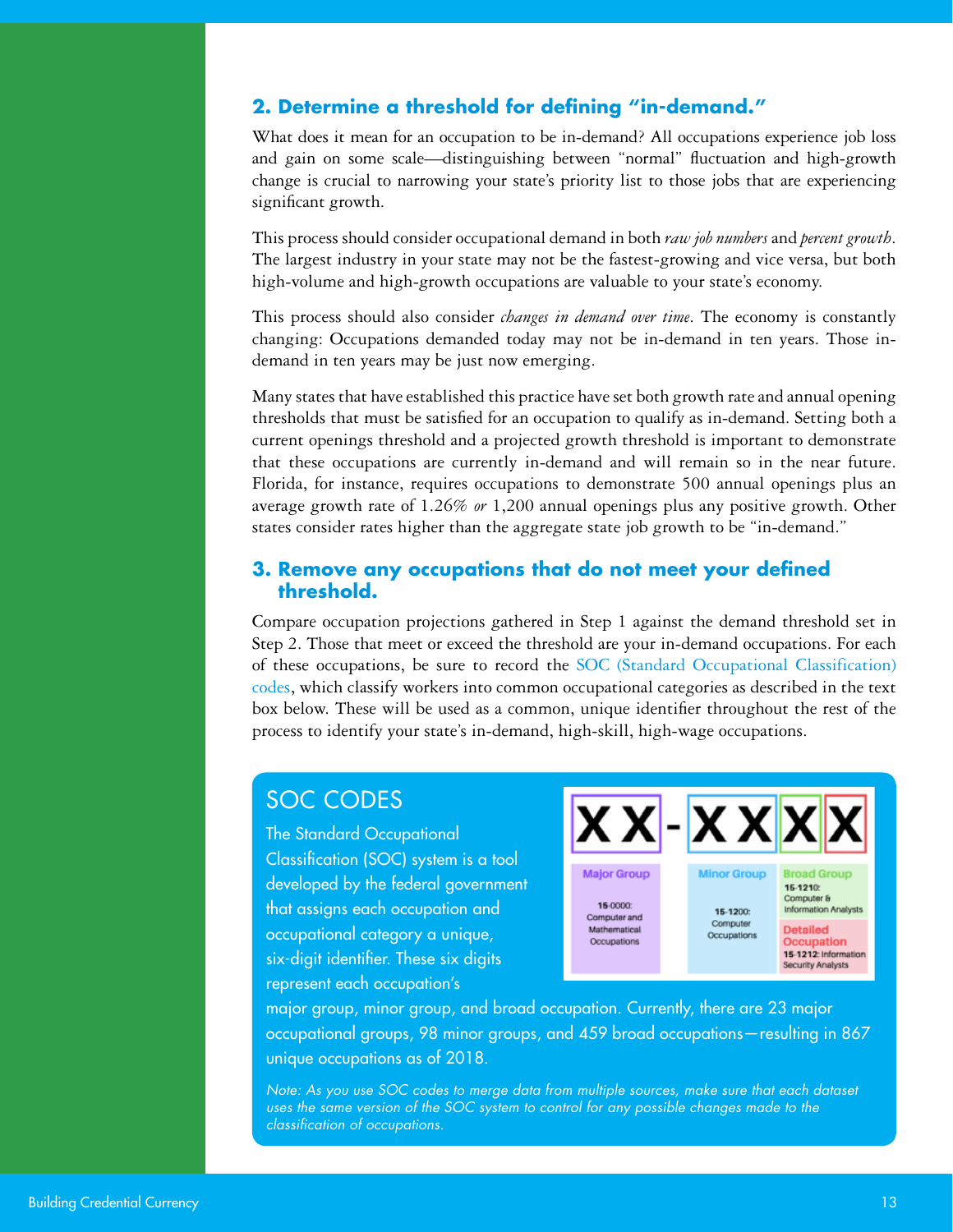## II. Identify *high-skill* occupations from your in-demand occupations list.

States should go further in identifying the occupations that are in-demand. Too often, occupations have many job openings, but those jobs do not offer a career path with a family-sustaining wage. States should whittle their in-demand occupation list down to those that are also high-skill and high-wage.

Determining whether an occupation is "high-skill" requires analyzing the educational and training requirements of a given occupation against a given threshold. States may use the following process to determine which of their in-demand occupations are also high-skill.

#### **1. Set a threshold for defining "high-skill."**

What does it mean for an occupation to be high-skill? At a *minimum*, "high-skill" should refer to occupations that require education or training beyond a high school diploma—but criteria can be more robust.

[O\\*Net,](https://www.onetonline.org/help/online/zones) a publicly-available and federally-sponsored database for occupational information, provides one example of robust skill definitions by assigning occupations to one of five "Job Zones."2 States should use Job Zone Three as the high-skill threshold, as this level captures occupations that require, at *minimum*:

- Education beyond a high school diploma;
- Training lasting anywhere from a few months to one year—including apprenticeships;
- A period of "specific vocational preparation"<sup>3</sup>—the amount of lapsed time in jobspecific training needed for a worker to demonstrate average performance in job-specific situations—lasting one to four years; *and*
- Previously gained work-related skills, experiences, or knowledge.

#### **2. Determine the education and training requirements for each of your state's in-demand occupations.**

Because O\*Net records education and training information for each occupation, it is again a useful tool to use here. While this information can be accessed very easily for individual occupations through a simple search on O\*Net OnLine, this process is very time-consuming when attempting to match multiple occupations to their education and training requirements.

For bulk matching, [O\\*Net's API](https://services.onetcenter.org/) (Application Programming Interface) is easy to access and use to extract education and training data for multiple occupations—using SOC codes as a key—at once.

<sup>2</sup> O\*Net OnLine. "O\*NET OnLine Help: Job Zones." Accessed November 27, 2018. [https://www.onetonline.org/](https://www.onetonline.org/help/online/zones#zone3) [help/online/zones#zone3](https://www.onetonline.org/help/online/zones#zone3)

<sup>3</sup> O\*Net OnLine. "O\*NET OnLine Help: Specific Vocational Preparation (SVP)" Accessed November 27, 2018. <https://www.onetonline.org/help/online/svp>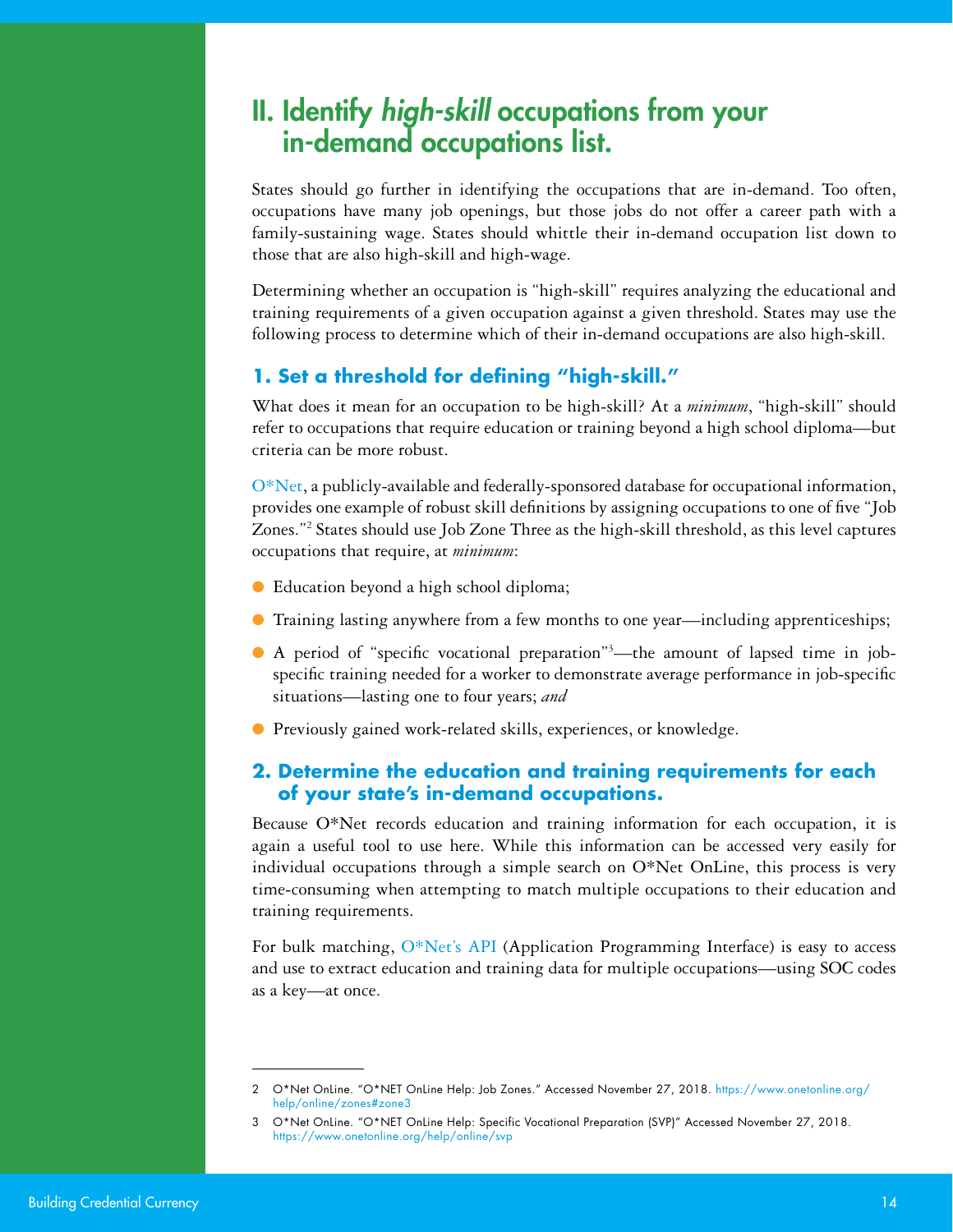#### **3. Remove all occupations for which education and training requirements fall below your state's high-skill threshold.**

The occupations that remain are your in-demand, high-skill occupations.

TIP! As you move through this process, keep track of each step and identify where occupations and credentials fall off your state's list. Stakeholders who want a particular occupation and/or credential included will ask why it did not make the list. Have the information ready to share with these stakeholders to justify your decision.

## III. Identify *high-wage* occupations from your in-demand, high-skill occupations list.

Similar to the process above, determining which of your state's in-demand, high-skill occupations are also high-wage requires setting a wage threshold against which to analyze the occupations on your list. States may use the following process to determine whether their in-demand, high-skill occupations also meet high-wage criteria. This critical step ensures that your state is prioritizing and incentivizing occupations that enable workers to earn wages to support their families.

#### **1. Set a threshold for defining "high-wage."**

What does it mean for an occupation to be high-wage? This step requires identifying a "family-sustaining" or "living" wage, or the wage at which the basic needs—including food, shelter, healthcare, childcare, and transportation—of a family (at least one adult and one dependent child) can be met. This "family-sustaining" wage varies based on a particular geography's cost of living, but is often greater than the established minimum wage, and may also exceed your state's WIOA wage threshold. Researchers at MIT estimate that in a family of two adults and two children, both adults would need to work two minimumwage jobs (77 hours per week) to earn a sustaining wage. One adult with two dependent children would need to work closer to three and a half minimum-wage jobs.<sup>4</sup>

While there are a number of resources available to help states make high-wage determinations, the [MIT Living Wage Calculator](http://livingwage.mit.edu/) is an excellent choice for this step. This Calculator estimates the cost of living in a given state, city, or metropolitan area based on typical expenses in that area.<sup>5</sup> In setting a high-wage threshold, states should use estimates for *at least* one adult with one dependent child, as increasingly more students and workers care for at least one dependent.

<sup>4</sup> MIT. Accessed January 8, 2019. [http://livingwage.mit.edu/articles/15-minimum-wage-can-an-individual-or-a-family](http://livingwage.mit.edu/articles/15-minimum-wage-can-an-individual-or-a-family-live-on-it)[live-on-it](http://livingwage.mit.edu/articles/15-minimum-wage-can-an-individual-or-a-family-live-on-it)

<sup>5</sup> MIT. Accessed December 19, 2018.<http://livingwage.mit.edu/>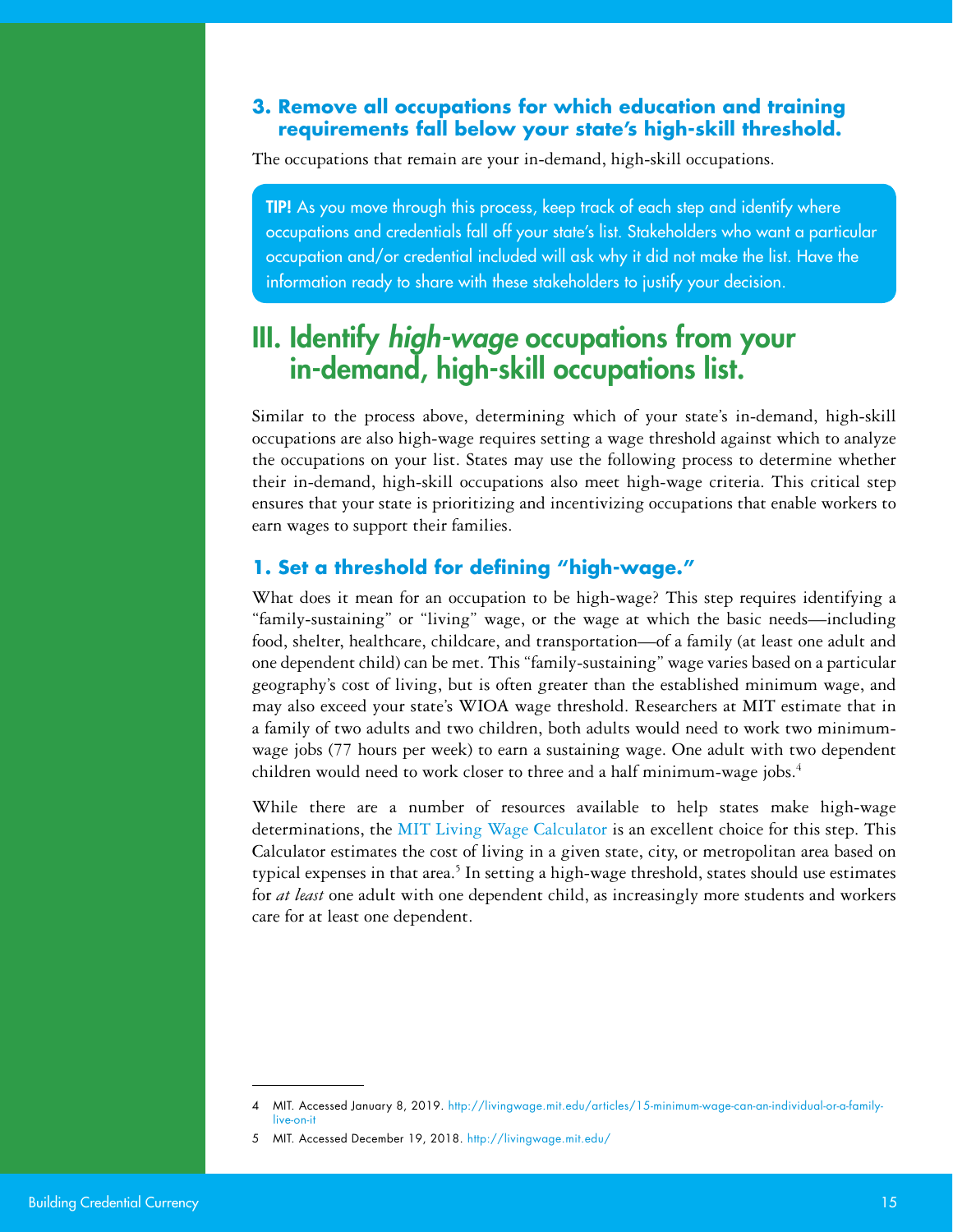#### **2. Determine the median wage of each occupation on your in-demand, high-skill list.**

The [Bureau of Labor Statistics' Occupational Employment Statistics program](https://www.bls.gov/oes/) provides employment and wage data at the national, state, and metropolitan level. Select the most recent data for your state and, using the SOC codes for your in-demand, high-skill occupations, record the median hourly wage for each occupation.

#### **3. Remove all occupations for which the median wage falls below your state's high-wage threshold.**

The occupations that remain represent your state's *preliminary* list of in-demand, highskill, high-wage occupations.

## IV. Finalize your *in-demand, high-skill, high-wage* occupations list.

#### **1. Review your list for potential errors or anomalies.**

Now that your preliminary list has been generated, review the remaining occupations to ensure that each is truly aligned to the priority industries in your state. As an example, if "hospital chef" is on the list as an occupation in your state's healthcare industry, you may consider removing it. While this represents a real job, the training and preparation for a career as a chef aligns not with healthcare, but with food services and hospitality, and probably should not be prioritized within the healthcare industry itself. While SOC codes provide a generally reliable guide for identifying occupations, crossovers like this exist and should be acknowledged during your analysis. Ideally, the model that your state has built in the above steps will filter out the majority of unaligned occupations, but some anomalies may remain. Make sure to check your work!

As an additional safeguard, this list—along with the list of related priority credentials you generate next—will be vetted and validated by the employer community.

TIP! The process laid out here focuses primarily on identifying the non-degree credentials that connect directly to priority occupations, but the road to an in-demand, high-skill, high-wage job is not always a straight path. Some credentials, though they do not lead directly to employment in priority occupations, act as a stepping-stone toward a meaningful career—either by preparing holders for a higher-level credential or by its application toward postsecondary credit. If you uncover credentials like these in your analysis, your team may want to consider additional work to identify and build career "lattices" to examine the opportunities these credentials lead to in the long run.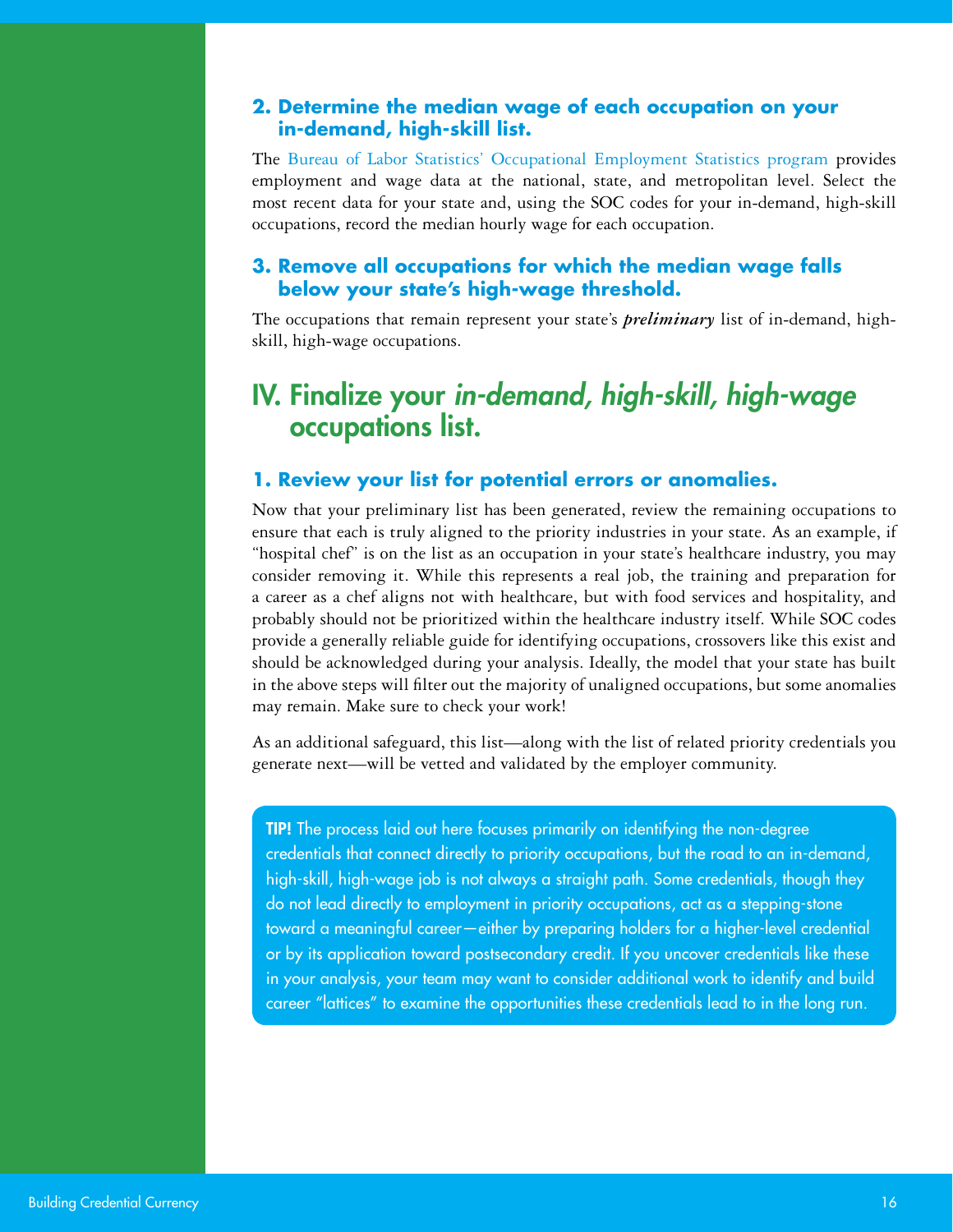## V. Establish a preliminary list of *priority credentials*  that correspond to your in-demand, high-skill, high-wage occupations list.

Congratulations! Your state has created a data-driven list of in-demand, high-skill, highwage occupations within its priority industries. You're now ready to identify the non-degree credentials—especially industry-recognized credentials—associated with jobs in those occupations. These next steps model a process for identifying these credentials using real-time labor market data and a direct application. Additionally, if your state agencies already collect credential data in some capacity, your team could use that data in a longitudinal analysis to determine whether and which credential holders have an advantage in the labor market.

#### **1. Use real-time labor market information to identify priority credentials.**

#### a. Identify your real-time labor market information tool(s).

There are a number of good resources available for this process, including services like Burning Glass, EMSI, and JobsEQ. Your team should confirm whether any state agency already has a subscription to one of these services. If there is no current subscription, investigate each tool to determine the best fit for your state.

TIP! Real-time labor market technologies—those that aggregate job posting and/or resume data from the web—are relatively new tools that may not return complete and comprehensive data on various degrees and credentials required for employment especially with many industries now removing specific education requirements from their job postings. If the information returned from these tools is incomplete, you will want to rely more heavily on employer input and validation to identify your priority non-degree credentials. See the next section of this toolkit for more information on employer validation strategies.

#### b. Using the tool(s) you identified above, pull a report of the current job postings in your state.

Fields to include in your report are:

- Job title
- Company name
- Company address
- Education level (required and preferred)
- Credentials (required and preferred)
- Skills (required and preferred)
- Work experience (required and preferred)
- Salary or wage (if provided)
- Related industry or occupation (if provided)
- Number of positions (if the posting is for multiple positions and that information is provided)
- Date of Posting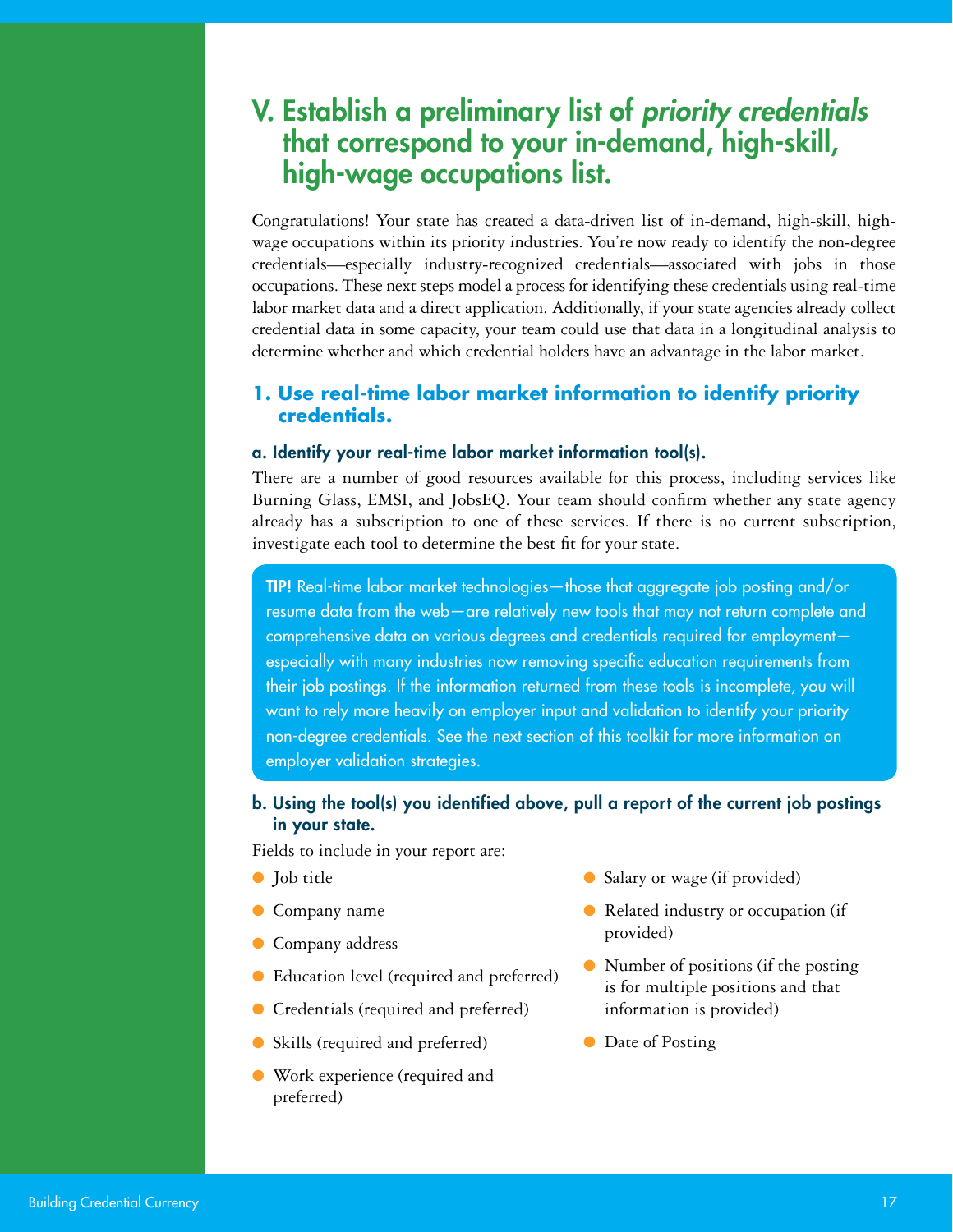**CAUTION! One job post ≠ one open position.** When pulling together your real-time labor market report, be aware that there is not a one-to-one match between job postings and open positions. Many companies post the same job description across multiple hiring sites for the same position. Conversely, companies might also post one, relatively generic job description to recruit for multiple of the same position. Your team's data lead should be aware of these inconsistencies and build controls (such as weights), where appropriate, into the reporting routine.

#### c. Map job postings data to your priority occupations.

To determine which job postings are aligned to your state's in-demand, high-skill, highwage occupations, link the two datasets. While your occupations each have a SOC code, it is unlikely that job postings contain this information. Luckily, there are tools available to assign job postings to SOC codes using job titles and descriptions. Some real-time data sources, like JobsEQ, have this functionality built into their products. If this service is not offered as part of your real-time data software, use a publicly-available tool like O\*Net's [SOC Autocoder.](https://www.onetsocautocoder.com/plus/onetmatch) The SOC Autocoder enables matching based on job title either by a simple, single job title search or through its web services, which allow for bulk matching using the site's API.

Once job postings have been assigned SOC codes, your state should group those postings by occupation. Remove any that do not match your state's in-demand, high-skill, highwage occupations, as well as any duplicate postings (as the same posting may show up across several job posting sites).

#### REGIONALIZE YOUR WORK, PART 2

As noted above, it may be useful to your state to conduct a regional analysis of priority occupations and credentials. If you have decided to create a statewide priority occupations list but want to determine the distribution of demand for priority occupations and credentials across your state's regions, you might consider using your real-time labor market data source to break down credential demand by region. The job posting data you collect here should include information about each posting's location (specifically company address), which you can use to group data by state economic region. For instance, if your state's economic regions are groups of ZIP codes, you can apply the same grouping to the location data returned in your search.

Based on this grouping, reflect on the following questions:

- What new or interesting patterns emerge?
- Are some priority occupations clustered in certain regions, or are they spread relatively evenly across the state?
- Does a particular industry exist throughout the state but request different credentials or levels of education in different regions?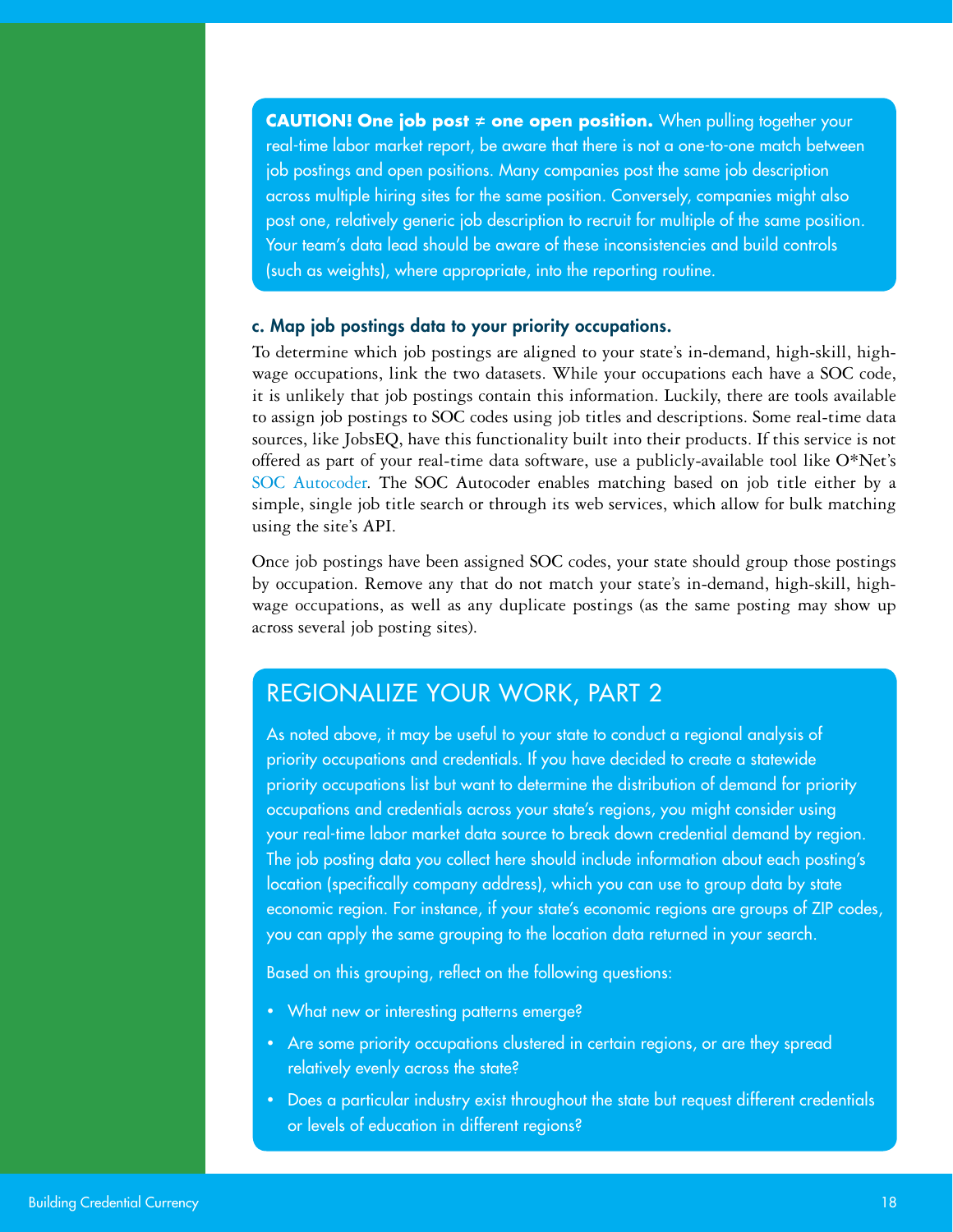#### d. Identify credentials that are required or preferred for those jobs. Within each of your in-demand, high-skill, high-wage occupation groups, determine the following:

- Do patterns emerge in terms of the credentials required or preferred for employment? If yes, which credentials are they? How frequently are they featured?
- Do similar patterns emerge among education levels, skills, and work experience?

#### e. For each occupation, record the credentials that frequently occur.

Because the work of mapping non-degree credentials to priority occupations is relatively nascent in many states, there is not an established precedent for defining a frequency threshold. Your team should think critically about where and how to set this threshold and document your logic to justify your decision. To guide this process, consider the following questions:

- What percent (or number) of unique job postings within a given occupation must require or prefer the credential for it to qualify as a priority?
- How many (or what percent of) unique employers' job postings must require or prefer the credential for it to qualify as a priority?
- Must the credential be demanded across multiple occupations or job titles to qualify as a priority?

Once you have set your threshold and identified the credentials that meet or exceed it, you have successfully developed your state's preliminary list of priority non-degree credentials.

#### REGIONALIZE YOUR WORK, PART 3

As introduced in the textbox on page 12, your state may also want to identify priority non-degree credentials at a regional level. If your state is using a direct application, you may consider building space in the process to ask applicants about local priority occupations that are *not* already included on your state's priority list. Depending on your state's economic landscape, there may be occupations (or whole industries) that are large enough to comprise a significant proportion of a regional economy, yet small enough that they are excluded from a statewide list. In this case, you may consider building a space for "regional priority occupations" in the direct application, allowing regional leaders to bring these occupations and credentials up for consideration.

Establishing a "regional-specific" tier does not mean that anything goes, however. Though a regional tier may take into account a regional demand threshold, *all* credentials collected in the application should go through the same rigorous process to ensure that they meet high-skill and high-wage thresholds. If your state goes this route, you will also want to consider whether regional credentials are incentivized to the same degree as statewide priority credentials. For more information on setting incentives for non-degree credential attainment, see the Incentivize section of this toolkit.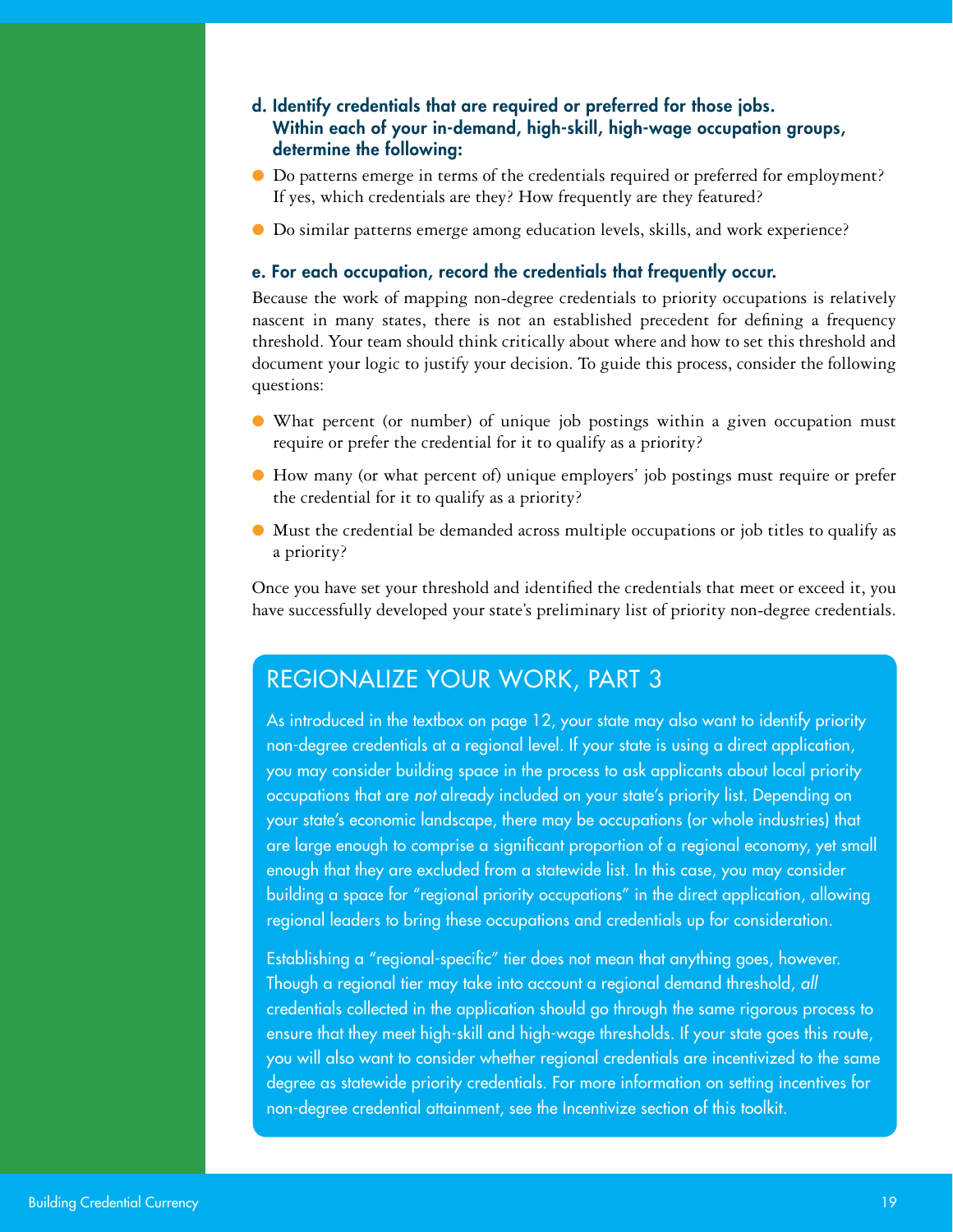#### **2. Optional: Use a direct application process to identify potential priority industry-recognized credentials.**

In addition to the state-led process described above, your state may also choose to incorporate a direct application process to allow relevant stakeholders—such as employers, industry advisory councils, and school districts—to propose non-degree credentials, including industry-recognized credentials (IRCs), for consideration on the state's priority list. This is especially useful for identifying emerging IRCs—which may not be in high demand yet but are increasingly growing in popularity and relevancy—as well as IRCs that are very high-value at the local level but did not emerge at the state level. Because these credentials do not appear at your required threshold levels within real-time LMI, your state will need to collect more information about them to determine whether or not they meet your bar for quality.

#### a. Determine which stakeholders can submit an application.

Stakeholders that could see a direct financial benefit to having a credential on your state list—like credential exam vendors—should not be eligible to submit an application. You may decide to receive applications from a variety of other stakeholders, including:

- Employers
- School districts
- State and local workforce boards or industry advisory councils
- State and local economic development boards
- Regional or state business and trade organizations

#### b. Identify the mandatory application components.

#### **Basic application information should include:**

- Name of the proposed credential
- Credentialing agency and contact information
- Confirmation that a third party administers the credential exam *(Credentials that are not administered by a third party should not be recognized on the priority credential list.)*
- Credential website (If information about a credential is not posted publicly on an official website, *this might be a signal about the value and validity of that credential.)*

#### **Applications should also ask applicants to provide additional information about the credential:**

- Is workplace experience required to earn the credential? If so, how much?
- How many hours of instruction or training are required to earn the credential?
- Is a high school diploma a pre-requisite to earning the credential?
- Is there a minimum age for earning the credential? If yes, how old must a person be to earn the credential?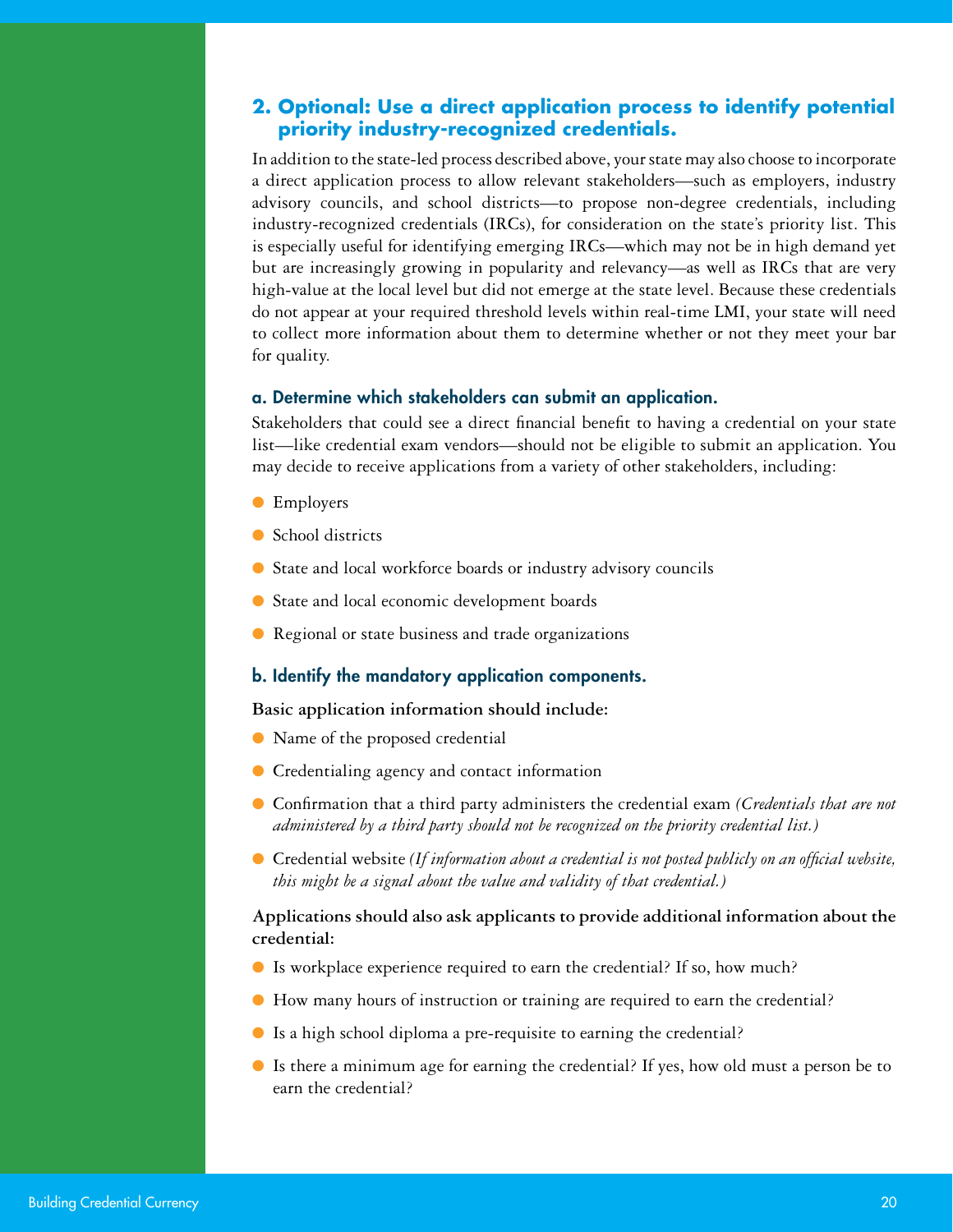- Does this credential have a pre-requisite credential? If yes, what is that preliminary credential or set of credentials?
- For how long is the credential valid? Are there re-certification requirements? If yes, what are those requirements?

#### **Credential Value**

- Is this credential a pre-requisite to more advanced credentials? If yes, what are those advanced opportunities?
- $\bullet$  To which in-demand, high-skill, high-wage occupation(s) is this credential aligned?
- What evidence exists that this credential is required or preferred for employment within in-demand, high-skill, high-wage occupation(s)?

#### **Logistics**

- In what formats is the credential exam offered? Computer-based? Paper-based? Both?
- Is there a performance-based component to the assessment?
- Must the exam always be administered in a proctored environment? If yes, who can proctor? *(If certifying bodies allow for an online, non-proctored setting, this may signal low validity.)*
- (If relevant) Where are testing sites located throughout the state?
- What procedures are in place by the credentialing authority to review exams for testing irregularities?
- How many questions are in the credentialing exam?
- Is there a time limit for the exam? If yes, how long do test-takers have to complete the exam?
- What is a passing score for this exam?
- Can test-takers re-take the exam? If yes, how much time must pass before re-taking the exam?
- What is the cost per exam?
- To whom is test result data made available by the testing vendor? Are data sharing agreements in place for state agencies or school districts to access test data?

#### c. Build an application review team.

Your state's credential review team will examine each application to ensure it meets the established criteria for credential eligibility. This includes ensuring that all requested information has been provided on the application. The review team should include members of your cross-sector team, and may include additional input from individuals in the following entities:

● State workforce board

- Career cluster councils
- State department of labor

● Industry advisory councils

- State department of education
- State higher education system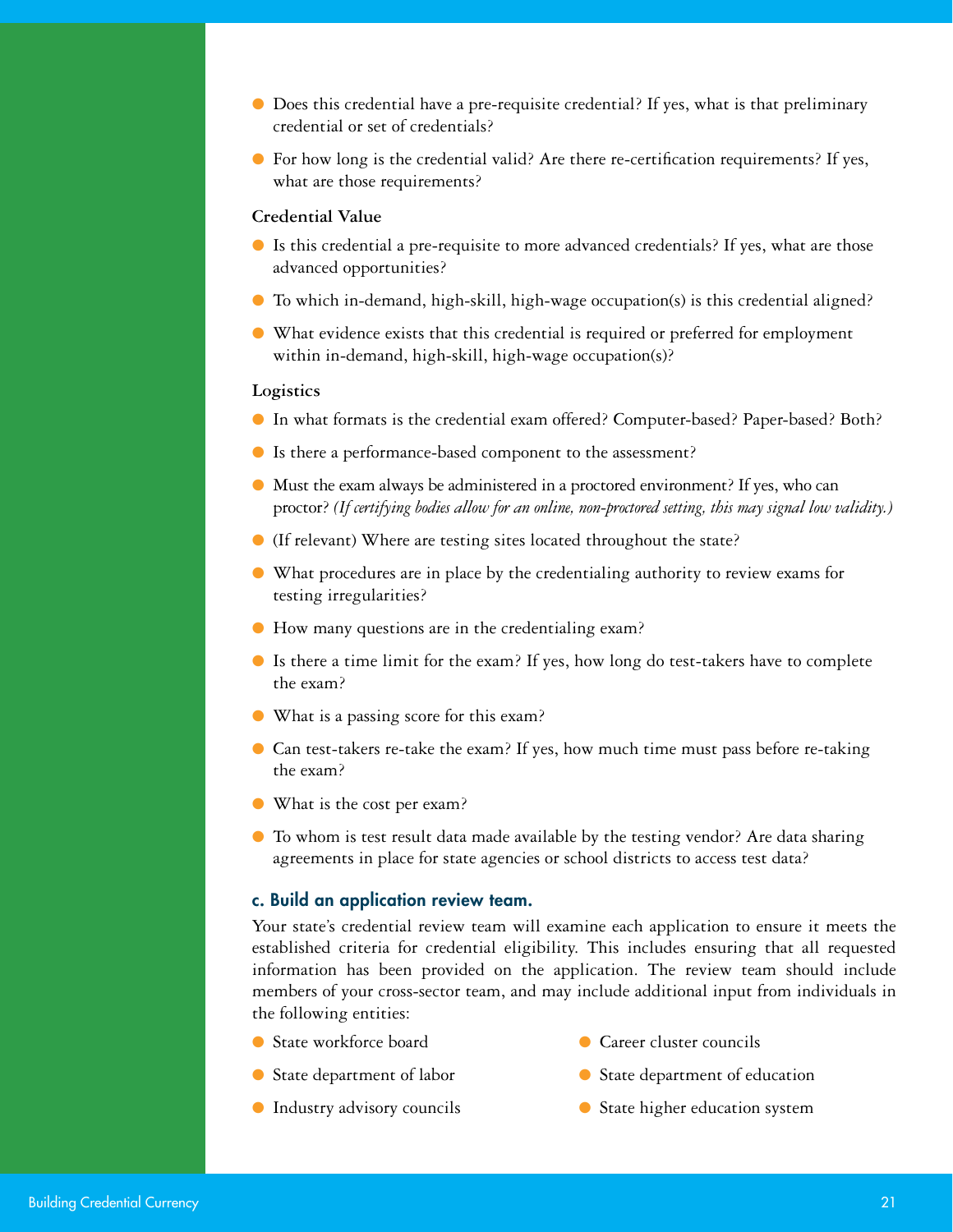#### d. Review and *preliminarily* approve applications.

The individual(s) identified above will conduct a thorough review of each application and preliminarily approve credentials for consideration. At this time, it should be made clear to applicants that this is not a final approval: All credentials must proceed through additional analyses to ensure that they meet the requirements of in-demand, high-skill, high-wage occupations.

During this review, it may be helpful to create a structured rubric for evaluating applications. Creating structured, standardized options for flagging a credential's potential deficiencies (for example, that a credential can be earned outside a proctored environment) will enable your team to have documented justification for decisions to preliminarily approve or reject an application.

#### e. Conduct the same rigorous analysis of labor market information for each "approved" credential.

Each credential that has been preliminarily approved through an open application process must be held to the same rigorous standards as the other non-degree credentials identified by the state with real-time labor market data. That is, they must be able to prove alignment to one or more of your state's in-demand, high-skill, high-wage occupations and significance in the hiring process.

Because some of these credentials are only emerging in value to employers and/or have value limited to local marketplaces, they may be scantly represented in your state's labor market data. In those less than ideal circumstances, your state may institute a separate process as a proxy for data-driven labor market value. This process might include applicants submitting "credential verification letters" from at least five relevant employers that compellingly describe how they rely upon that credential in their hiring, promotion, and salary determination processes.

#### f. Update your priority credential list.

Add the credentials approved by your review team to your preliminary list of priority nondegree credentials.

**IMPORTANT!** Even within a "priority" list, not all credentials have the same value in the labor market. Certain credentials that you have identified through this process (or will incorporate through the validation process in the next section) may connect earners to jobs that pay higher wages, offer more opportunities for advancement, etc. than other credentials; and certain credentials may be required for employment while others are only recommended or strongly preferred. Your state can choose to treat all priority credentials equally, or you might differentiate between credentials within your priority list. Many states apply a ranking or weighting structure to their priority credentials, and differentiate incentives accordingly. See the Incentivize and Report sections for more information on weighting credentials by level of priority.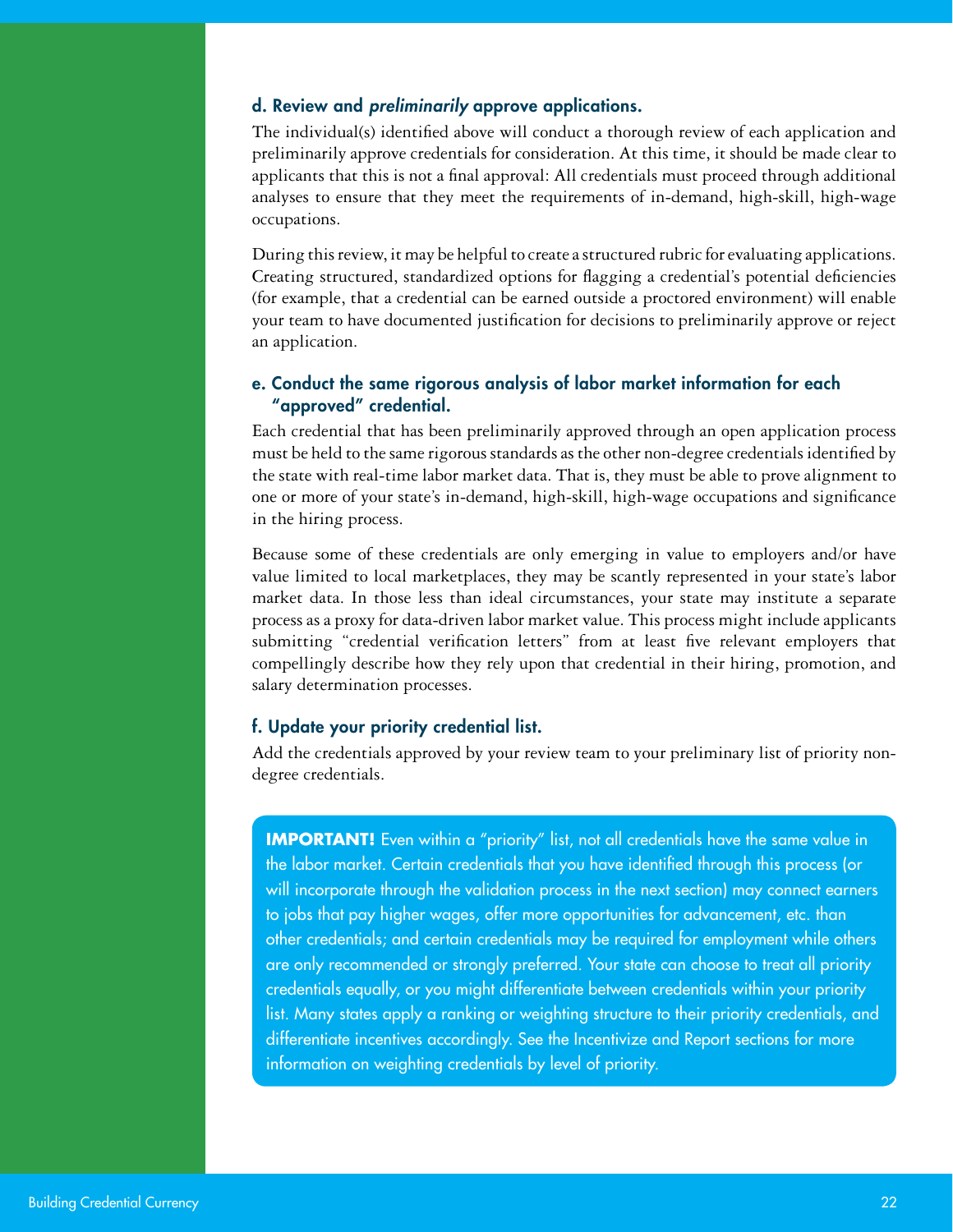#### **3. Optional: Validate the preliminary list of priority non-degree credentials with a tool like Credential Engine.**

Being frequently included as either preferred or required in job postings is a clear signal that a credential is valued by employers; but it is worth confirming that the credential has also been validated by an accrediting body—usually an institution of higher education or a professional association. While still being developed, [Credential Engine's Credential Finder](https://credentialfinder.org/) is one tool that states can use to find credentials that have third party quality assurance; and it will become increasingly useful as more institutions add their data to the system.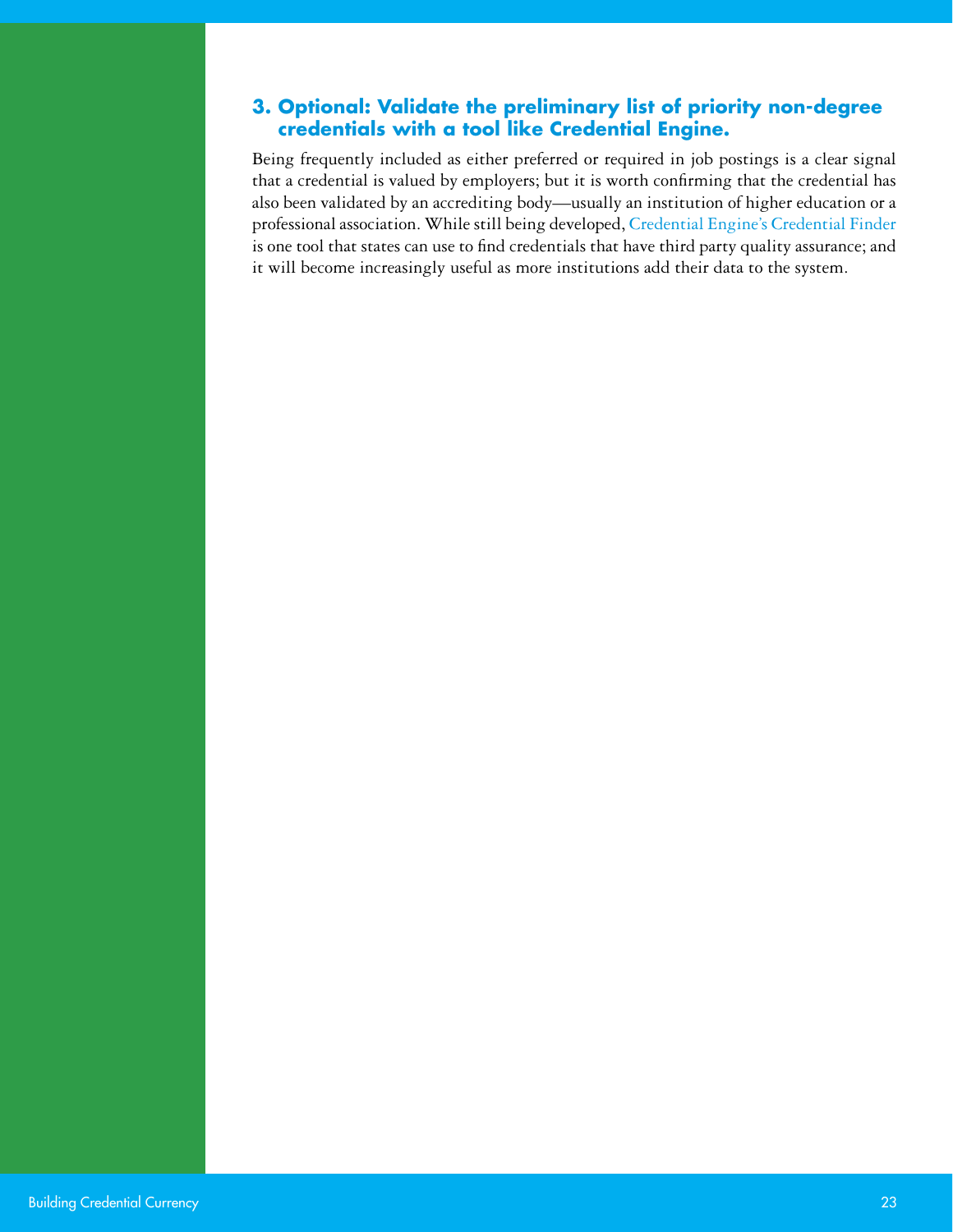

<span id="page-23-0"></span>2. Validate the Preliminary List of Priority Non-Degree Credentials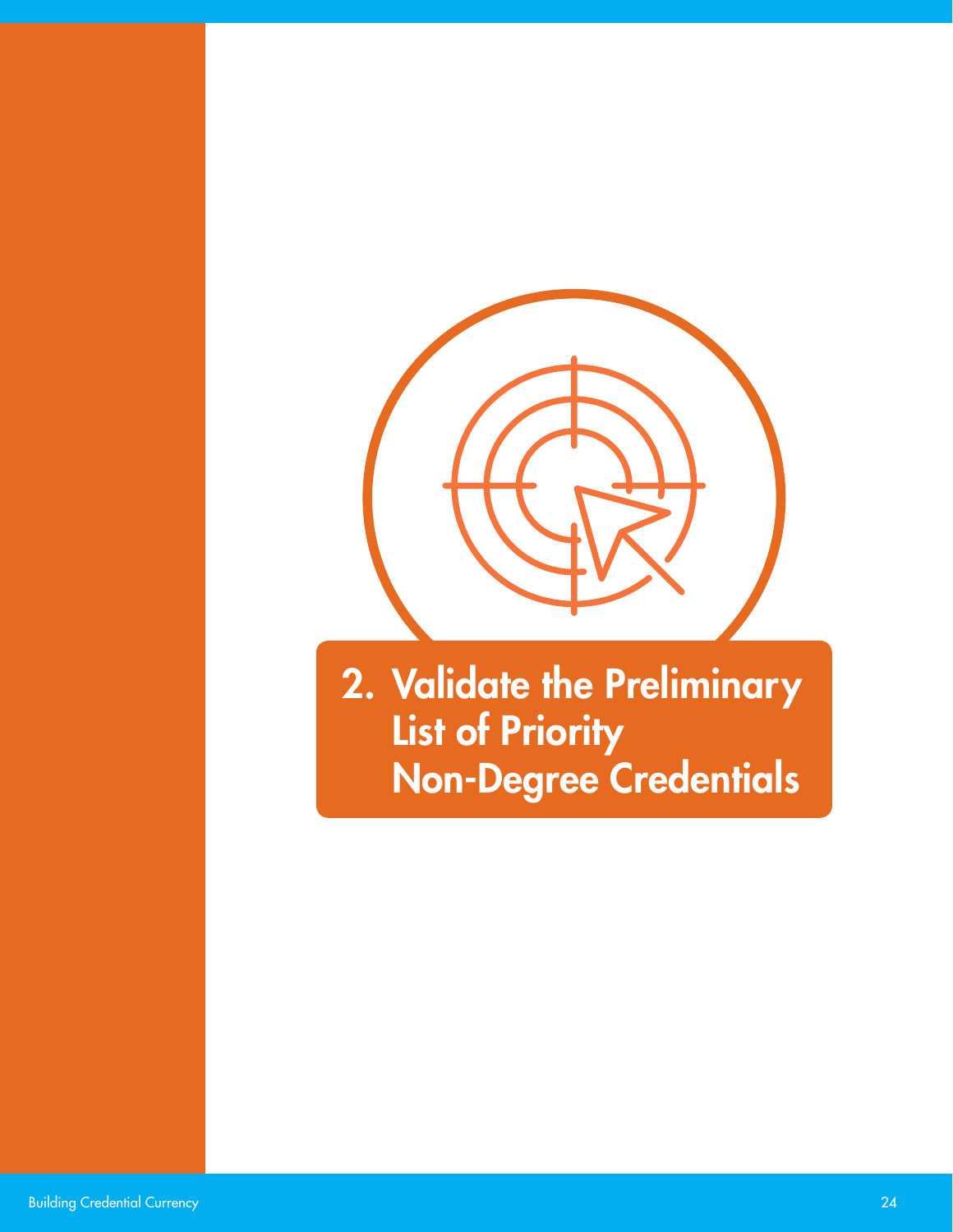$\stackrel{\scriptscriptstyle \circ}{\scriptscriptstyle \circ}$  1. identify

## **EE** 4. REPORT 2. VALIDATE 3. INCENTIVIZE

## <span id="page-24-0"></span>**Validation Step 1: Process to Survey Employers**

*Your state has completed a lengthy, data-driven process to identify in-demand, high-skill, high-wage occupations within priority sectors and related non-degree credentials that are needed or highly recommended to secure jobs. While that process has created a strong preliminary list of priority non-degree credentials, your state should now work with employers to validate it, i.e., confirm that they do in fact rely upon those credentials in their hiring, promotion, and salary decision-making practices.*

*To accomplish this, your state should first survey employers within priority industries to get broad feedback from the field as described below. Once that has been done, your state should convene focus groups of select employers to further test and validate the preliminary list, which is described later in this toolkit.*

Your state's online survey should be designed to reach a representative sample of employers within your priority industries. Survey questions or statements should solicit feedback that helps you confirm (or refute) that credentials on your state's preliminary list are highquality and valued by employers. The following steps offer guidance on the process of designing, administering, and analyzing surveys of employers as a first step in the process of validating your state's preliminary cross-sector priority credential list.

## **I. Design and build your state's survey.**

Survey design extends beyond crafting the right questions to ask—although this is a critical step—to identifying your target audience ahead of time. To yield reliable information and get the clearest sense of the economic landscape, your survey should target a representative sample of employers and direct questions to the appropriate point of contact within each organization. The steps below outline the process for identifying the right audience for your survey; and a complementary tool provides a sample survey structure that your team can use to get started.

#### **1. Identify who will lead the development, administration, and analysis of surveys.**

Just as your state took a cross-sector approach to developing its preliminary list of priority credentials, so too should you bring leaders from K-12, postsecondary, and workforce development together to validate, refine, and finalize that list. In selecting members to serve on this cross-sector team to survey employers, consider these questions:

- What capacity and resources will be needed to design, administer, and analyze results of an online survey?
- Who from the state's K-12, postsecondary, and workforce development agencies brings that capacity to the work? What role will each play?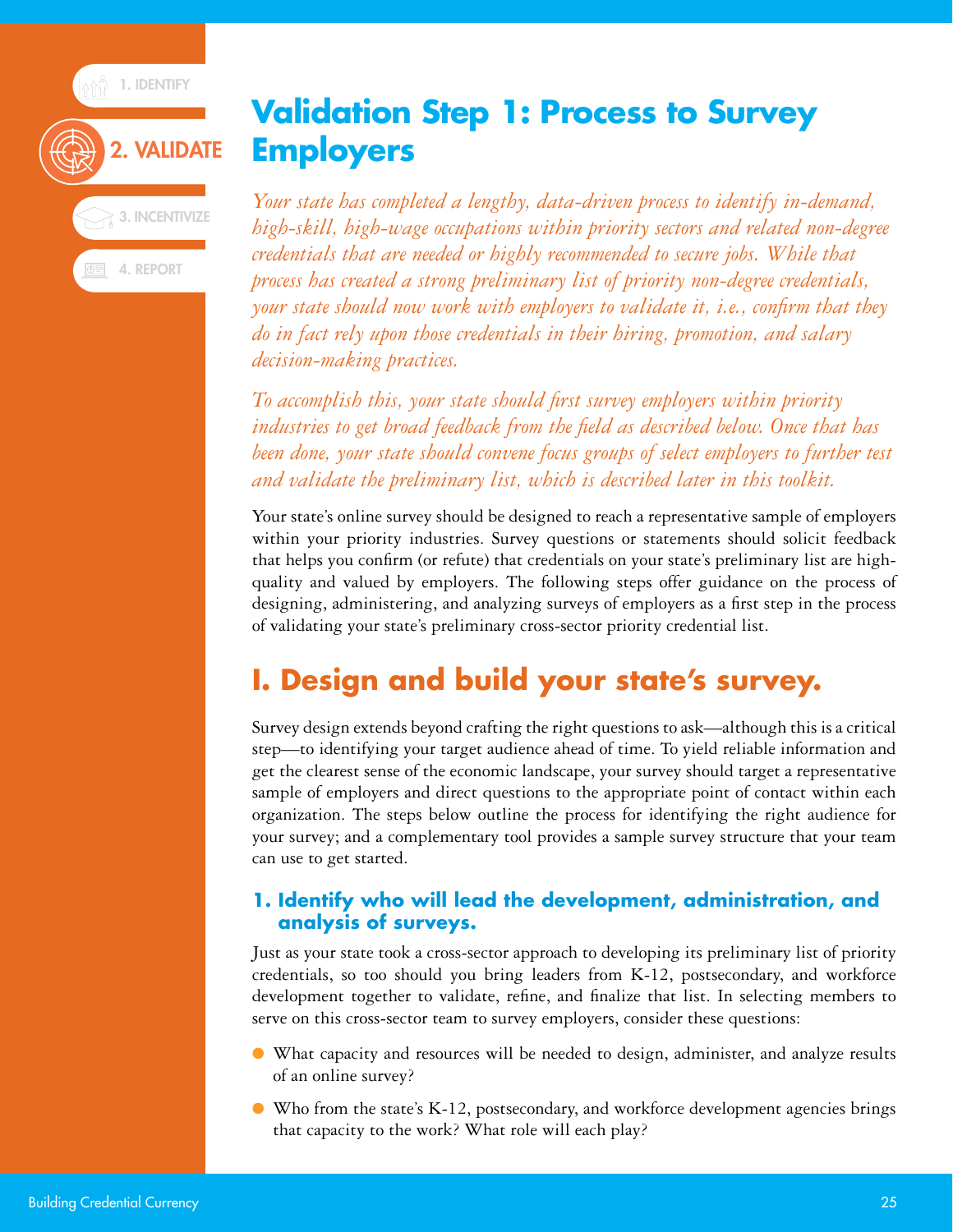● Are there considerable advantages to distributing responsibilities across state agencies rather than consolidate them in a single agency? For example, might one agency be especially well suited to design and develop the survey while another leads the administration and analysis of survey results?

#### **2. Identify target industries for the survey.**

The primary objective of the survey is to confidently determine that your state has identified the non-degree credentials that are required or preferred for employment in your in-demand, high-skill, high-wage occupations. It is imperative then that you direct your survey to the industries in which these occupations are found as described in the steps below.

- Your state should revisit its identification of priority industries that emerged from your analysis of labor market data. Those industries are your target markets for this survey.
- Determine the share each of these industries represents in your state economy. For example, Information Technology may represent 40% of workers in your state's economy while Advanced Manufacturing may only represent 10%.
- Make certain your statewide "priority industry map" reflects those size differences so that it can be used to first develop strategies to ensure your eventual survey sample is representative of your state's employer base; and second guide your outreach to companies within those priority industries.

#### **3. Identify target employers/companies within those priority industries.**

Using your statewide industry map, you should next identify employers/companies within those industries that represent your state's in-demand, high-skill, high-wage occupations. You might leverage your existing network to help you with this task, which may include consulting:

- State and local Chambers of Commerce
- State business and industry associations related to each priority industry
- State and local workforce development boards
- Industry Advisory Councils

Senior leaders within these groups should recommend specific employers (and a related point of contact) to participate in the survey. In addition, you might ask if the organizations above would be willing to send out the survey on behalf of your state since they have a personal relationship with target employers.

While those organizations will be helpful in identifying an initial set of target companies, you will need to consult an additional resource to build a more comprehensive group of respondents that represent your in-demand, high-skill, high-wage occupations in your state. A public resource like the [CareerOneStop Business Finder](https://www.careeronestop.org/Toolkit/Jobs/find-businesses.aspx?newsearch=true) may be helpful, which catalogs employers in your state by the type of business, the related industry, and the number of employees within specific companies. It can be filtered by these criteria as well as by zip code to identify businesses that meet your criteria.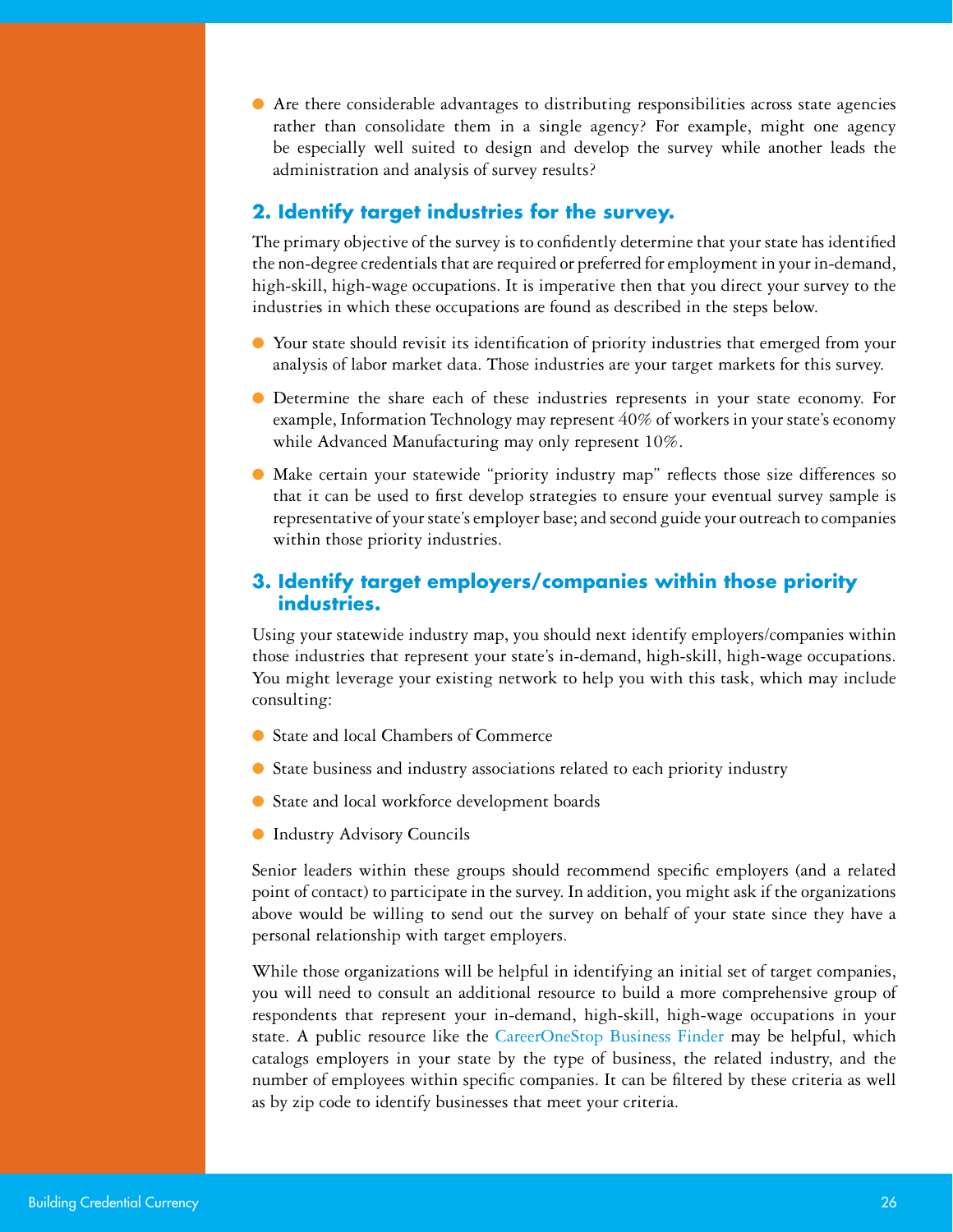#### **4. Ensure that the identified employers form a representative sample for surveying.**

Now that you have a list of target employers, your state should refer back to the industry map (created in step 2 above) to identify the number of employers you seek to survey in each priority industry to ensure that you are gathering feedback from a sample that is representative of your state's employer base. [Note: you will need to run a statistical test to confirm that the number of target employers by industry are not statistically different from each industry's overall representation as shown in your state's priority industry map.] Each industry sample size may vary depending upon the number of employers in your state. In addition, you should check your list to ensure that it includes large and small employers from all regions of your state.

#### **5. Identify a contact person within each company to complete the survey.**

For each employer on your state's list, identify a contact person who understands the education, skill, and credentialing requirements for positions in their company and is involved in recruiting and hiring prospective employees. (Remember the organizations listed in step 3 above that can help with this task.) This person will vary depending upon the size of the targeted company. For example:

- **Companies with 15 or more employees** will generally have a Human Resources department that handles recruiting and hiring candidates. Specialists within those departments who can serve as helpful points of contact include Human Resource Managers, Directors of Employment and Recruitment, Talent Acquisition Managers, Technical Recruiters, and Hiring Managers.
- **Companies with less than 15 employees** likely position the owner to handle hiring decisions since he or she best understands the knowledge, skills, and credentials needed to fill current or projected roles.

#### **6. Design your survey to be completed by your identified employers.**

Next, your cross-sector survey team should build a survey that presents the preliminary list of priority non-degree credentials to identified employers and solicits their feedback on the value of those credentials. Surveys should enable your state to collect a variety of data from respondents that you will later use in analysis to determine which credentials NOTE: Your state may opt to modify the sample survey provided later in this toolkit for use within your survey practices.

remain on the list, and which should be excluded. Your state should ask questions about the size and location of the companies the employers represent; the professional role of the employer respondent; the extent to which he/she uses each of the credentials in hiring and promotion practices; and the extent to which each of the credentials demonstrates that individuals have the knowledge and skills to secure in-demand, high-skill, high-wage jobs.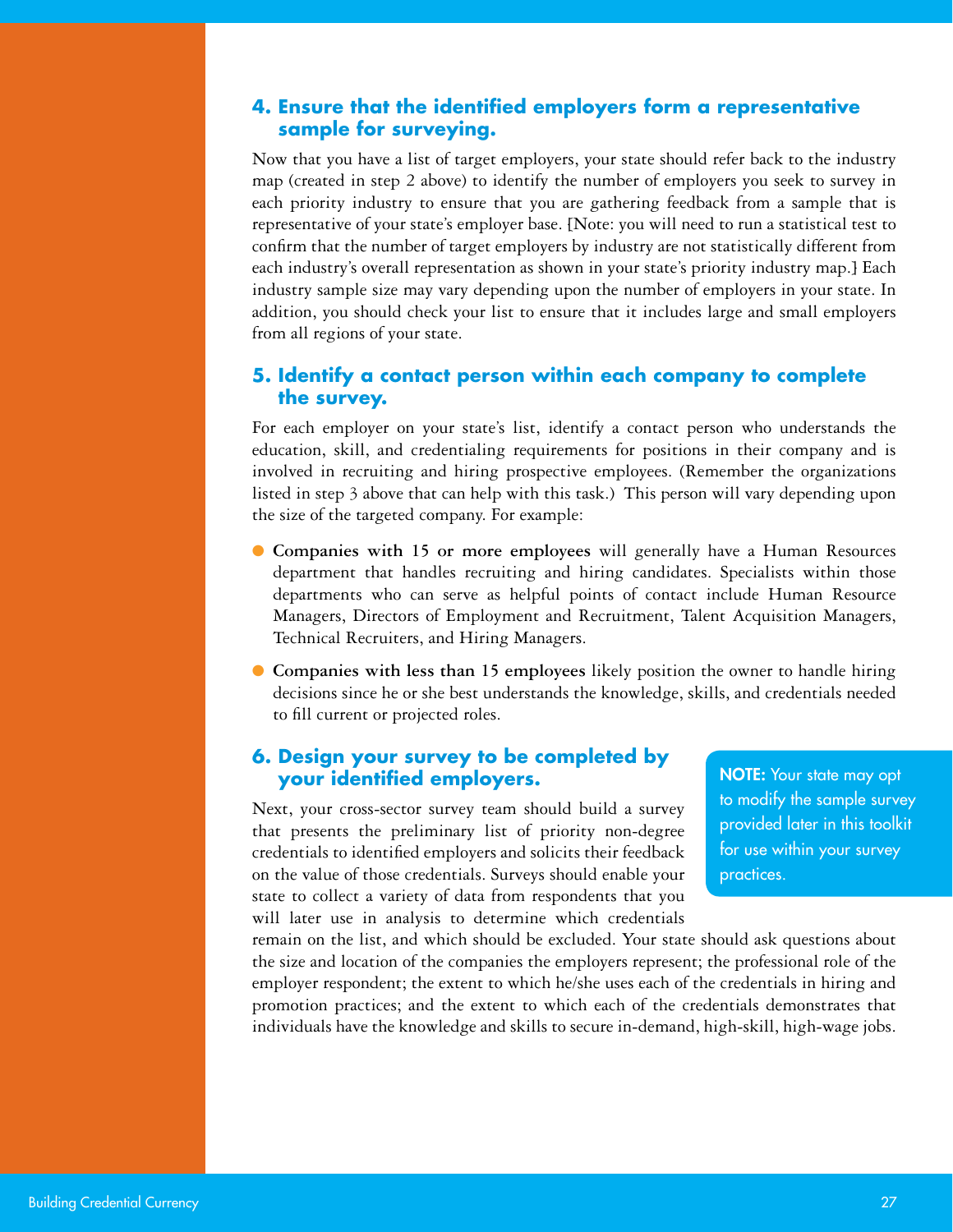## **II. Administer surveys.**

There are a number of important details your state must consider and plan for when preparing to administer your survey on priority non-degree credentials. Your cross-sector team should answer each of the following questions together and build those responses into its survey administration plan.

#### **1. Technical preparation**

● Where will your state host the survey? What survey software will you use? Do you have an existing membership with a survey software provider, like Survey Monkey, that can be used for this administration?

#### **2. Logistical preparation**

- What is the ideal timeframe for administration? Is there a particular date by which the list of priority credentials needs to be finalized for use by school districts and/or higher education institutions in the next academic year? Is there a particular timeframe that is better or worse for employers to respond?
- When will your state open the survey window? How long will the survey remain open? (A two-week administration window is common.)
- Have you collected email addresses of target respondents and loaded them into your survey software?
- Have you contacted your target respondents to remind them that they will soon receive an email asking them to complete the survey and reminding them of the ways in which their participation will be helpful to students and to their own talent sourcing priorities?

#### **3. Survey administration**

- As your state prepares to launch the survey, how will you utilize organizations within your network, like those listed in Section I, Part 3, to help you push the survey out to target employers and increase response rates? If so, which groups will you enlist, and how will you leverage them?
- Once your survey has "gone live," in which industries are you getting good response rates, and in which industries might you need to remind target employers to respond to the survey? What outreach is needed to motivate employers to respond?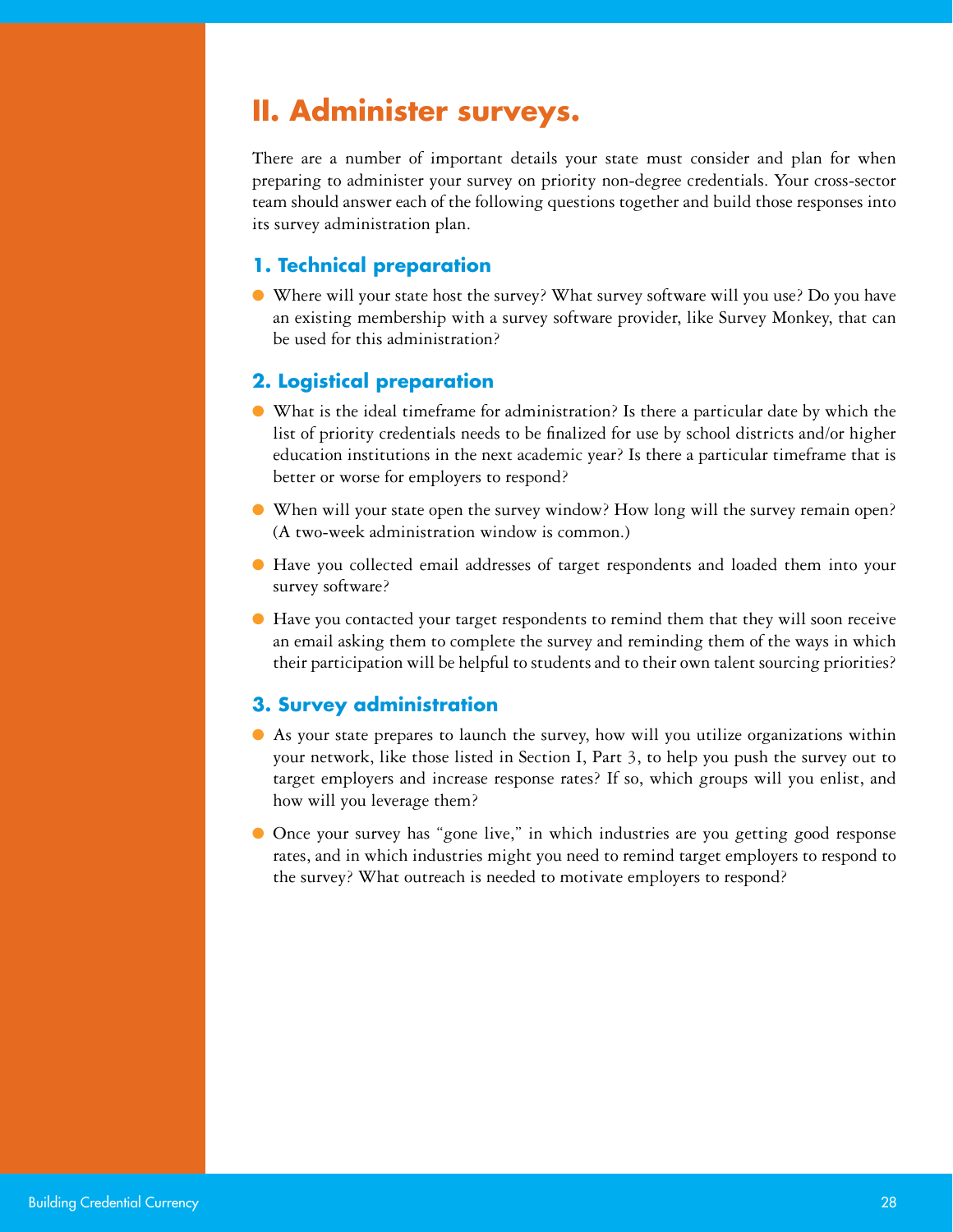## **III. Analyze and summarize the results of the survey.**

At the end of your state's survey window, you will close the survey and retrieve respondent data from your survey software. The goal of this stream of work is to analyze the feedback from employers to better understand their opinions regarding which of the non-degree credentials on the preliminary priority list should remain, and which (if any) should be removed.

The following guidance and questions are intended to help your analysis and decision-making by identifying the ways in which your state should review and consider the survey data.

#### **1. First, identify the survey response rate by industry.**

Check to determine whether you have you received an adequate number of responses from each industry such that the response rate is representative of your priority industry sectors. [Note: This will require running a test of significant difference to ensure that differences in response rates by industry are not statistically different from each industry's overall representation as shown in your state's priority industry map.]

- Have you collected survey responses from both small and large employers? Do the responses represent employers statewide?
- If the survey responses are not representative of your priority industries, which employers have not responded that need to do so? What additional outreach should you make to those employers to convince them to complete the survey?

#### **2. Analyze the responses from your representative sample by industry to assess the value of the non-degree credentials included in the survey.**

Your analysis should attempt to answer the following questions:

- Have the employers responded to questions on appropriate credentials? (For example, have healthcare employers responded to questions regarding non-degree healthcarerelated credentials?)
	- ◗ In the event that employers have responded regarding credentials out of their field, their responses should be pulled from the data set. At this time, you will need to confirm that you still have a representative sample.
- For every credential on the preliminary list, what percentage of respondents said that the credential is required for a job?
- For every credential on the preliminary list, what percentage of respondents said that the credential is preferred for a job?
- For every credential on the preliminary list, what percentage of respondents said that the credential is not important to a job?
- For every credential on the preliminary list, what percentage of respondents indicated that they were not familiar with a particular credential?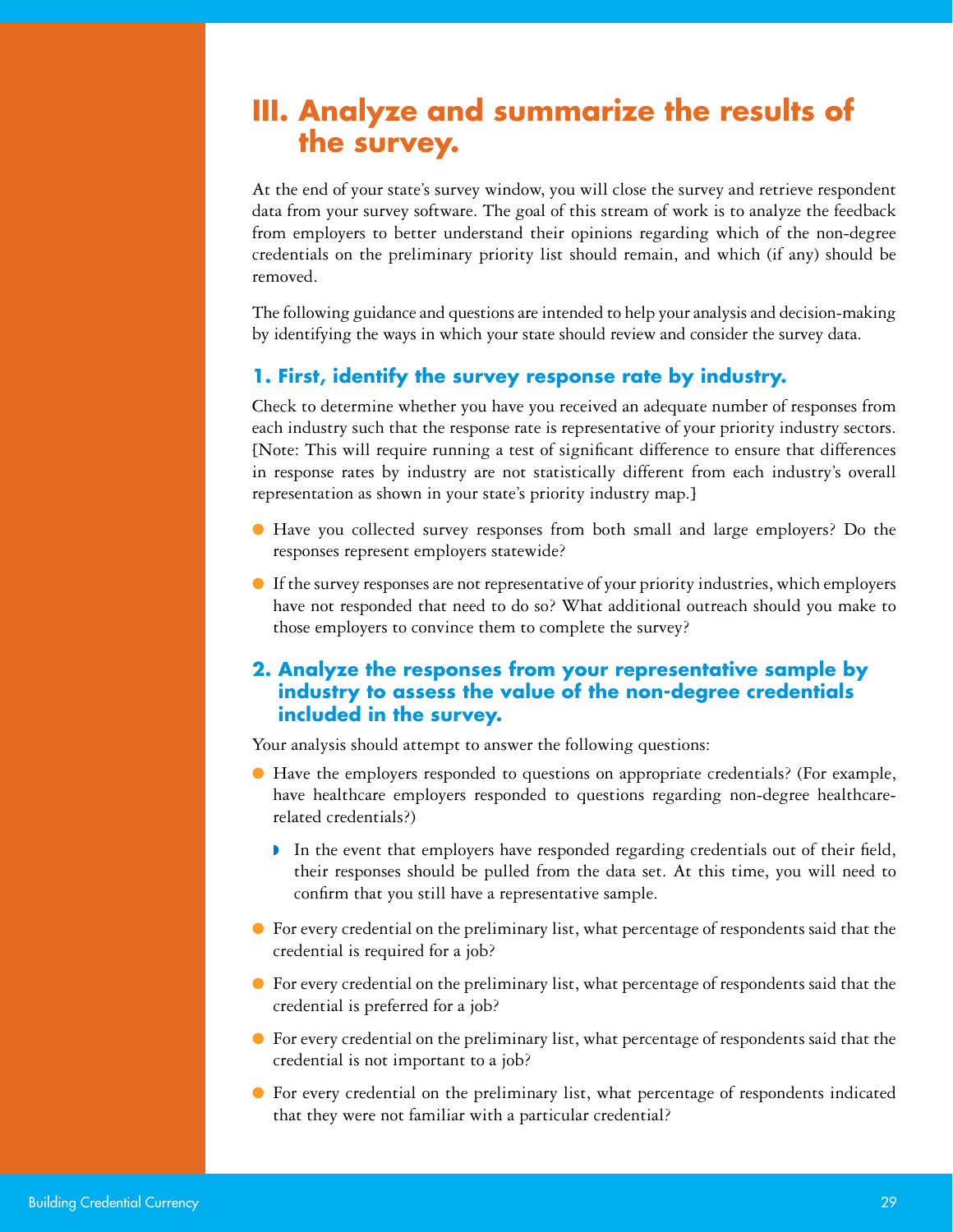#### **3. Determine whether responses vary according to the size or location of the employer.**

- What percentage of small employers, medium employers, and large employers (your state may decide the threshold for these categories) agree that each credential is required for a job? Preferred for a job? Not important for a job?
- What percentage of employers in each of the regions of your state (as described in your survey) agreed that each credential is required for a job? Preferred for a job? Not important for a job?

#### **4. As a cross-sector state team, determine a threshold to use in making decisions about which credentials remain on the list and which should be removed.**

For example, do 50% of employers in any given industry need to agree that a credential is not important to a job in order for a credential to be removed? Would 35% suffice? What constitutes a "preponderance of the evidence"? Note that whatever threshold you decide upon should be uniform for decision-making across all industry and occupation areas.

#### **5. Identify data/questions that will need to be investigated further through focus groups.**

- Are there inconsistencies in responses that need to be investigated further?
- Can your state create graphs and/or charts that represent the results of your analyses that highlight trends, alignment of responses, and disagreement within responses?
- Is the threshold set by the cross-sector team to remove credentials from the priority list rigorous enough? (You want those employers to validate your state's decision on thresholds.)

#### **6. Revise the preliminary list of non-degree credentials according to the thresholds that have been determined by your cross-sector team.**

This is the list that you will vet with focus groups as described later in this toolkit.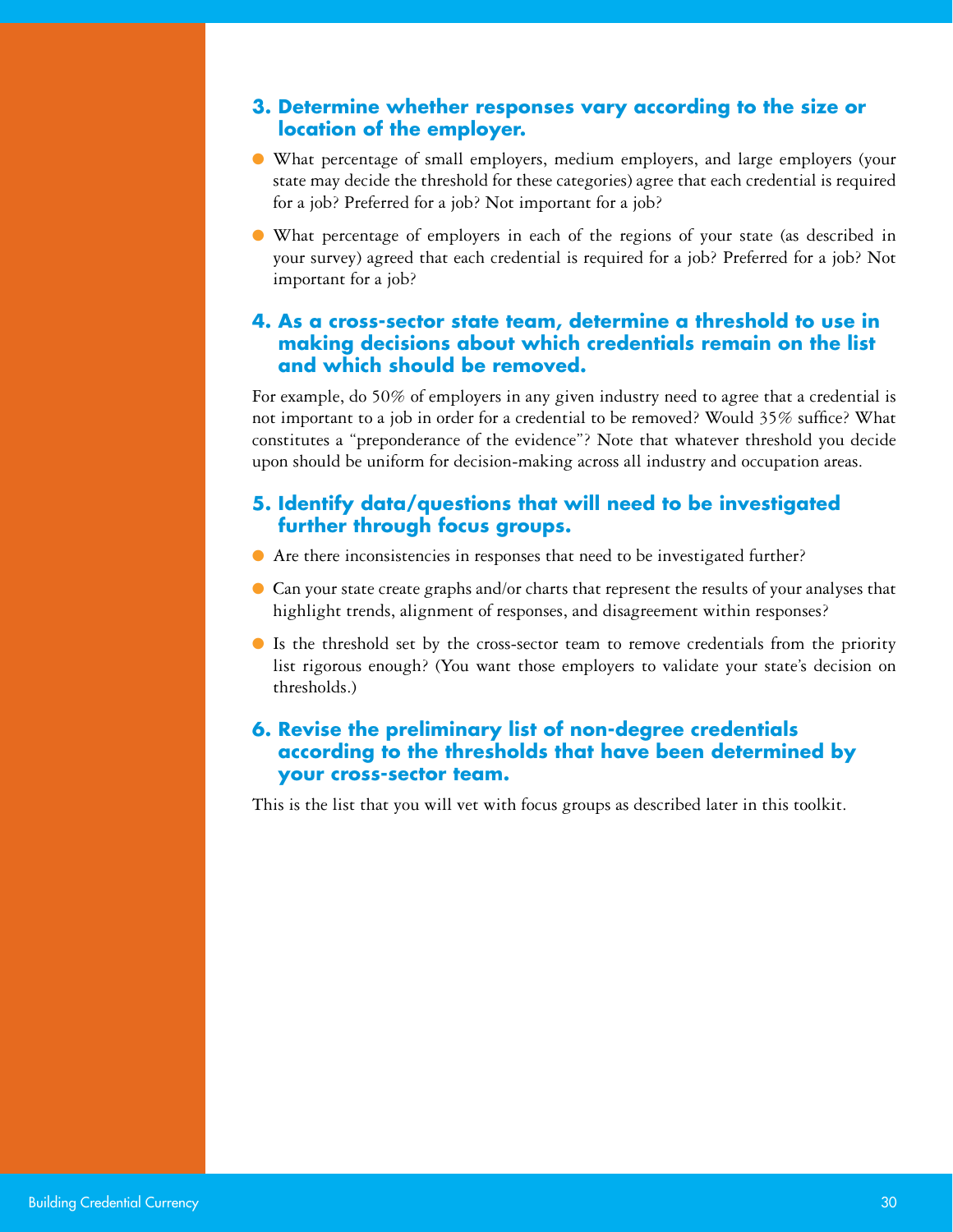#### <span id="page-30-0"></span>**Sample Employer Survey**

This sample survey is included within the toolkit to give states a ready-made option for survey administration. Cross-sector state teams may adapt and adopt this survey and administer it as described in the guidelines above to determine the extent to which a representative sample of employers from in-demand, high-skill, high-wage occupations agrees each nondegree credential should be included on the state's priority list. *To download a customizable version of this tool, visit [http://edstrategy.org/resource/building-credential-currency/.](http://edstrategy.org/resource/building-credential-currency/)*

#### Introduction (Page 1)

*[STATE NAME]* has drafted a list of priority occupations and related nondegree credentials to send clear signals to K-12, higher education, and workforce development leaders about the credentials that matter most to good jobs in our state. We thank you in advance for responding to this survey, which is designed to take no more than 10 minutes of your time.

To be deemed "priority," occupations must have met or exceeded *each* of the following thresholds in a robust economic analysis of state labor market data:

- In-Demand: *[insert state definition for "in-demand" or threshold]*
- High-Skill: *[insert state threshold for "high-skill"]*
- High-Wage: *[insert state threshold for "high-wage"]*

For each priority occupation, we have identified existing non-degree credentials that individuals can earn to both access jobs and advance through a career field. Our next step is to validate these occupations and credentials with you, the employer community, and confirm that these are the right credentials to prioritize within your industry.

#### General Questions (Page 2)

1. In which region(s) are you located? Choose as many as applicable.

*{List specific options from which to choose, corresponding your state's preference for regional/ county/local terminology.}*

2. What is the approximate size of your company? (Round to the nearest 10.)

*{Short open-ended response; rounding up to the nearest 10 will provide better, more flexible data than arbitrary multiple choice tiers.}*

#### 3. For which of the following professional industries will you be providing feedback?

*{List the state's priority industries. Respondents should be asked to provide feedback on priority occupations/credentials within the industry in which they work. This can vary from respondent to respondent. For example, healthcare professionals in hospitals could select "healthcare," while IT professionals in hospital settings could select "IT." If your target respondent is an HR leader, they may also have the option to complete the survey for multiple industries, e.g., healthcare and IT.}*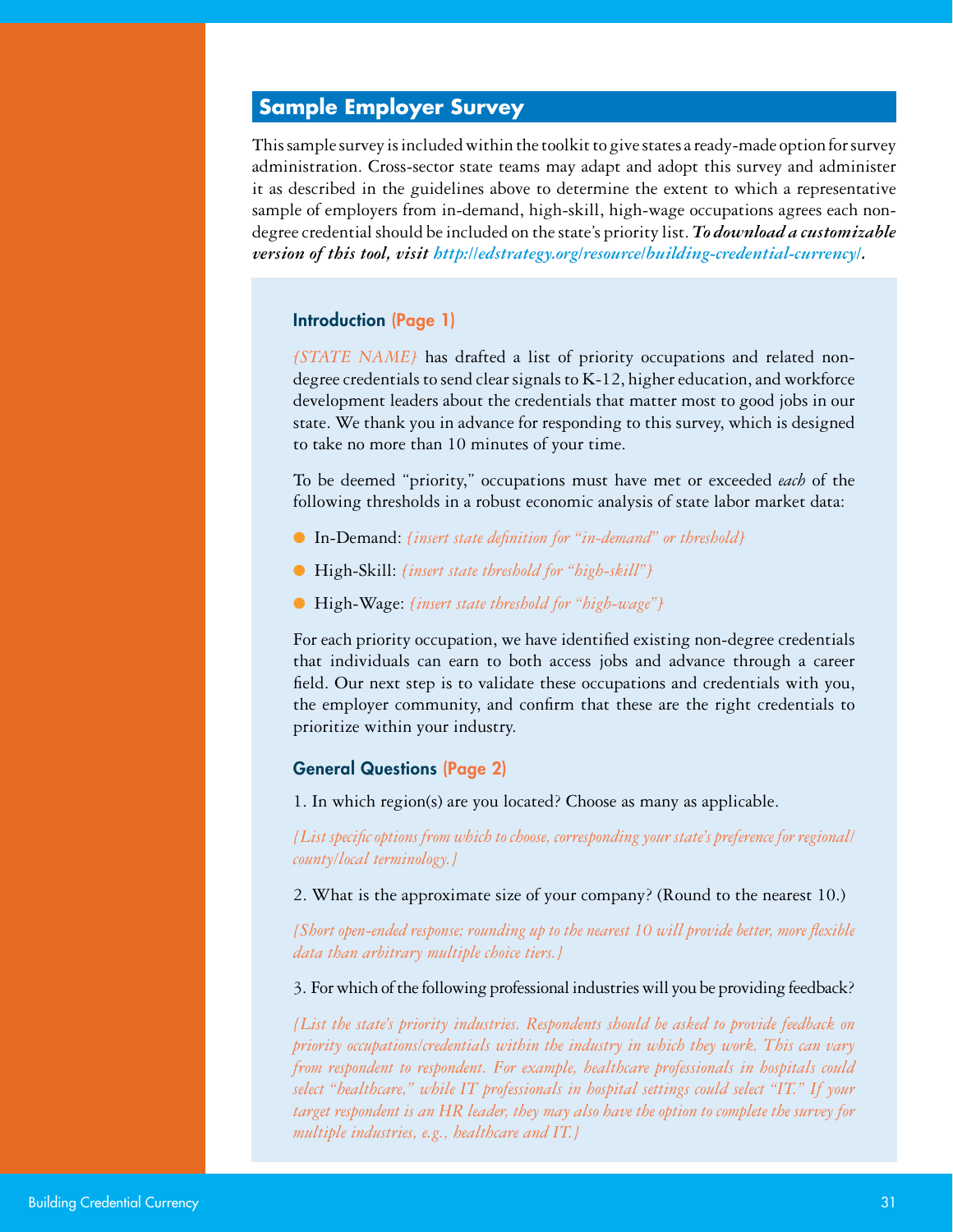#### *{The following sections should be populated based on the response selected in #3.}*

#### Occupation Validation (Page 3)

4. The following occupations within the *[INDUSTRY NAME—populated based on response in #3]* industry have been identified as priority occupations based on job demand, skill requirements, and median wage. Based on your experience and knowledge, **please select any occupations you believe DO NOT meet the criteria for in-demand, high-skill,** *and* **high-wage occupations. For each occupation you believe should be removed, please provide your reasoning for removal.**

|              | <b>Should be</b><br><b>Removed</b><br>from<br><b>Priority</b><br><b>List</b> | <b>Rationale for Removal</b><br>{dropdown: not in-demand,<br>not high-skill, not high-<br>wage, combination of | <b>Open-Ended</b><br><b>Rationale for</b><br><b>Removal: Please</b><br>expand on your<br>selection in the |
|--------------|------------------------------------------------------------------------------|----------------------------------------------------------------------------------------------------------------|-----------------------------------------------------------------------------------------------------------|
| Occupation   |                                                                              | factors, other}                                                                                                | previous column.                                                                                          |
|              | Yes                                                                          |                                                                                                                |                                                                                                           |
| Occupation 1 | <b>No</b>                                                                    |                                                                                                                |                                                                                                           |
| $\ddotsc$    |                                                                              |                                                                                                                |                                                                                                           |
|              | Yes                                                                          |                                                                                                                |                                                                                                           |
| Occupation n | No                                                                           |                                                                                                                |                                                                                                           |

- 5. Are there any occupations in your industry that are *not* on the priority list above that you believe should be considered for inclusion in the next cycle, based on projected job demand, skill requirements, and employer earnings?
	- Yes
	- No
- 6. If you answered "Yes" to the question above, please list those occupations here.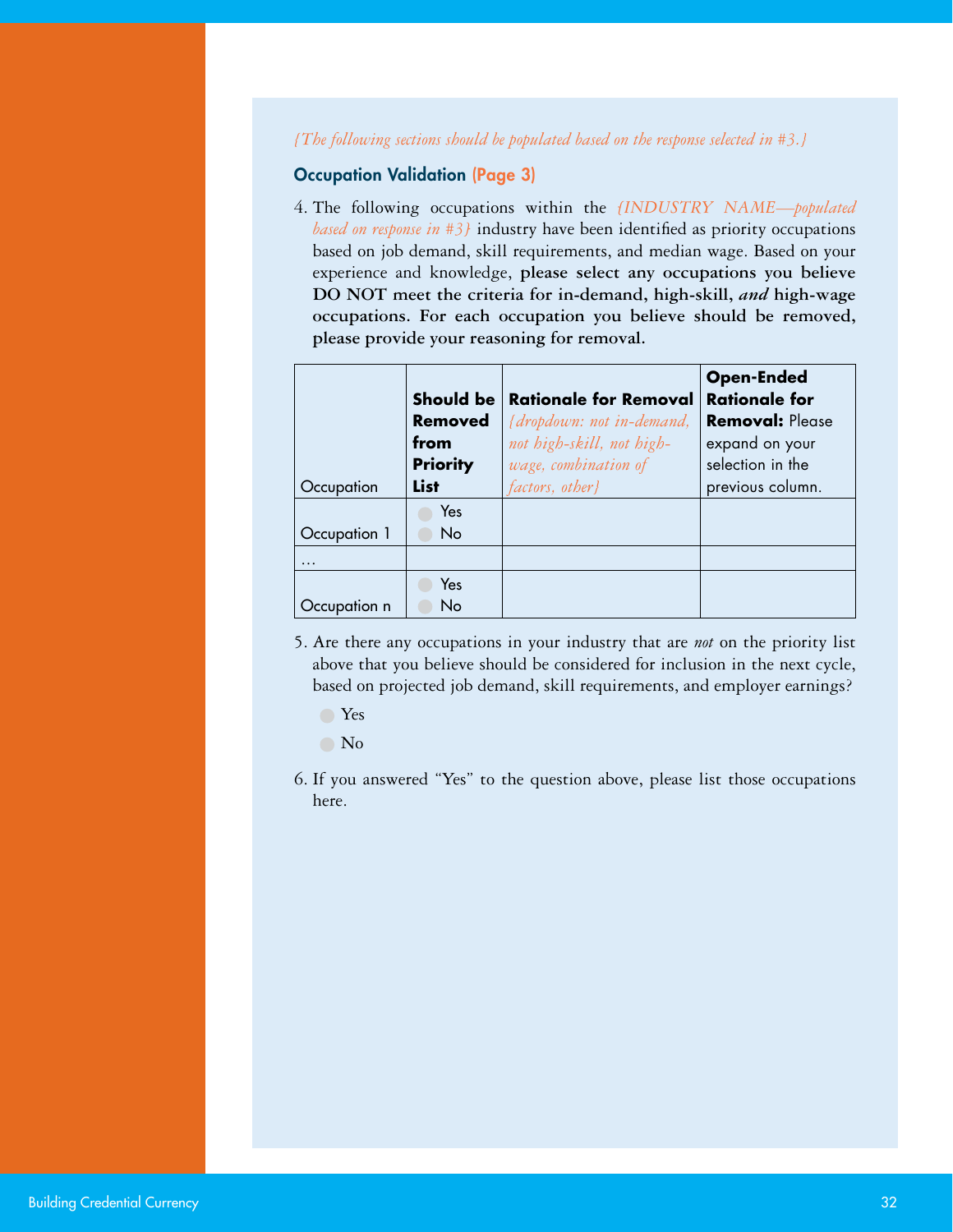#### Credential Validation (Page 4)

7. The following non-degree credentials within the *[INDUSTRY NAME]*  industry correspond to identified priority occupations. **Based on your experience and knowledge, how important is each credential in deciding to hire or promote an individual?**

| Credential   | <b>Required:</b><br>This credential<br>is required to<br>hire/promote. | <b>Preferred:</b><br>This credential<br>is preferred,<br>but not<br>required, when<br>considering<br>decisions to<br>hire/promote. | <b>Not</b><br>Important:<br>This credential<br>is not relevant<br>for decision-<br>making. | I am not<br>familiar<br>with this<br>credential. |
|--------------|------------------------------------------------------------------------|------------------------------------------------------------------------------------------------------------------------------------|--------------------------------------------------------------------------------------------|--------------------------------------------------|
| Credential 1 |                                                                        |                                                                                                                                    |                                                                                            |                                                  |
| .            |                                                                        |                                                                                                                                    |                                                                                            |                                                  |
| Credential n |                                                                        |                                                                                                                                    |                                                                                            |                                                  |

- 8. Are there any non-degree credentials in your industry that are *not* on the priority list above that you believe should be considered for inclusion in the next cycle, based on alignment to in-demand, high-skill, high-wage occupations?
	- Yes
	- No
- 9. If you answered "Yes" to the question above, please list those non-degree credentials here (no abbreviations). Please do not include proprietary credentials specific to your organization.
- 10. Are there any occupations in your industry that are particularly difficult to fill because prospective employees lack the necessary non-degree credentials?
	- Yes
	- $\bigcirc$  No
- 11. If you answered "Yes" to the question above, please explain which occupations you have noticed a shortage due to credentialing.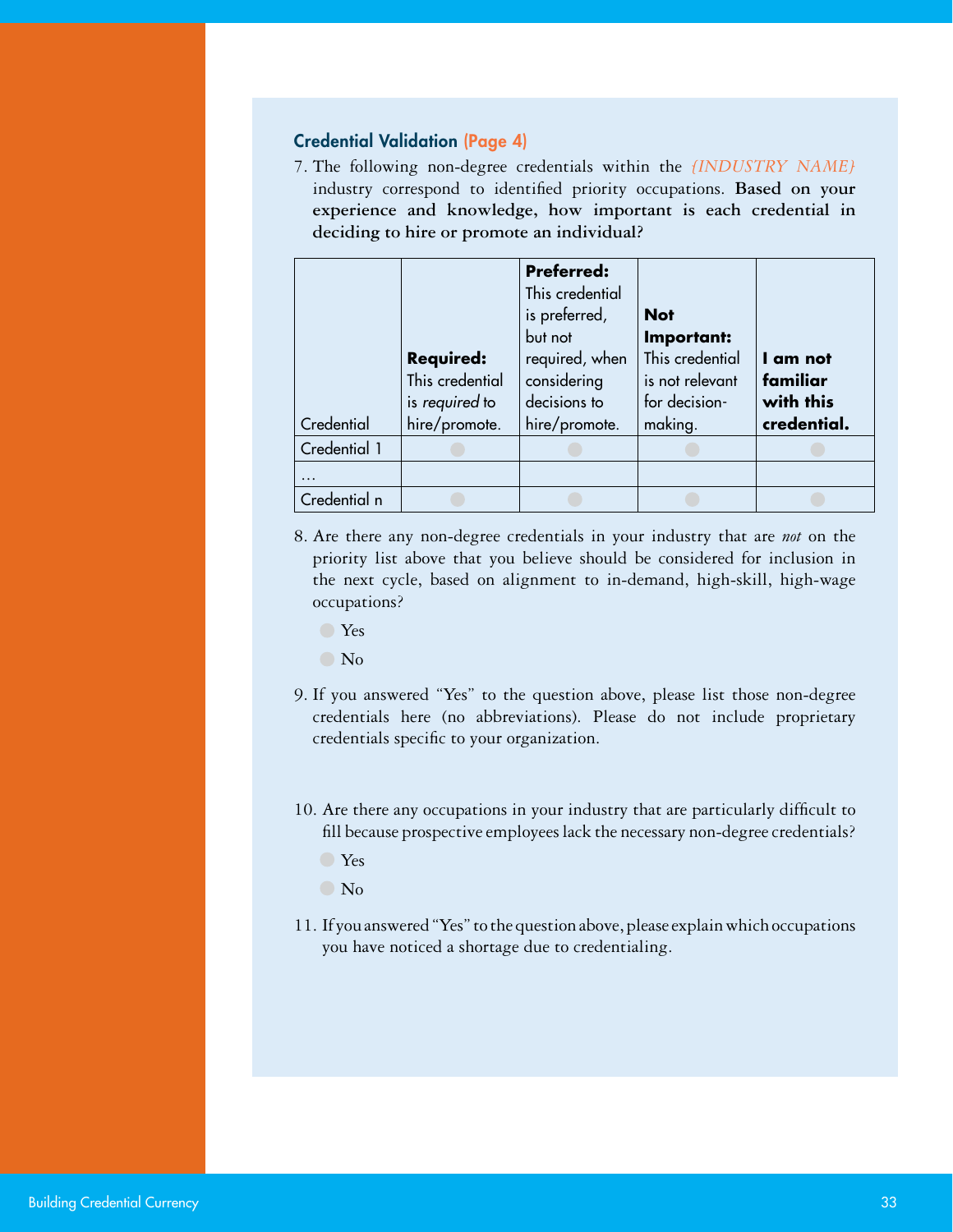1. IDENTIFY



## <span id="page-33-0"></span>**Validation Step 2: Process to Convene Employer Focus Groups**

*At this point, your state has accomplished two major steps: 1) Using labor market data to preliminarily identify priority credentials within in-demand, high-skill, high-wage occupations; and 2) Surveying employers within those priority industries to systematically collect broad feedback from the field to refine that list of priority non-degree credentials.*

*Those two steps have provided your state with invaluable yet incomplete information. To close those gaps, you should convene focus groups of select employers to further test and validate the preliminary list. Those personal conversations will allow you to investigate any remaining questions your state has about individual credentials and to test the threshold your cross-sector team set (see previous instrument) to retain or remove credentials from your priority list.*

In designing your focus group protocols, there are several important steps your state will need to take, each of which is described below.

## **I. Define clear objectives for each of your industry-specific focus groups.**

Employers, like other professionals, are very busy. Requests for them to travel to and participate in non-degree credential focus groups pull them away from other important work at hand. Developing and sharing clear, relatable objectives with employers will convey the importance of this work for students and the future workforce.

While your state will likely have objectives unique to its own context, all states will seek to use focus groups to analyze employer survey feedback to make recommendations for final approval of an employer-endorsed non-degree credential priority list that includes credentials that are valued by employers in their talent sourcing work and helpful in recruiting new employees. There are also several more narrow objectives that will hold true across states:

- Resolve any concerns and/or inconsistencies found within employers' survey responses;
- Validate the threshold that was used by your state's cross-sector team to determine which credentials make the list and which are removed; and
- Vet each proposed credential (and identify others that should be considered if applicable) to confirm whether or not it's a part of your priority list.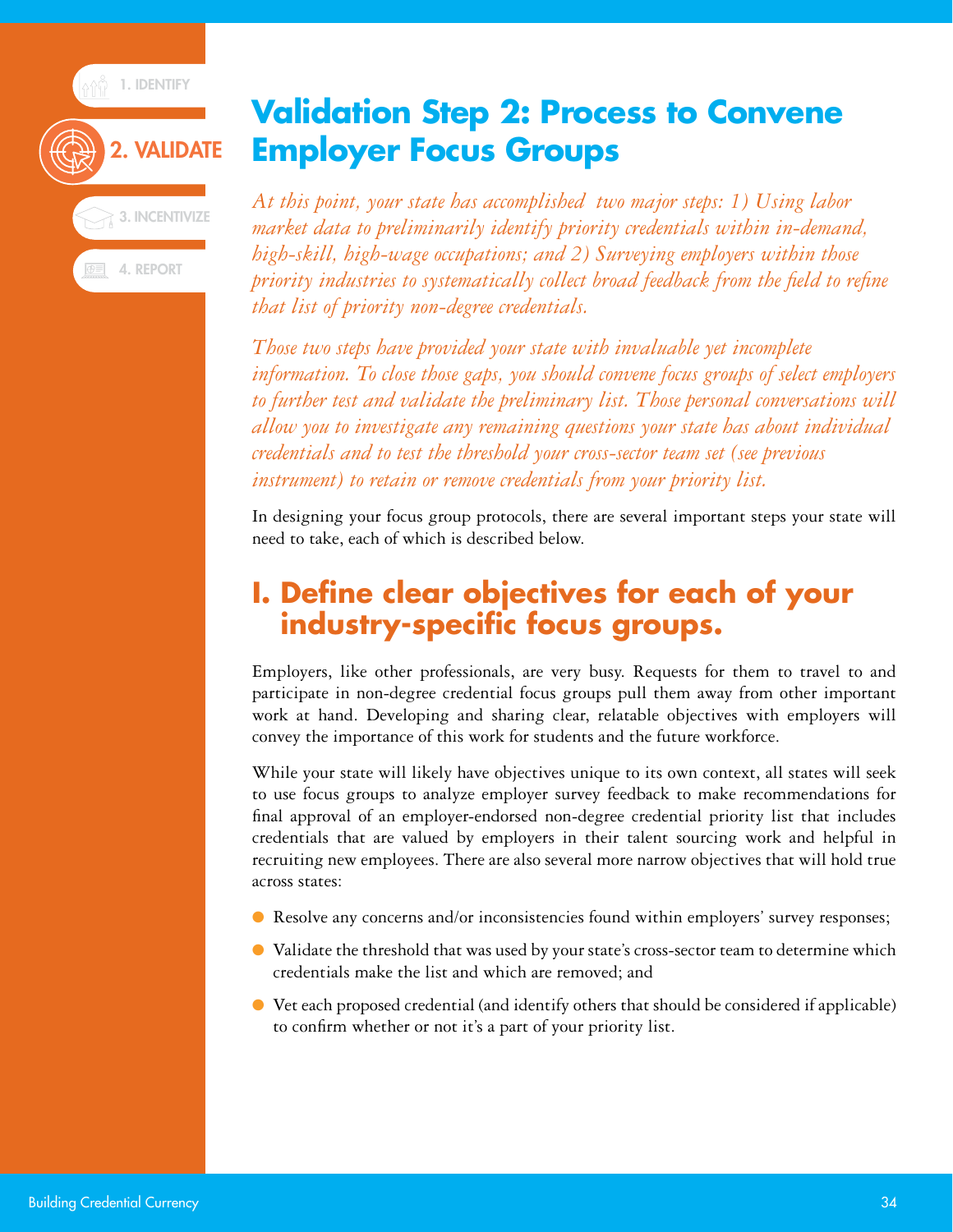## **II. Determine how many and which focus groups you will convene.**

Examine your preliminary list of non-degree credentials to determine the focus groups you need. Organize them by industry, e.g., healthcare, information technology, and manufacturing. You may discover that you need more than one focus group per industry depending on the range of credentials on your list.

## **III. Identify employers by industry to participate in each focus group.**

The composition of your focus groups, which should each be industry specific, will in large part determine the overall reliability of your priority non-degree credentials list. Participants will serve as both content and hiring experts who act as the final step in your quality assurance process. The following list describes important guidelines and/or considerations for your state in forming focus groups.

- Each focus group should consist of about 10 industry-specific professionals that represent each region of your state and a range of small and large, rural and urban businesses. You might invite up to 15 per focus group anticipating that some may not be available to attend.
- Employer participants should be familiar enough with the proposed credentials to weigh in on their value, both from a content perspective and a hiring perspective, i.e., they should be able to answer the question, "Does this credential represent the knowledge and skills needed for a good job in this industry?" Employer survey respondents, Chamber of Commerce members, local and state workforce board members, and those within industry associations often make good targets for participation.
- A state leader from K-12, postsecondary, and workforce development should be included within each focus group to gain understanding of employers' perspectives. In addition, you may want to include a professor/instructor in each group from an institution of higher education that offers credit and/or non-credit programs related to the proposed credentials who can offer input into the credential's value from a postsecondary credit and/or attainment perspective.

## **IV. Develop a thorough protocol for each focus group.**

A sample follows that your state can adapt as needed. The protocol should script all the questions you intend to pose in each focus group as well as identify which materials will be distributed and when. Some key questions to consider during development include:

● **Who will lead the focus group discussion?** It should ideally be someone who understands the industry, is knowledgeable about the proposed credentials and how they fit within K-12 and higher education programs, and is a strong facilitator.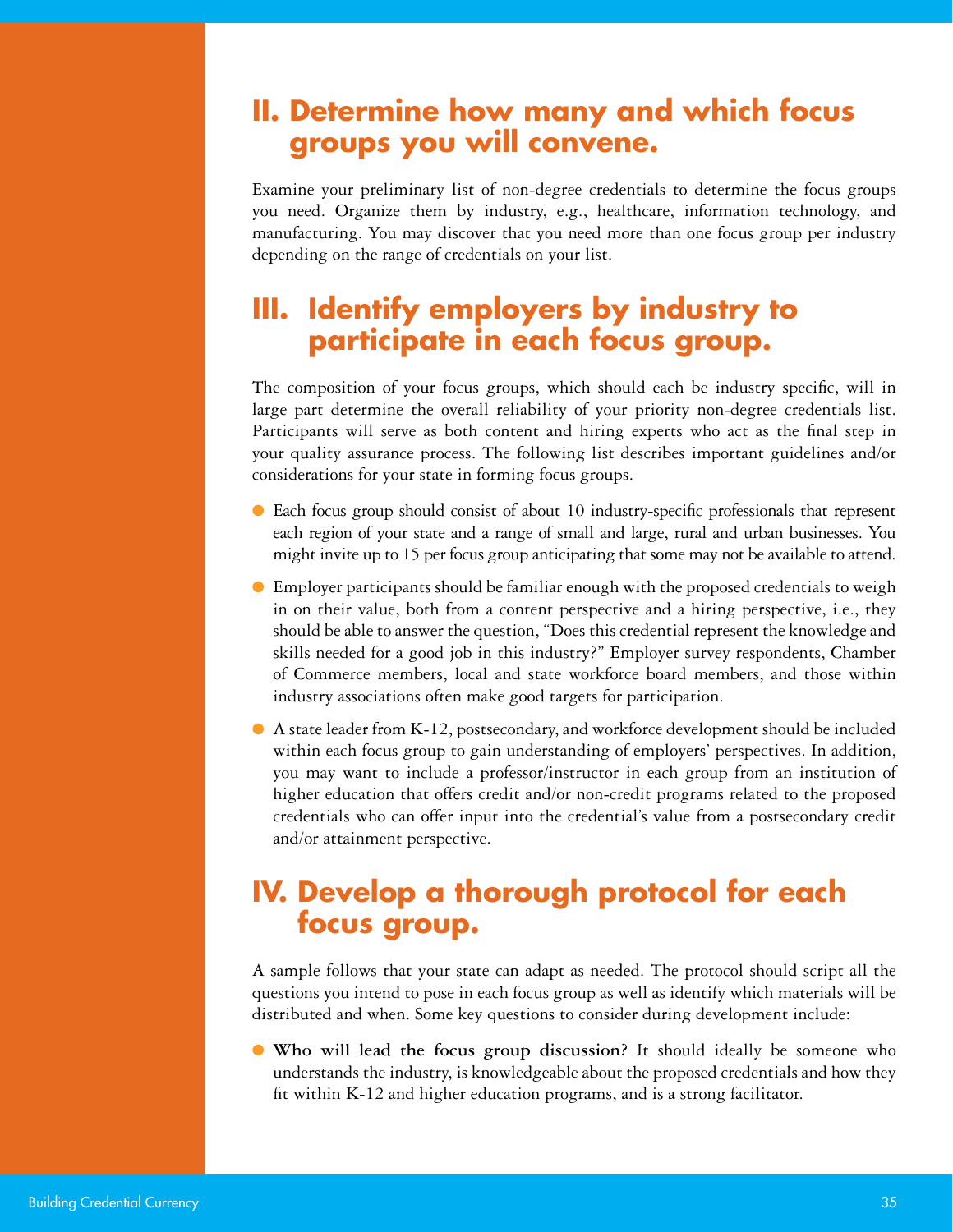● **Which materials need to be developed and shared with the focus group?** Commonly used resources include the preliminary list of priority non-degree credentials; charts and graphs that represent the trends, alignment of responses, and disagreement within survey responses; a description of the threshold set by your cross-sector team to retain or remove credentials from the list; and a brief overview of the steps within the credential evaluation process.

## **V. Develop criteria for focus group participants to make final recommendations on which credentials make your priority list.**

You want the focus group to make evidence-based decisions to the extent possible when making decisions about the value of the credentials. Some criteria that you may include are:

- The credential is relied upon by employers within recruitment, hiring, and promotion practices.
- Employees who have attained the credential earn higher salaries/compensation than those who have not.
- The credential provides opportunities for career advancement.
- The credential reliably represents that an employee has the prerequisite knowledge and skills for a job within the industry that pays a family-sustaining wage (according to the living wage calculator used in the first tool in this kit).
- The credential "stacks" with other in-field credentials to help employees progressively move up a career ladder.
- The credential is portable and is recognized by employers across the industry.

## **VI. Develop thresholds that your state cross-sector team will use to retain or remove credentials from the list based on employer feedback.**

In all likelihood, your focus group participants will not unanimously agree on answers to the questions above. Your state team will need to agree on thresholds for keeping or removing credentials from the list. Some questions you might consider ahead of the focus group include:

- What proportion of focus group participants must agree with keeping any individual credential on the list? For example, do at least three-fourths need to advocate for a credential or oppose a credential?
- What process will the state team use to take that tally?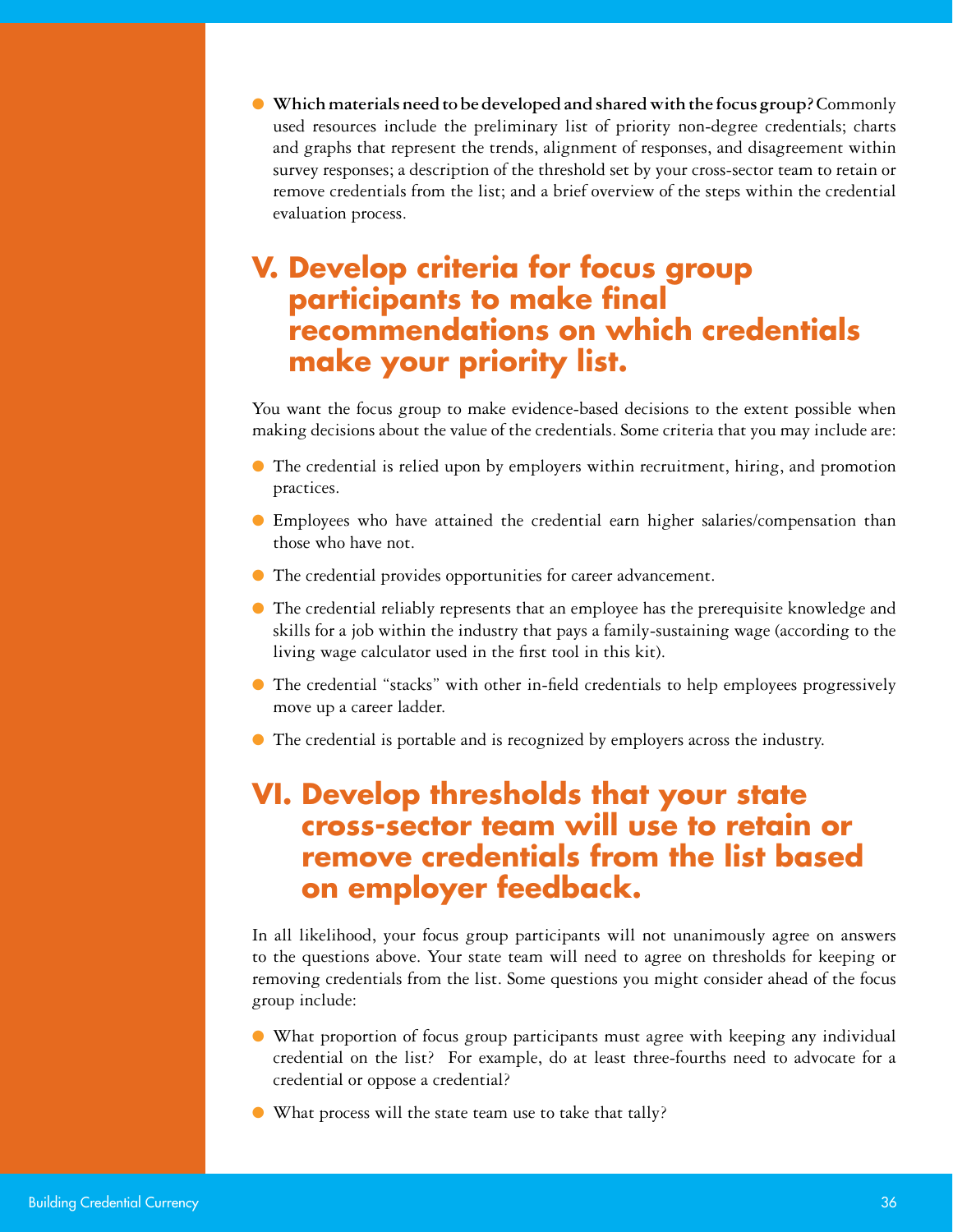- What evidence/explanation is required to accept a focus group participant's nay vote?
- What evidence is required to accept a focus group participant's vote to add a new credential to the list? (Note, this will likely be the same threshold set in the first question on the previous page.)
- Do you plan to implement a weighted credentialing list to show which credentials have greater employment value than others? If so, what process and threshold will your team use to identify which credentials fall into various tiers?

## **VII. Consolidate final recommendations from the focus groups.**

Following the completion of each focus group, your cross-sector team will need to review all recommendations. There may be discrepancies in the views of participants on the value of some credentials. In those cases, your team may need to undertake additional research prior to moving the recommendations forward. Once that has been done, your team will refine the list and move it through your state's established process for approval and publication.

## **VIII. Synthesize findings with survey results and vet any changes with your established process.**

Once you have reviewed the findings from your focus groups, consolidate those findings with the results of your survey. Updates from the employer validation process should be tested against your established process to identify priority occupations and credentials to ensure that all changes are held to the same rigorous standards as your initial list. Once all changes have been vetted and incorporated, you will have produced your finalized list of priority non-degree credentials!

## **IX. Create a timeline to review and update your state's priority credentials list.**

Like the economy your finalized list seeks to reflect, the process to identify and validate priority non-degree credentials is cyclical—not static. Your team will need to review and update this list to keep pace with a constantly changing economic landscape. Ideally, refreshing this process—from identification through validation—occurs every two or three years to ensure your list is reflective of current economic realities.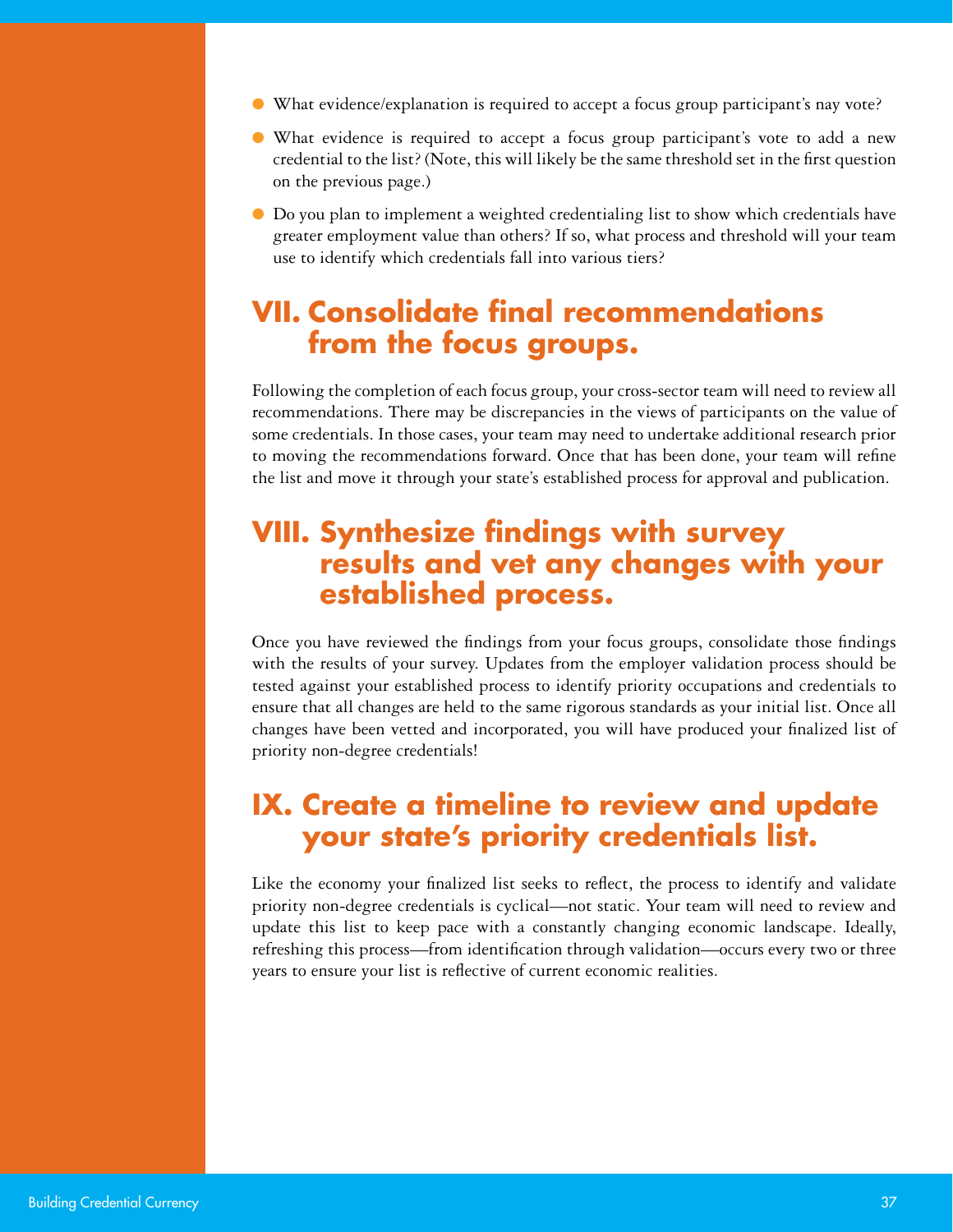#### <span id="page-37-0"></span>**Sample Focus Group Protocol**

*To download a customizable version of this tool, visit [http://edstrategy.org/resource/building](http://edstrategy.org/resource/building-credential-currency/)[credential-currency/](http://edstrategy.org/resource/building-credential-currency/).*

#### **Introduction**

Thank you for participating in today's focus group. Your feedback is very important, and we appreciate you taking the time to talk with us today.

*[STATE TEAM NAME]* has convened this group of workforce leaders because together you represent *[STATE]*'s priority *[INDUSTRY NAME]* occupations. It is in companies like yours that we find jobs that are not only the most demanded within *[STATE]*—they are also jobs that afford the greatest opportunity for employees in terms of skill level and associated wages.

Creating clear pathways to these jobs is a significant priority for our state, which is what brings us here today. *[STATE]* has identified a preliminary list of non-degree credentials that, based on our labor market data analysis and feedback from employers like you, are either required or strongly preferred for employment within the occupations you represent. Our job today is to validate that these non-degree credentials hold real value in employment decisions within your sector and confirm that *[STATE]* should prioritize and support the attainment of these credentials among potential employees.

At the same time, we recognize that hiring is a far more complicated undertaking than simply confirming whether applicants hold a certain credential. We hope to confirm that these non-degree credentials in combination with other standard hiring priorities—such as postsecondary degrees, technical skills, and professional readiness—indicate that a prospective candidate is right for a job within your industry.

The information you share in this focus group will not be attributed to you, so you should feel comfortable providing candid, honest, and straightforward responses to the questions posed.

Please remember that you received and signed a consent form to participate in this group, which means your participation is voluntary.

We'll try to keep our time here together to one hour. Are there any questions before we begin?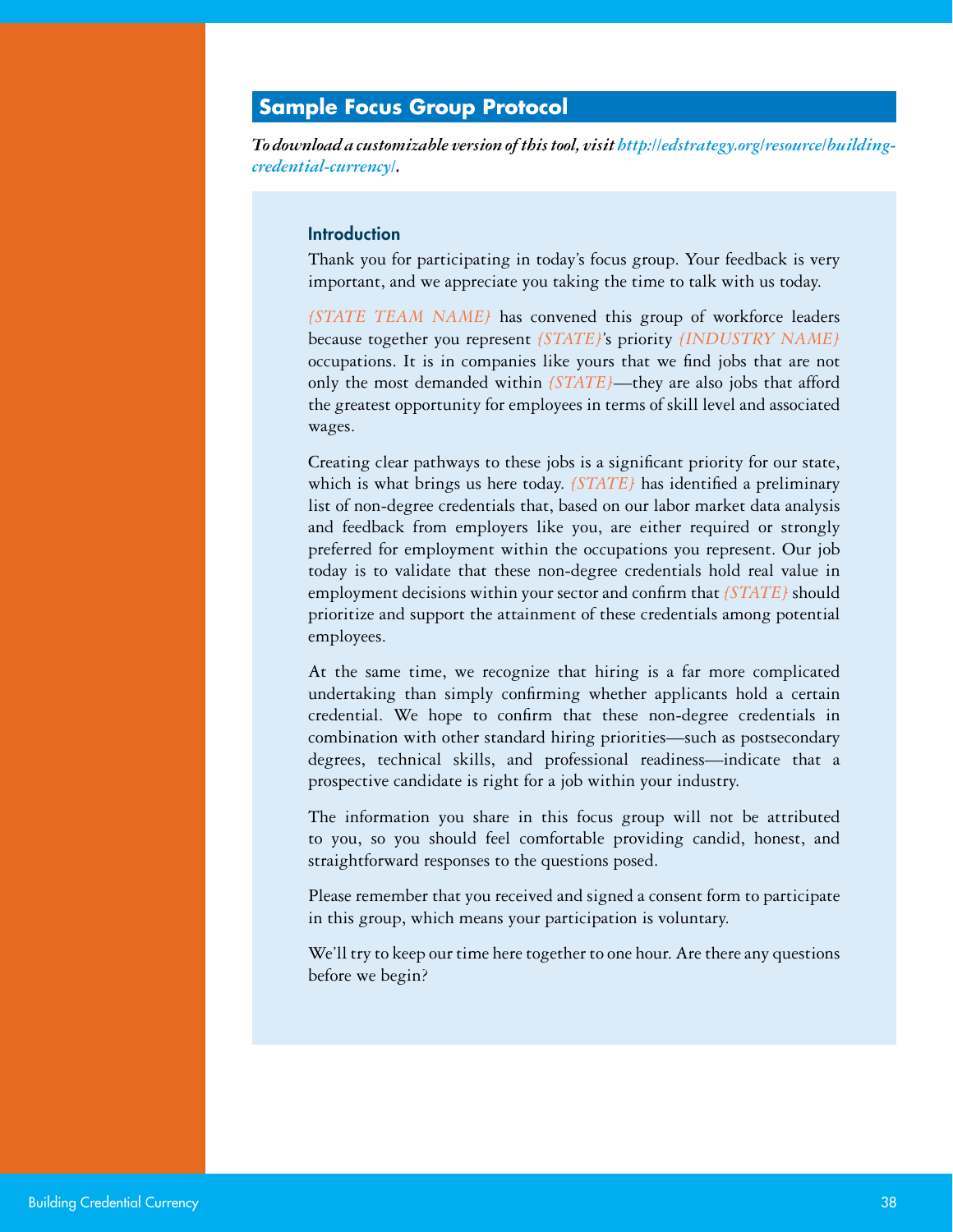#### Focus Group Questions

First, let's get a sense for who is in the room. Let's quickly go around the room and get everyone's first name, company name, and region(s) of *[STATE]* in which your company operates.

#### *{Quick round of introductions]*

Great, thanks. Now, I'd like to discuss any critical needs and/or gaps you perceive within your business and field.

- 1. From your perspective, what are the most pressing current and future employment needs within the field?
	- a. To your knowledge, are these also jobs that provide family-sustaining wages *[define]* and opportunities for advancement?
- 2. Do you feel that your businesses are able to successfully identify and hire the right talent from within *[STATE]*?
	- a. If not, what is missing from the talent pool?
		- i. Are potential workers not equipped with the right skills, training, or credentials? If so, could you elaborate on what those skills, training, or credentials are?
		- ii. Are there not enough workers to meet demand for open positions?
	- b. If yes, where do you find talent? For instance, do you have partnerships with colleges and universities (perhaps even high schools), industry associations, etc. that help you identify talent?

*{Next, share with focus group members the draft list of priority non-degree credentials resulting from your state's labor market analysis and employer survey. At the same time, distribute any graphs or charts that your state team has made that represent the results of your survey analyses that highlight trends, alignment of responses, and disagreement within responses.]*

- 3. We received helpful feedback from employers across the state regarding these non-degree credentials that we've tentatively identified as highvalue. *{Share list of credentials.]*
	- a. In your opinion and experience, are these non-degree credentials required or strongly preferred in order to secure employment or advance in these areas?
	- b. Are these credentials portable? Do they hold value across the industry, regardless of business or specific job title?
	- c. Are these credentials required/preferred in addition to a traditional 2- or 4-year college degree (or higher), or does the credential alone satisfy hiring needs?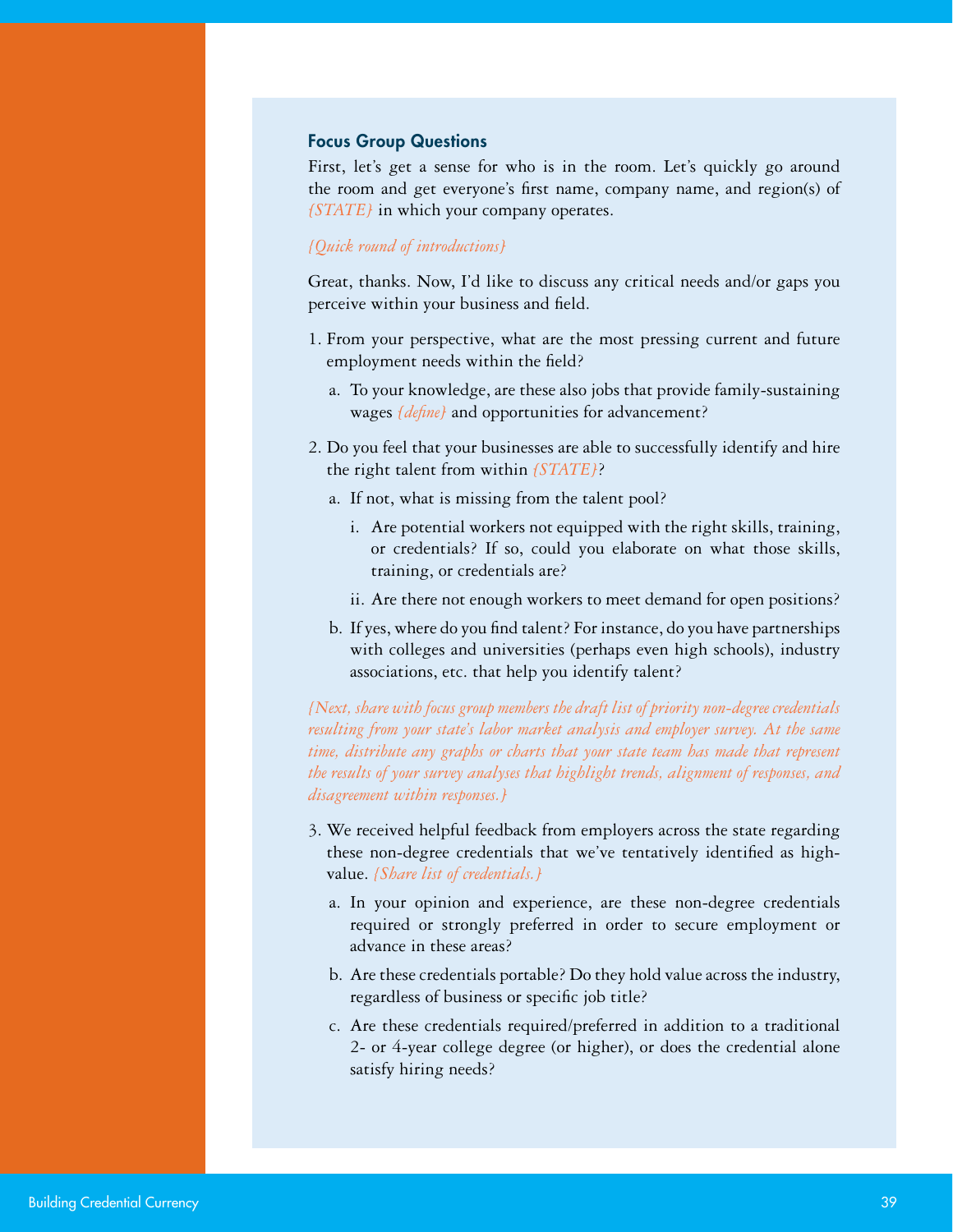- d. Are these credentials stackable? Are there opportunities to become further specialized?
- e. If these are credentials typically earned in workforce training programs or at the community college level, do you know of any "building block" credentials/exams that can help high school students better prepare for these opportunities? What are they?
- 4. Survey feedback from employers also revealed some inconsistencies that we would like to raise with you to get clarification.

*{Draft and insert 2-3 questions here regarding concerning inconsistencies you found through the employer survey about particular non-degree credentials.]*

*{Review each credential relevant to that industry focus group and ask participants to vote on whether to retain or remove the credential from the list. Use the criteria you developed in preparation for focus groups (described in the previous tool) to make final determinations about each credential.]*

- 5. Our *[STATE TEAM NAME]* reviewed the survey data and set a threshold of *[X]* to determine which credentials should remain or be removed from the priority list.
	- a. Do you agree with that threshold value?
	- b. Are there any credentials that were eliminated using that threshold that you think you should be added back into the list? Why?
	- c. Are there any credentials that passed the "threshold test" that you feel are not essential to hiring and therefore should be removed? Why?
- 6. Are there any non-degree credentials on which you rely in your recruiting and hiring that do not appear on the list? What evidence exists to support their addition to the list?

Thank you very much for your time today. We appreciate your candid feedback that will help us finalize this list of priority non-degree credentials. Districts, institutions, and job training programs across the state will prioritize student attainment of these credentials to help more learners prepare for jobs that provide a solid career path with family-sustaining wages while also helping you as employers with your talent sourcing efforts.

*{Conclude focus group.}*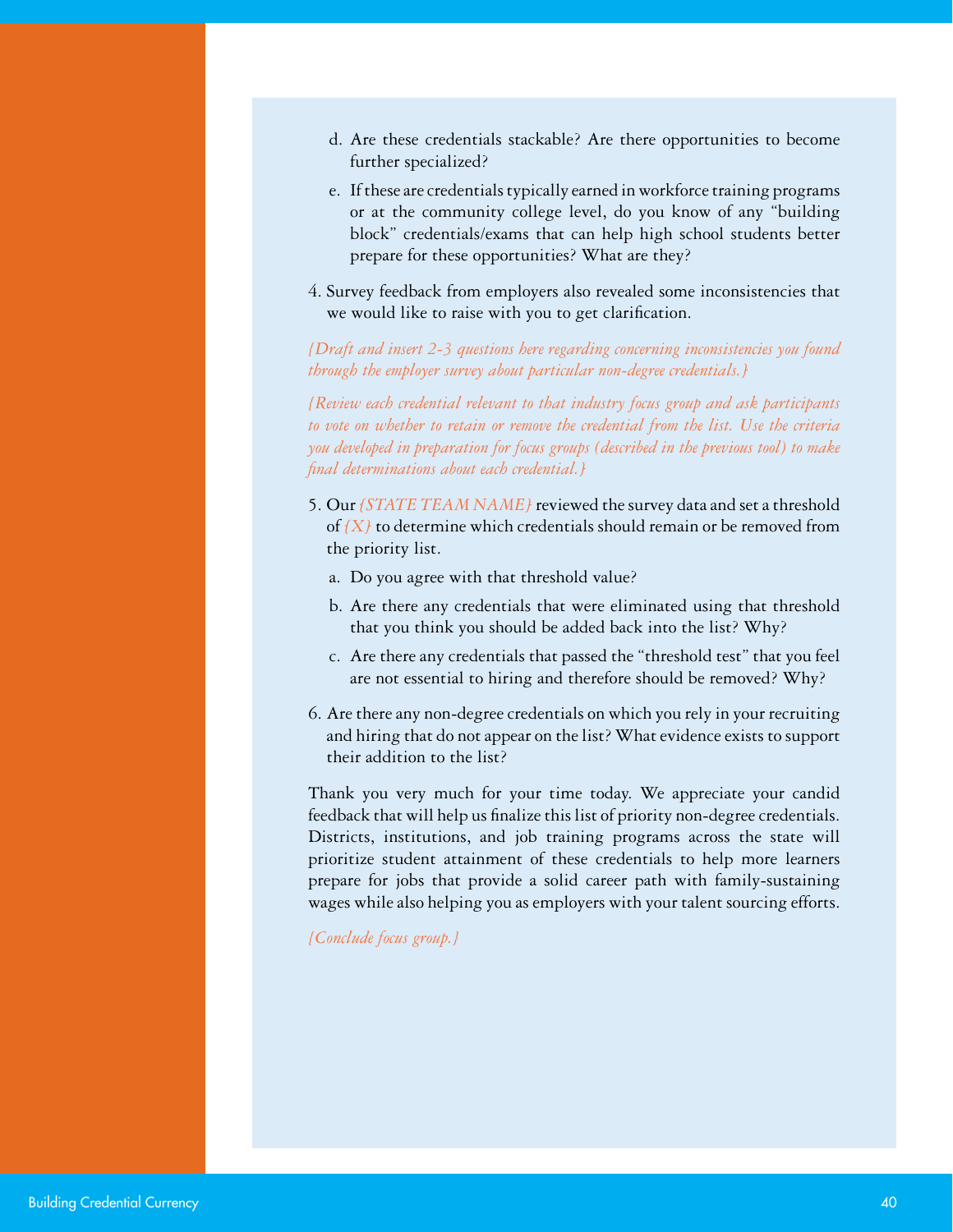

<span id="page-40-0"></span>3. Incentivize Attainment of Priority Non-Degree Credentials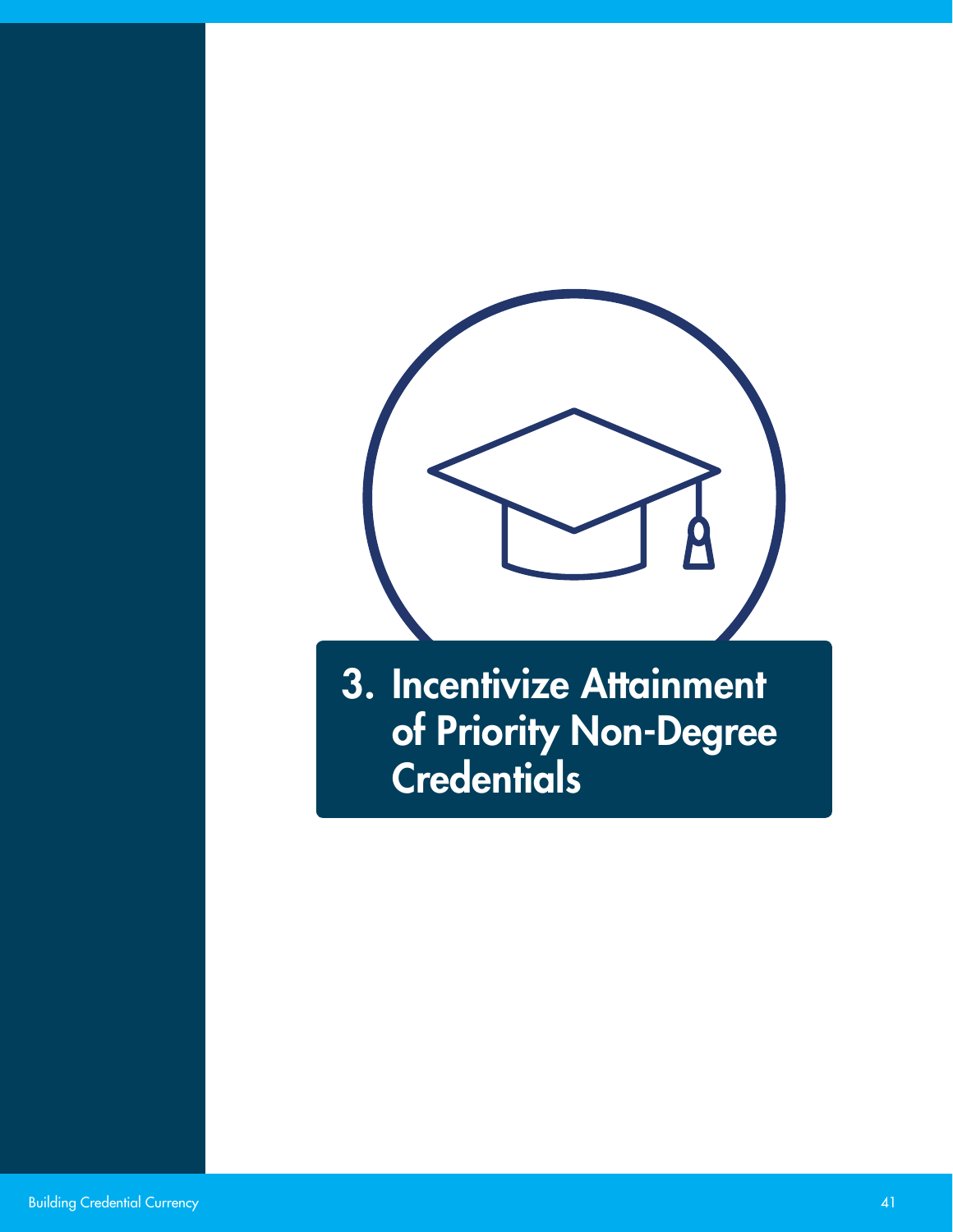1. IDENTIFY

2. VALIDATE

3. INCENTIVIZE

**4. REPORT** 

## <span id="page-41-0"></span>**Case Study: Strategies to Incentivize, Communicate, & Report on Industry-Recognized Credential (IRC) Attainment** Florida's CAPE Policies and Practice

Once you have established your priority list of non-degree credentials, the next stage of this work is building energy among primary stakeholders—students, high school leaders and teachers, and higher education institutions—to make attainment a priority. In many instances, funding strategies provide the most direct and effective incentives. Whether its waived exam fees for students, bonuses for teachers who help students earn certifications, or additional funding for K-12 or postsecondary program budgets, funding is a "carrot" that appeals to a broad group of stakeholders—but it is not the only incentive strategy. Clear communication strategies can increase students' awareness and understanding of the value of non-degree credentials and encourage them to pursue these options. Articulation agreements boost the value of non-degree credentials by imbuing them with postsecondary value, in addition to labor market value. Even the accountability and reporting strategies outlined in the next section (Report) incentivize education leaders to direct attention—and perhaps resources—to the work of increasing credential attainment.

The first tool in this section provides a closer look at strategies to incentivize students, families, and K-12 education systems through a case study of Florida's long-established non-degree credential work. Subsequent tools in this section focus specifically on the variety of strategies states can take to incentivize K-12 and higher education systems.

The Florida Career and Professional Education (CAPE) Act was passed in 2007 to "provide a statewide planning partnership between the business and education communities in order to attract, expand, and retain high-value industry and sustain a strong, knowledge-based economy."6 The legislation contains many activities to support this objective, including articulating non-degree credentials to postsecondary-level credit.

Articulated credit is nothing new: Many career programs and pathways across the country have established articulation agreements to award postsecondary credit for coursework completed in high school; and the prospect of reducing time—and cost—to a degree by earning early college credit is an incentive for many students and families. Florida, however, has taken the practice further by awarding articulated postsecondary credit for high-value credentials—in addition to career readiness coursework—and incentivizing attainment of both credentials and postsecondary degrees. Further still, Florida's policy acknowledges that not all credentials have the same value in the workplace. Through two tiered incentive structures—the articulation agreements themselves and school funding model—Florida prioritizes and rewards the attainment of its most valuable credentials.

This case study, organized around nine "key takeaways," highlights both best practices and potential challenges to consider for states interested in increasing and incentivizing credential attainment among students.

<sup>6</sup> Chapter 2007-216, Laws of Florida s. 1003.491, F.S.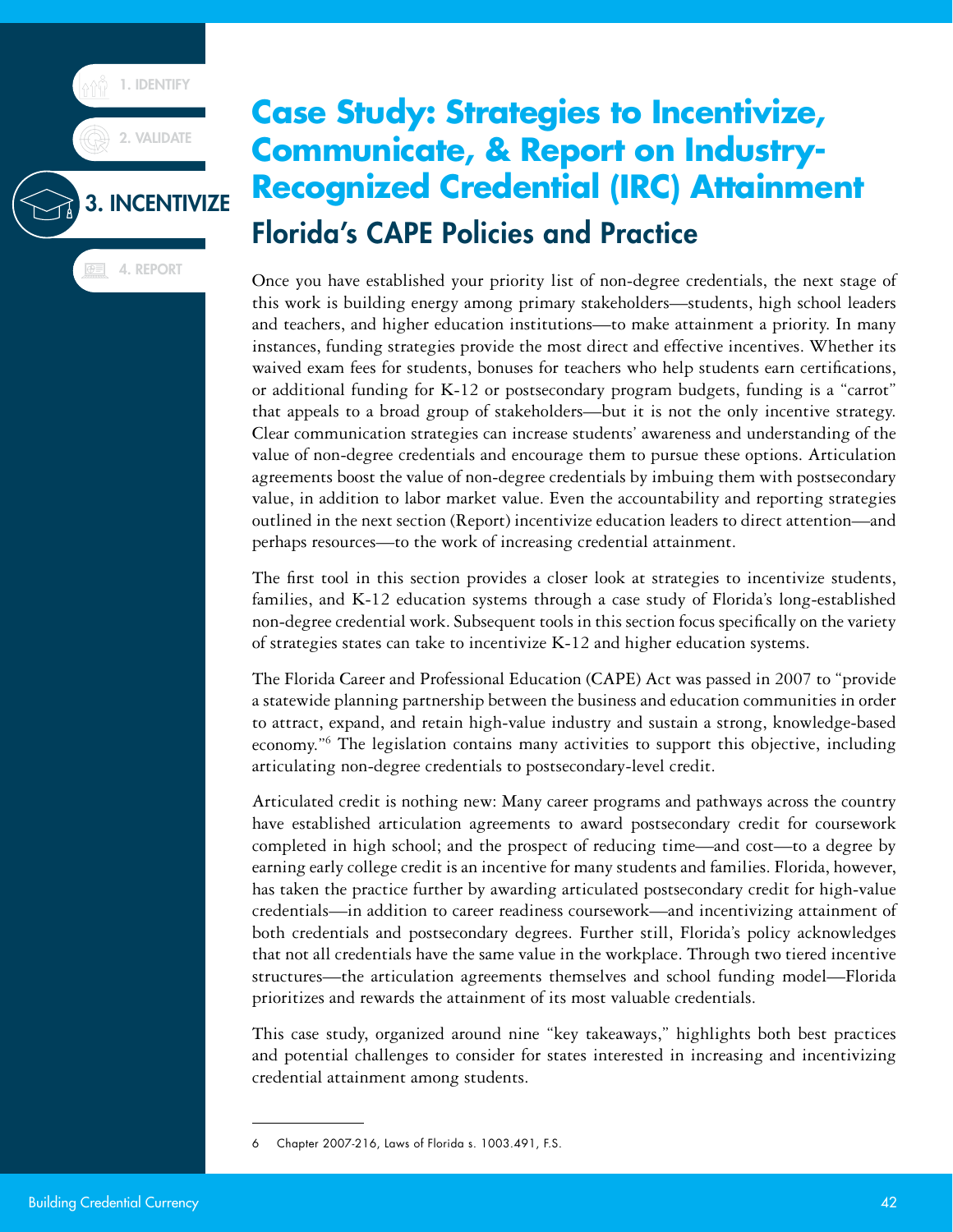## Incentivizing and Communicating Credentials

#### **1. Incentivize students and families by minimizing redundancy and cost—of education with early postsecondary credit opportunities.**

In the current economy, postsecondary education and training is essential for finding stable, family-sustaining employment: In the aftermath of the Great Recession, 99% of new jobs created went to workers with some level of postsecondary education—though, importantly, not all of the workers held bachelor degrees. Only 1% of new jobs went to workers with a high school diploma or less.<sup>7</sup> Despite these trends, college costs—and student debt continue to rise. This new reality compels schools to create and expand opportunities for students to develop critically needed academic, technical, and professional skills in high school and earn postsecondary credit for that prior learning. Most students (and their families) simply do not have the luxury of waiting until college to earn college credit or of repeating coursework for skills they have already developed.

Establishing articulation agreements helps mitigate these financial and time costs; and credentials that carry currency in both the workforce and postsecondary institutions are doubly valuable for students. Florida has recognized this, creating articulated credential options in nearly every career cluster. The rigorous process to establish these agreements is described below.

#### IDENTIFYING PRIORITY NON-DEGREE CREDENTIALS

Before it can create articulation agreements for credentials, a state must first determine which credentials to prioritize. Florida does this through a formal application and review process. A workforce board or school district must formally submit a credential for inclusion on the Industry Certification Funding List. For each credential submitted, CareerSource Florida—the state's workforce development agency—reviews each credential's labor market value, working closely with the state's Department of Education and the Department of Economic Opportunity. Once a credential is approved by CareerSource Florida, it has satisfied one of three criteria for inclusion in the CAPE Industry Certification Funding List.\*

*\*Note: Florida has a separate process for farm occupations. All farming credentials must be recommended by the state's Department of Agriculture and Consumer Services.*

<sup>7</sup> Georgetown Center on Education and the Workforce. 2016. America's Divided Recovery. <https://1gyhoq479ufd3yna29x7ubjn-wpengine.netdna-ssl.com/wp-content/uploads/Americas-Divided-Recovery-web.pdf>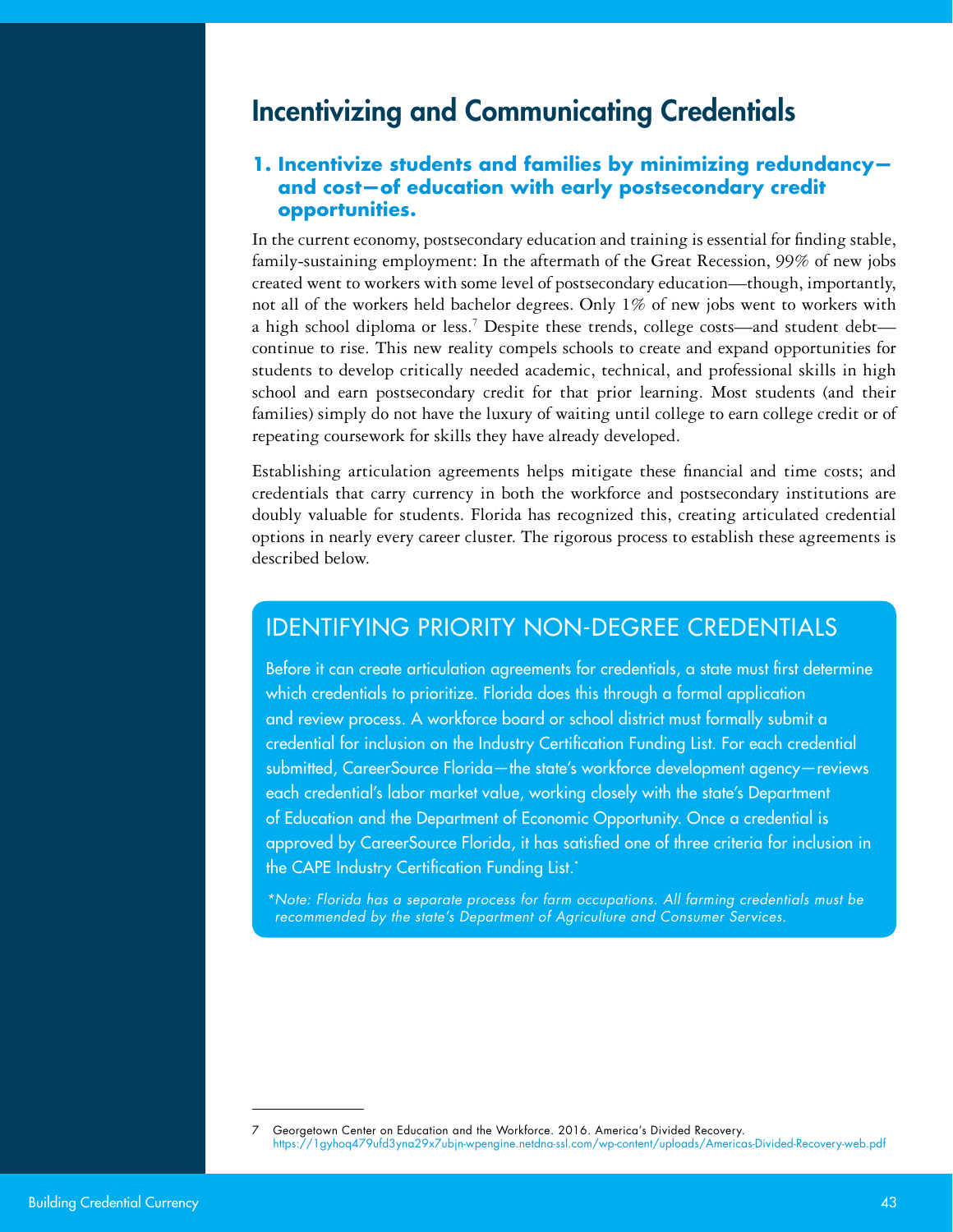#### Florida's credential articulation process

Florida statute requires that all credentials on the Industry Certification Funding List be reviewed for potential postsecondary articulation. This process begins in the Florida Department of Education, with program specialists—individuals assigned to oversee one of 17 state-recognized career clusters and ensure program quality—who cross-reference a given credential's associated knowledge, skills, and abilities with the standards and competencies of related degree programs.

If significant overlap between a credential and degree program is identified, the process moves forward to representatives from the Florida College System. Within colleges that offer the related degree, discipline-specific faculty conduct an independent review of the credential's alignment to degree standards and competencies. If there is sufficient alignment, the faculty members propose the number of college credits the credential is worth and identify the specific courses to which the credential should articulate.

From the college system, the process moves to a negotiation between the Florida Department of Education and postsecondary partners to draft a formal articulation agreement. This agreement is then sent to a state-required articulation coordinating committee—consisting of representatives from Florida's university and college systems and school districts—for approval.

Upon committee approval, the final articulation agreement is sent to the State Board of Education for approval and adoption. Once adopted, the agreement is active until either the credential is removed from the Industry Certification Funding List or the degree program is closed.

From this process, Florida has established at least one articulated credential for more than half of its career clusters. As of May 2018, the [list](http://www.fldoe.org/academics/career-adult-edu/cape-secondary/cape-industry-cert-funding-list-current.stml) included over 120 agreements. While Florida's mission is to reduce students' time and spending toward a degree, the state nonetheless applies a critical lens to this work. Not every credential makes it through this process and articulates to college credit; and not every career cluster has a credential option that is relevant, rigorous, and valued enough to earn articulation.

As an added incentive to students and families, Florida has also instituted a [scholarship](https://www.floridastudentfinancialaidsg.org/PDF/GSC.pdf) [program](https://www.floridastudentfinancialaidsg.org/PDF/GSC.pdf) for students who earn credentials that generate at least five articulated credits (see Takeaway 3 for more information on credential value).

#### **2. Incentivize schools and teachers prioritizing credential attainment with funding.**

Students and families are not the only stakeholders for whom states should create credential attainment incentives. It is important to also provide clear signals to school leaders and instructors that offering students opportunities to earn high-value credentials is a priority for the state.

Florida communicates this priority through its school funding model. Each Industry Certification Funding List credential earned by students at the school generates supplemental funding in that school's budget. Additionally, Florida has established a bonus system for teachers who prioritize certification attainment in their classes. Credentials are also used as part of the college and career acceleration component of the school grading formula. See Takeaway 3 for the specific funding strategy Florida employs.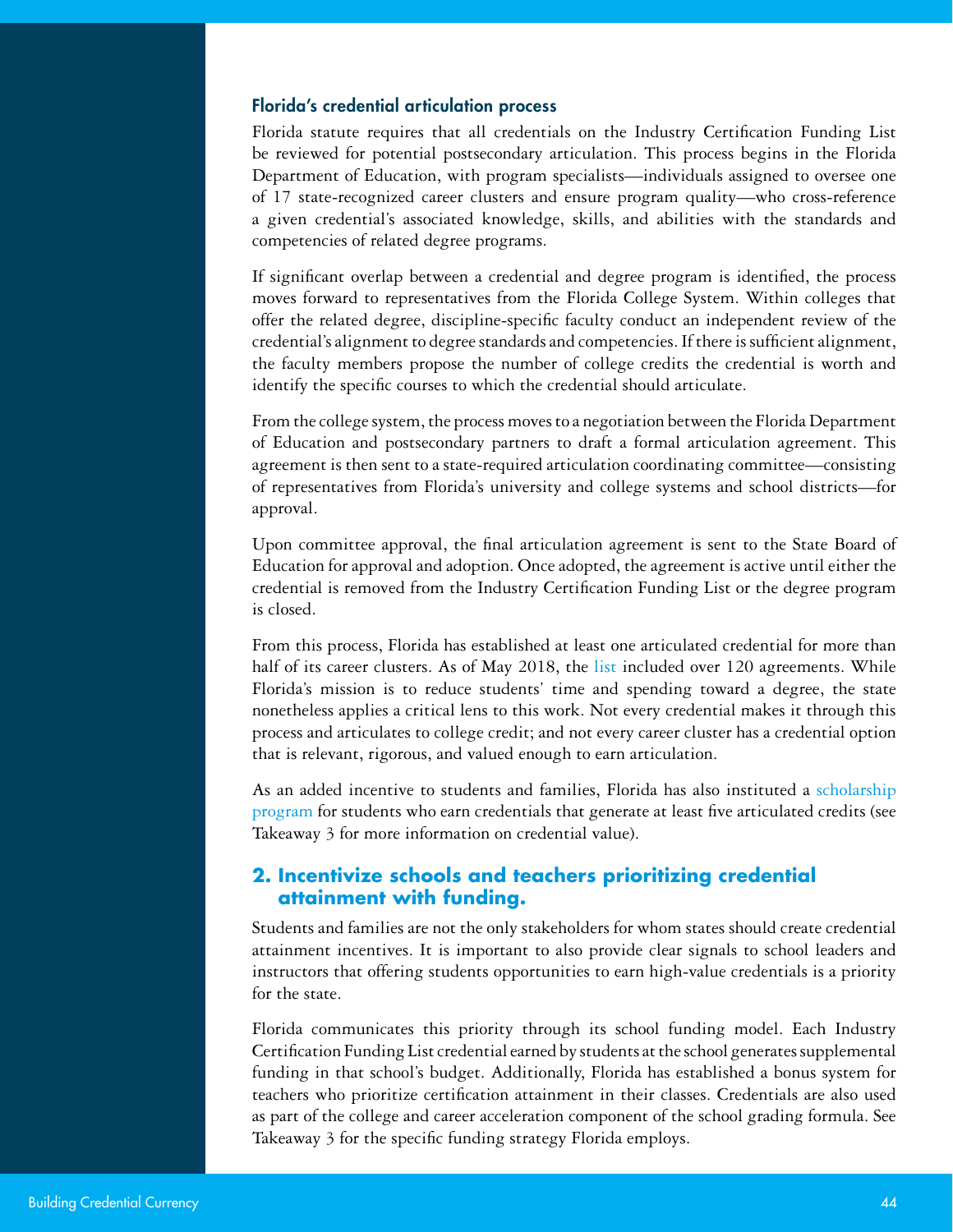#### **3. Not all credentials are created equal: Weigh incentives accordingly.**

Points 1 and 2 lay the foundation for Florida's work to incentivize credential attainment, but what sets Florida apart is that both incentive structures—articulation and funding signal that some credentials are worth more than others. While all credentials on Florida's Industry Certification Funding List have demonstrated *some* value (see the Identifying Non-Degree Credentials textbox on page 11), the actual value of individual credentials varies significantly. In both the articulation and funding processes, these differences are reflected in a tiered weighting system.

Among credentials that qualify for articulated credit, the amount of credit awarded is stratified: Credentials that are more difficult to earn and/or more valuable in the labor market carry more postsecondary credit than others. For instance, the FAA Aviation Mechanic—Airframe credential is worth 36.0 postsecondary credits through a statewide articulation agreement, while the Certified Phlebotomy Technician credential translates to just 1.0 credit.

Within both the school funding model and teacher bonus system, the weight of credentials is similarly stratified in accordance with its labor market value. Florida uses the amount of articulated credit each credential carries as a proxy for determining labor market value, as labor market analyses are already embedded into the articulation process. The school funding formula separates credentials into four tiers, using the amount of articulated credit as a proxy for labor market value:

- Credentials with no articulation are weighted at 0.1 FTE.
- Credentials articulating to 14 credits or less are weighted at 0.2 FTE.
- Credentials articulating to 15 to 29 credits are weighted at 0.5 FTE.
- Credentials articulating to 30 credits or more are weighted at 1.0 FTE.

The teacher bonus system reflects these tiers:<sup>8</sup>

- \$25 for credentials with 0.1 FTE weight
- \$50 for credentials with 0.2 FTE weight
- \$100 for credentials with 0.5 or 1.0 FTE weight

Further, Florida removed its cap on teacher bonuses (originally \$3,000 per teacher per year). If multiple teachers provided the direct instruction leading to student credential attainment, each teacher receives the bonus amount.

Varying credential value protects the fidelity of Florida's incentive system. In its initial system, the state weighted all credentials equally at 0.3 FTE. Such a system not only blurred the (often significant) differences in real labor market value of credentials, it also lacked any incentive for schools and teachers to prioritize more rigorous credentials. Despite the labor market value of credentials, each credential earned would generate the same amount of funding—and credentials with lower economic value are often easier for students to earn.

<sup>8</sup> Florida also has four "special innovation courses," which are weighted at 0.3 FTE. Teachers receive \$75 for students who earn the embedded credentials in these courses.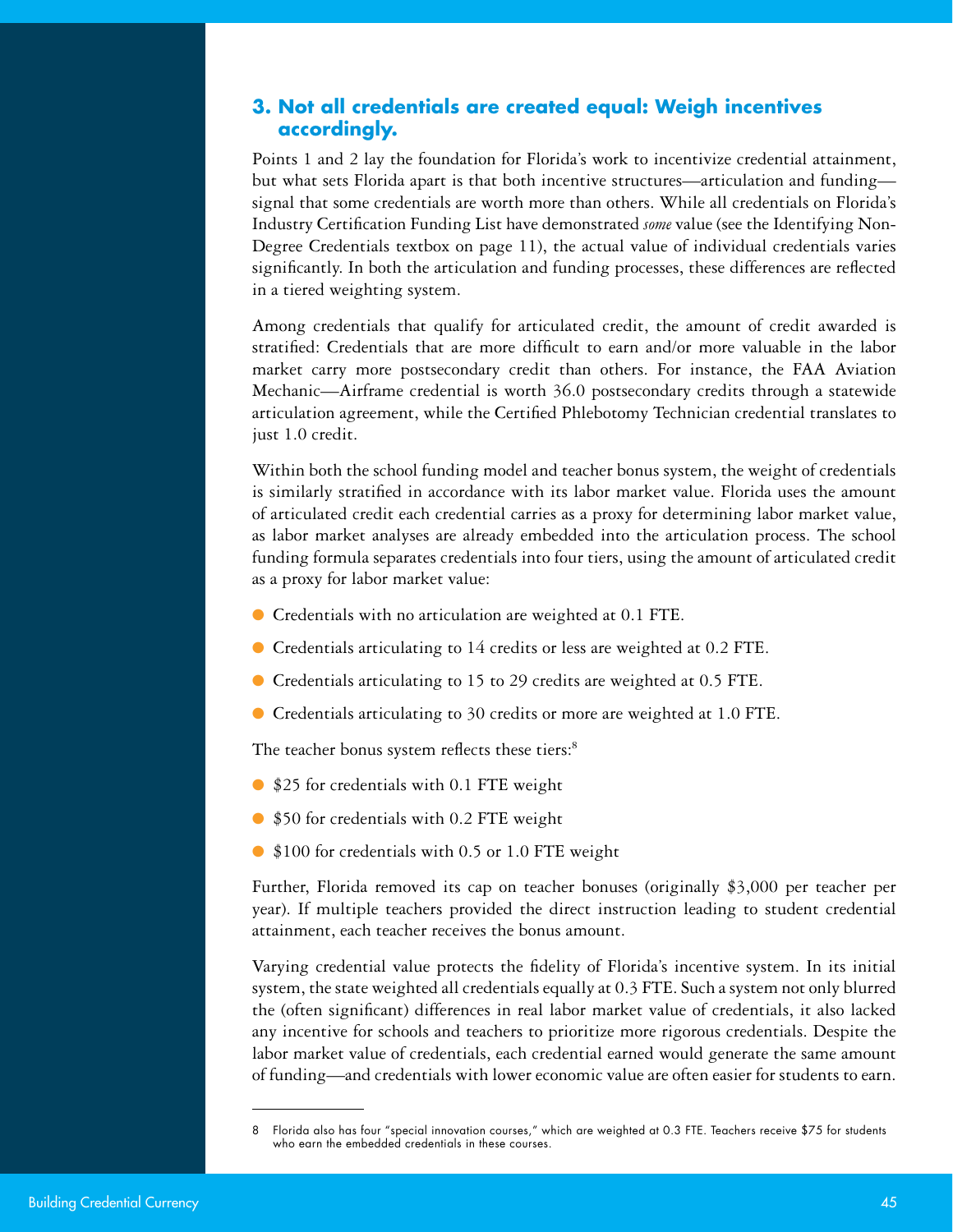Understandably, even in the stratified system, few students earn the highest-tiered credentials, due to the immense difficulty of those exams and rigor of additional requirements. The majority of credentials awarded in Florida's high schools fall in the second and third tiers (14 to 29 postsecondary credits per credential), and still make significant contributions toward an A.S. or A.A.S. degree.

#### **4. Clearly communicate the benefits to students and families.**

Florida legislation requires school districts to inform parents and students about the return on investment from these opportunities. This [correspondence](http://lhs.lafayette.schooldesk.net/LinkClick.aspx?fileticket=BuZzFjLG99M%3D&portalid=922) includes information on the number of postsecondary credits that can be earned by attaining a credential in high school, and the value of tuition saved in doing so.

In addition to communicating the return on investment credentials carry, Florida is currently working to enhance its advisement strategy. Determining the classes in which to offer credentials—and when students should participate—is an important consideration in Florida, as articulated credit is only guaranteed for three years after the student earns the credential. Students who earn credentials early in their high school careers or who do not enroll in college immediately after high school, for instance, may be ineligible to receive postsecondary credit for their work—though colleges could decide to honor the agreement past expiration at their discretion.

Advising around college and career options broadly is also being built out. Articulated credit is valuable when students pursue specific programs at specific schools. An FAA Aviation Mechanic credential is less valuable for a student pursuing a degree in history, for instance. Additionally, Florida's articulation agreements are established for A.S. and A.A.S. degree programs, which are typically comprised of older students. Many high school students who enroll in two-year degree programs pursue an A.A. degree as a stepping-stone toward a fouryear degree, and may be unaware of the benefits to pursuing a more technical degree.

## Sustaining the Work

#### **5. Revisit and re-evaluate your past decisions.**

Florida's process is continually developing. Looking forward toward the next phase of this work will be a process of looking back. Recognizing that the workforce is constantly evolving, credentials that have been reviewed for, but not granted, articulation will be revisited and re-evaluated for articulation. The process will still be guided by alignment of credentials to both in-demand occupations and degree programs; but adding in a reevaluation schedule for previously rejected agreements acknowledges the fluidity of this process. Labor market demand changes as new occupations and industries emerge and as others fade. Postsecondary programs, too, change. New majors are added and others phased out, as do courses and standards within majors.

#### **6. Consider your impact beyond K-12 students.**

Florida's statewide articulation agreements for priority credentials benefit a wider audience than its K-12 population, as well. Anyone—student or adult—who has earned a credential that is articulated for postsecondary credit is eligible to claim articulated credit in partnering schools. Rather than focusing on the institution in which the credential was earned, Florida's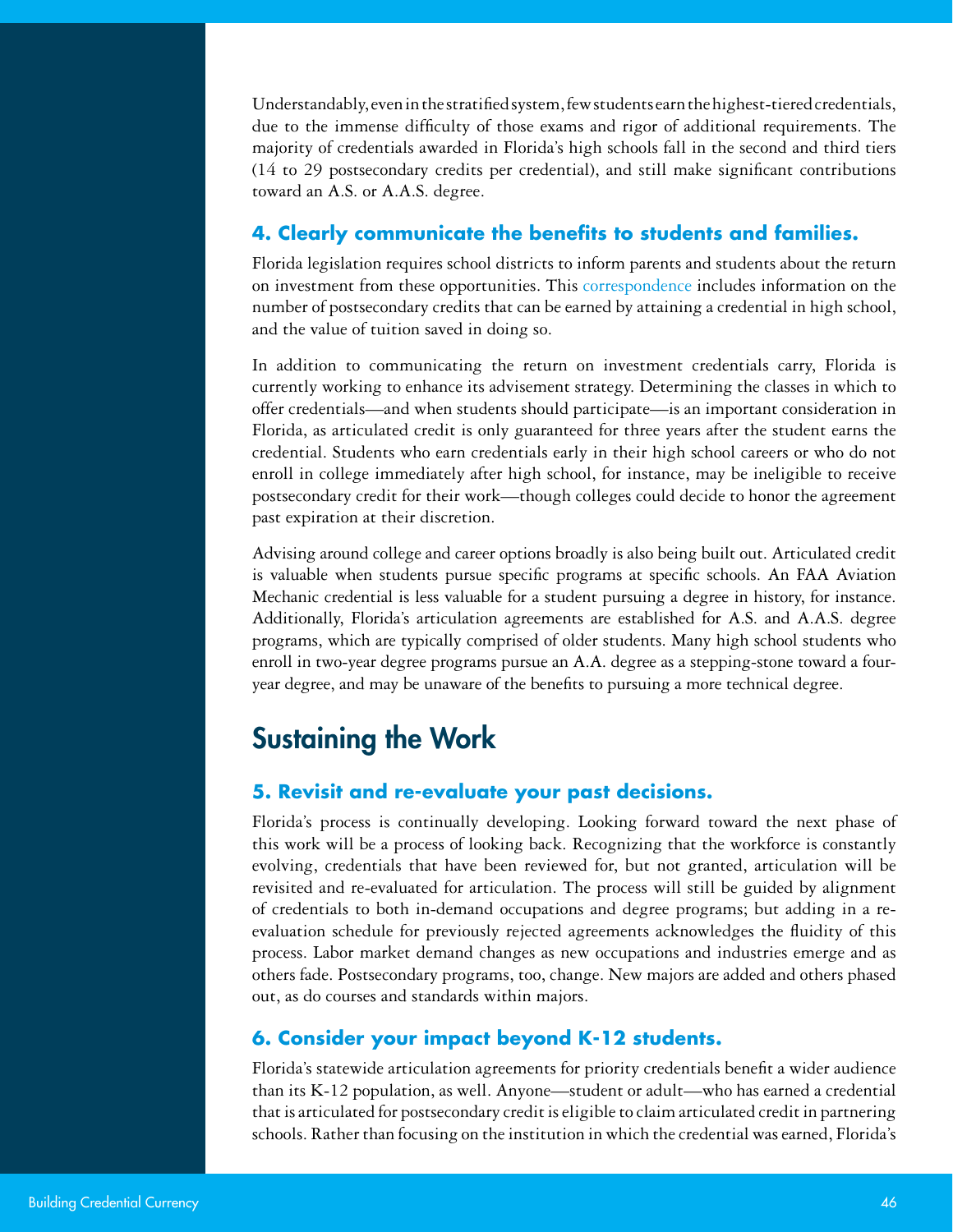articulation agreements are concerned with the credential itself. This significantly widens the pool of individuals eligible for articulated credit, including military members who earn credentials during their service and students who pursue workforce training after high school before pursuing a college degree.

#### **7. Generate buy-in from your partners.**

Generating buy-in from the beginning—particularly among postsecondary partners—is crucial. The Florida Department of Education sought buy-in from its community and state college system in two ways: First, it engaged its accreditation body (SACS) in the process to ensure it was developing a process that protected program and institutional integrity. Additionally, the value proposition was reframed to appeal to postsecondary partners. Florida began by framing the work in terms of the value students gain—increased time and cost savings to encourage students to enroll in, and persist through, postsecondary education—rather than what an institution might lose in awarding credit for prior learning.

#### **8. Document your process—and changes you make along the way.**

Florida's process has been an iterative one, and the team at the Florida Department of Education credits clear documentation as key to sustainability. Since 2007, the processes to determine credentials' labor market value, establish articulated credit for credentials, and provide funding incentives has adapted. Documenting results of trial and error, updates to processes, and anomalies in the system is crucial for sustaining the work despite potential changes to personnel, policy, or priorities.

#### **9. Codify the work in state legislation.**

Prioritizing credential attainment within a state's larger workforce strategy requires institutional sustainability. Legislation is the gold standard solution by offering greater protection of the work over time and throughout political change.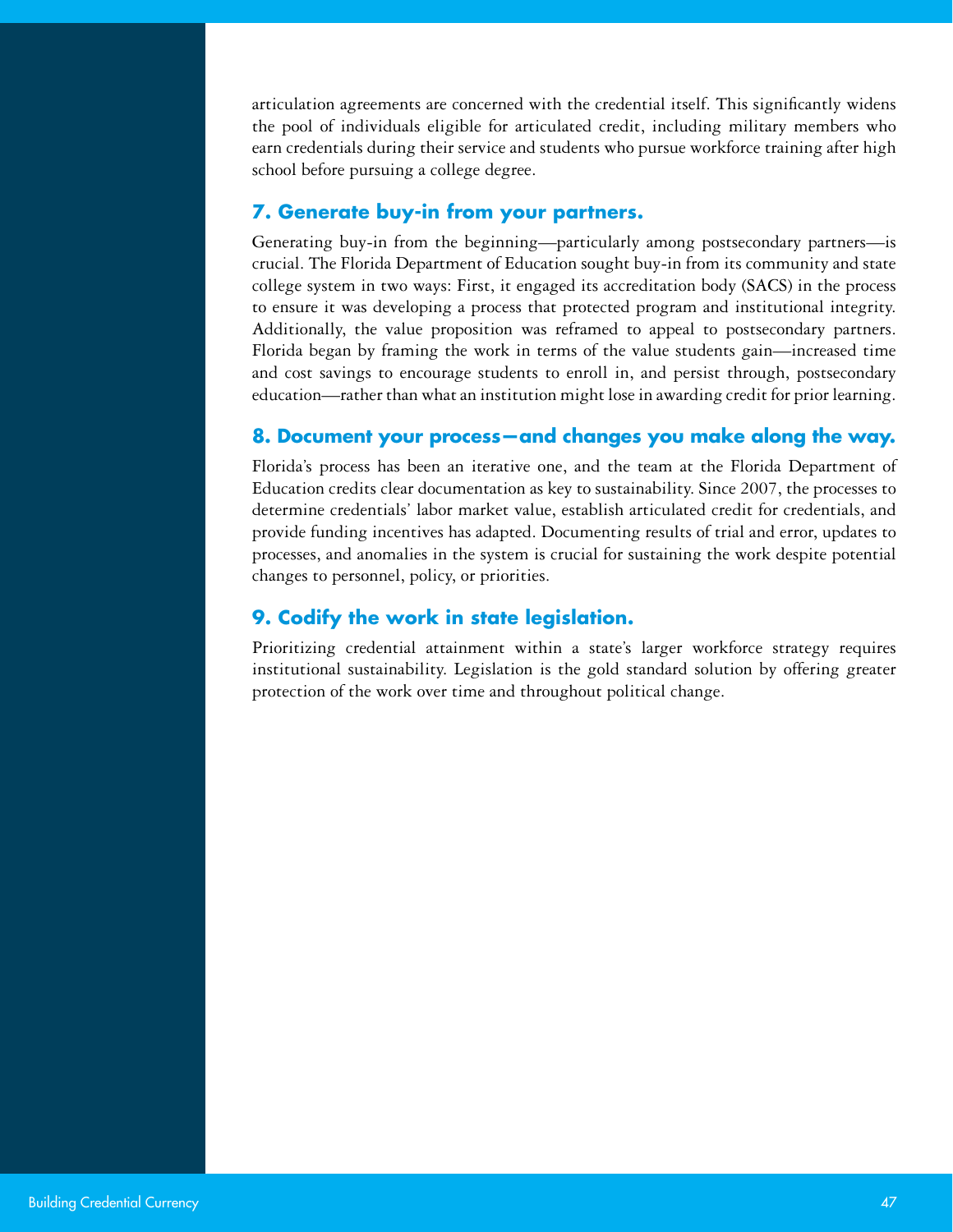1. IDENTIFY



### 3. INCENTIVIZE

**GE 4. REPORT** 

<span id="page-47-0"></span>*While identifying high-value, non-degree credentials is a critical first step in helping more students attain such credentials, states committed to advancing their attainment agenda should consider designing and adopting incentives to signal the importance of the work. Funding incentives in particular have proven to be an effective attainment driver in leading states.* 

They tend to fall into three broad categories:

- 1. Providing funding to cover the cost of credentialing examinations;
- 2. Awarding funds to schools and districts for each high-value credential earned; and
- 3. Providing merit-based bonuses to teachers of students who attain high-value credentials.

## **State Funding Incentive Examples**

A number of states have tested funding incentives to grow non-degree credential attainment. Each may offer helpful lessons learned to states considering similar work. Brief descriptions of several of those incentives and links to additional information are provided below.

#### **Covering credential examination costs**

- **Virginia:** Each year, Virginia's General Assembly approves an [allocation](http://www.doe.virginia.gov/administrators/superintendents_memos/2018/176-18.shtml) from lottery funds to cover the cost of industry certification exams, licensure tests, and occupational assessments that have been approved by the State Board of Education. Total allotment each year is calculated using a funding formula per student enrolled in CTE courses. Schools and CTE centers are eligible for these reimbursement funds, which are also used to support credentialing for teachers. In the most recent year, the funding formula was \$2.95 per CTE student, which generated \$1.8M in total allotment for the state.
- **Tennessee:** Education leaders in Tennessee have leveraged an option within the Carl D. Perkins Career and Technical Education Act that allows them to make grants available to Local Education Agencies (LEAs) for specific purposes to facilitate high-quality CTE. One of the [grants](https://www.tn.gov/content/dam/tn/education/ccte/cte/cte_prg_announcement.pdf) LEAs may apply for is funding to offset the cost of exams tied to student capstone industry certifications as defined by the Department of Education (TDOE). TDOE caps the grant awards at \$12k per LEA.
- **Louisiana:** The Louisiana Department of Education (LDOE) in 2014 formally recognized through the [Career Development Fund](https://www.louisianabelieves.com/docs/default-source/jumpstart/jump-start-funding-guidance-sheet.pdf?sfvrsn=9) that providing a high-quality CTE program like JumpStart costs more than traditional academic courses because of specialized equipment that must be purchased and credentialing and training that must take place. As a result, LDOE leverages both Perkins funding and the Career Development Fund (CDF) to cover the cost of exams for *statewide* industry-based credentials (i.e., not other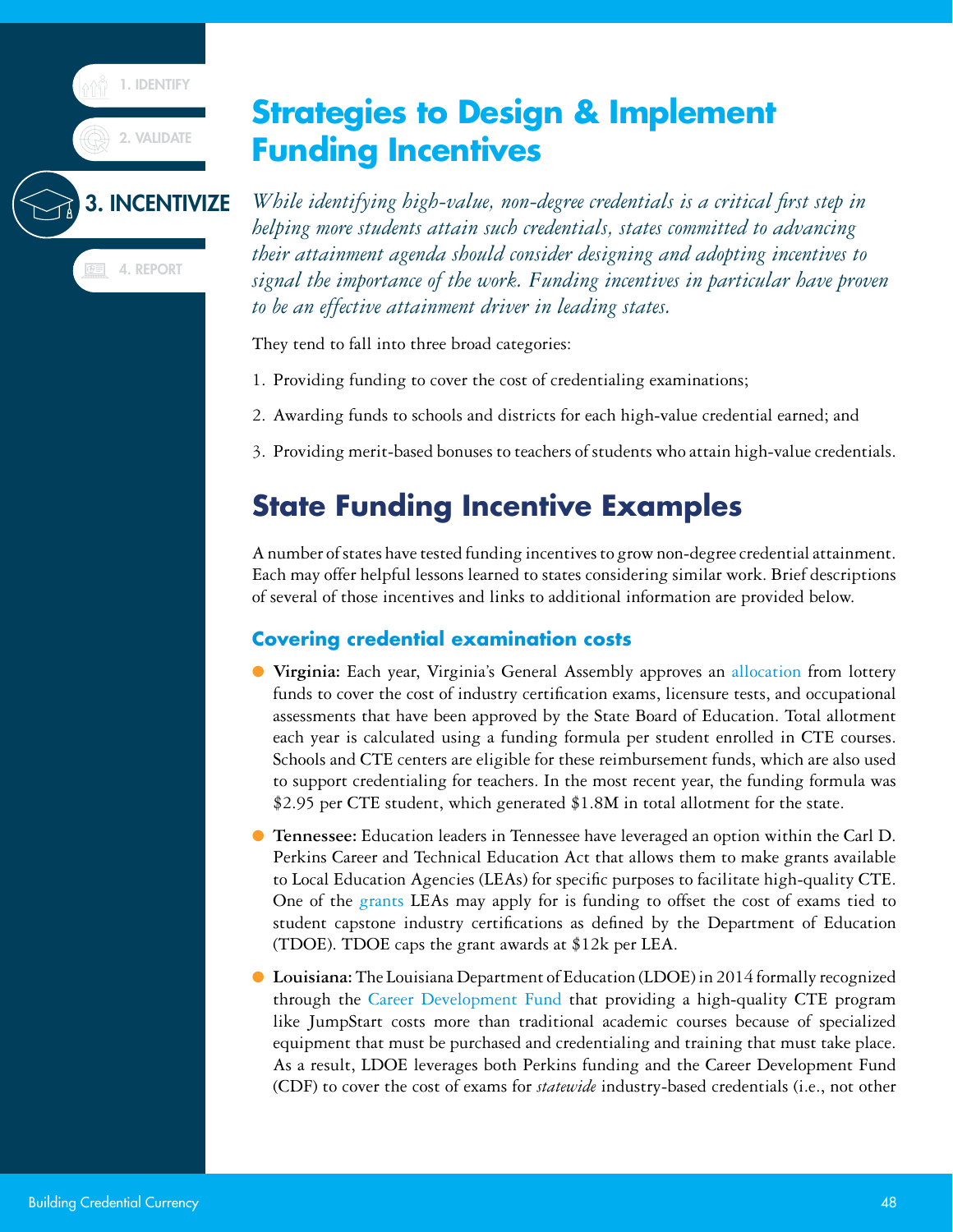types of industry credentials) that are approved by the state's Workforce Investment Council. [CDF](https://www.louisianabelieves.com/docs/default-source/jumpstart/guidelines-for-use-of-cdf-allocation.pdf?sfvrsn=9) provides an additional \$238 to the per pupil funding formula per student (in addition to a basic 6% per student "adder") enrolled in a CTE course.

#### **Awarding funds to schools and districts**

- **Florida:** Undoubtedly, Florida has been a clear leader in the industry-recognized credential (IRC) space for a host of reasons, including financial incentives. Currently, Florida awards differentiated funding to schools based on the value and number of approved IRCs that students earn. Funds are generated based on a [weighted full time](http://www.fldoe.org/academics/career-adult-edu/cape-secondary/cape-industry-cert-funding-list-current.stml) [equivalency \(FTE\) calculation](http://www.fldoe.org/academics/career-adult-edu/cape-secondary/cape-industry-cert-funding-list-current.stml) ranging from 0.025 FTE for a basic digital tool certificate to 1.0 FTE for an advanced IRC that articulates to 30 or more college credits in specific degree programs at higher education institutions. Florida multiplies their basic per student allocation (\$4204.02 in 2018-19) by a district cost of living differential and the FTE weight of the credential to arrive at a total dollar amount to be awarded per credential to each LEA in the state.
- **Kansas:** In 2012, Kansas passed [SB 155](http://kslegislature.org/li_2012/b2011_12/statute/072_000_0000_chapter/072_044_0000_article/072_044_0089_section/072_044_0089_k/) and founded the [Excel in CTE Initiative](https://www.kansasregents.org/workforce_development/excel_in_career_technical_education_initiative_senate_bill_155) that provides incentive dollars to LEAs based on the number of approved industryrecognized credentials earned by their students. Incentive funding was originally capped at \$1.5M per year but has since been reduced by the legislature to \$750k per year. The original legislation stipulated that local boards of education pay half the cost of a relevant credentialing exam per student, not to exceed \$1k per exam, and not to exceed two attempts per student to pass the exam. Currently, per student amounts are capped at \$450. In addition, students have until the end of December of their graduating year to pass an IRC exam.
- **Colorado:** Like Florida and Kansas, Colorado passed legislation with funding attached to spur students' attainment of IRCs. Currently, \$2M is made available statewide through the [Career Development Incentive Program.](https://www.cde.state.co.us/postsecondary/careersuccesspilotprogramfactsheet2016-17) LEAs and charter schools are able to "earn" \$1k per student who attains an approved IRC between July 1 and June 30 of the program year per [state guidelines](http://www.cde.state.co.us/postsecondary/CareerDevelopmentIncentiveProgramstateguidelines). To date, the number of qualified credentials earned has exceeded the funding available by a margin of 3:1. LEAs and charter schools must signal their intent to participate by the end of March each year and submit their reports of student IRC attainment by June 30.

#### **Providing bonuses to teachers**

- **Florida:** To further incentivize high-value IRC attainment, Florida has developed a merit-based [bonus program](http://www.fldoe.org/academics/career-adult-edu/cape-secondary/faq.stml) for teachers based on the number of students who earn IRCs and the type of IRCs they earn. The program is directly tied to the FTE credentialing weights described above. Those middle and high school teachers who provide direct student instruction toward IRC attainment are eligible to receive financial bonuses ranging from \$25 per 0.025 FTE credential to \$100 per 1.0 FTE credential. In addition, Florida has recently removed the cap to this funding, so there is no longer a maximum dollar award that teachers can receive. However, they have issued clear [guidance](http://www.fldoe.org/core/fileparse.php/8904/urlt/testadmin-cklist.pdf) requirements as a step towards maintaining integrity in the process.
- **North Carolina:** The North Carolina General Assembly passed legislation to award bonus funding to CTE teachers of students who earn an approved industry-recognized credential. Total awards per teacher are capped at \$3,500 per year. Individual teachers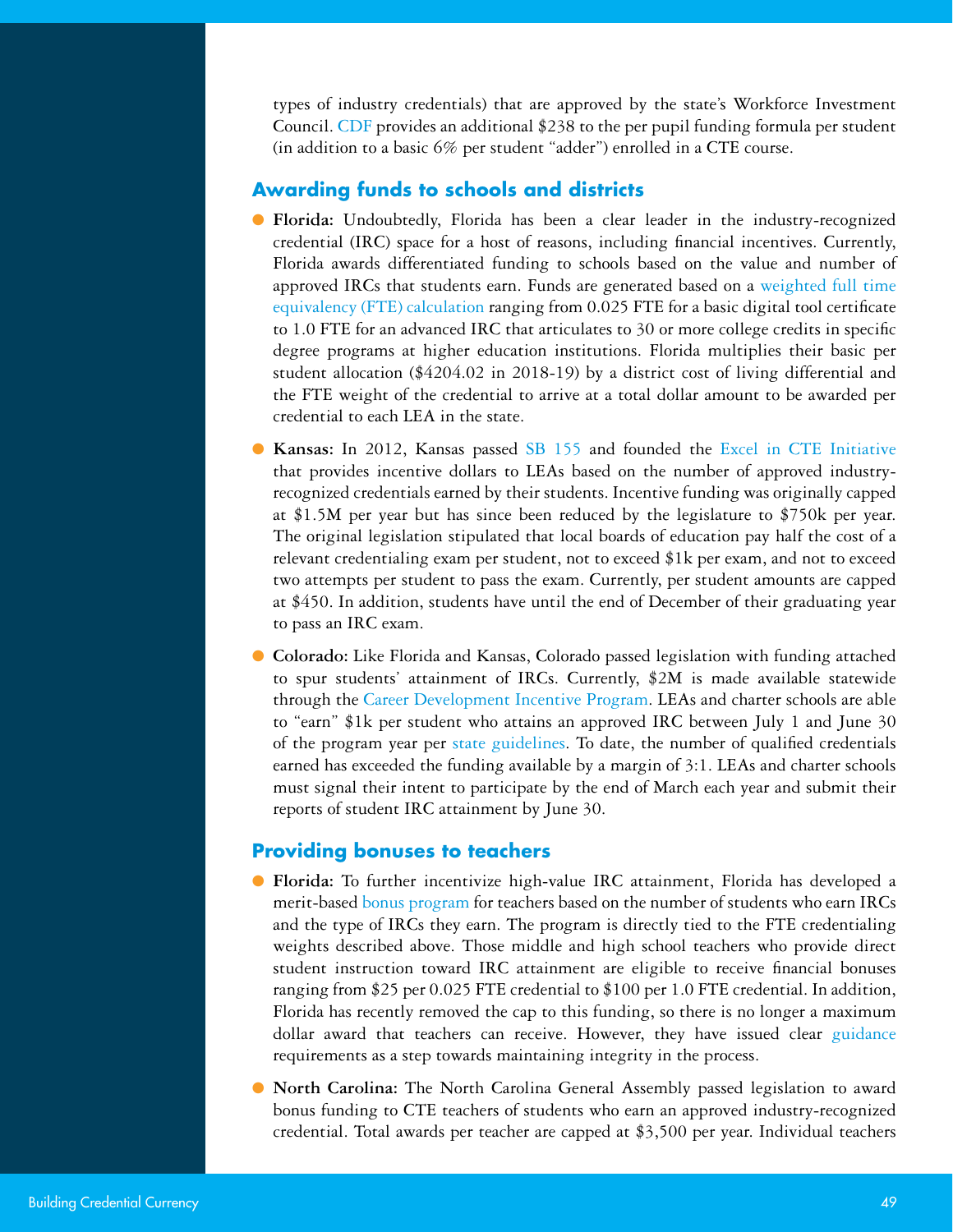accumulate bonus funding through a formula that awards \$25 per "tier two" credential and \$50 per "tier three" credential (and \$0 per "tier one" credential), which have been classified according to employment value (entry wages, sector growth rate, and projected job openings) and academic rigor, both of which are explained further in the state's annual [report](https://www.ncleg.gov/documentsites/committees/JLEOC/Reports%20Received/2017%20Reports%20Received/Industry%20Certifications-Credentials%20Teacher%20Bonus%20Pilot%20Program.pdf).

While the examples described above are practiced exclusively within K-12, there are strong related practices emerging within higher education that states may consider as they design funding incentives for non-degree credentials. Rather than covering the cost of credentialing exams specifically or providing bonus funding to schools, higher education leaders in states have begun providing funding to spur enrollment within postsecondary programs that are offered in priority fields. Indiana and Ohio offer strong examples:

- **Indiana:** The Hoosier state has created [Workforce Ready Grants](https://www.in.gov/che/4773.htm) for working-age adults that provide funding to cover tuition and mandatory fees for specific highvalue certificate programs offered through approved higher education institutions. [Eligible programs](https://www.nextleveljobs.org/Job-Seeker/Available-Job-Training) are those that culminate in postsecondary certificates that lead to jobs in the state's highest demand industries based on employer demand, wages, job placements, and program completion rates.
- **Ohio:** The Buckeye state now offers a [Short-Term Certificate Program](https://www.ohiohighered.org/content/short_term_certificate_program) that provides needs-based financial aid to students who enroll in qualifying short-term (i.e., less than 12 months) postsecondary certificate programs that lead to an in-demand industry-recognized credential. In-demand fields are those that are aligned with occupations that pay a median hourly wage of \$13.47.

## **Design Principles of Funding Incentives**

Each type of financial incentive should be designed and implemented with substantial thought to anticipate both intended and unintended consequences. While state strategies across types of funding incentives will vary appropriately, there is one universal imperative to which states must be fully committed:

#### *Ensure that your state has reliably identified non-degree credentials with labor market value and require that each financial incentive rewards attainment of only those credentials.*

Any degree of "drift" away from this commitment could inadvertently encourage students to pursue credentials that do not lead to in-demand, high-skill, high-wage opportunities. And, given that many states are leveraging these incentives to help more students from underrepresented populations earn high-value credentials, it could also unintentionally steer those students down a dead-end career path.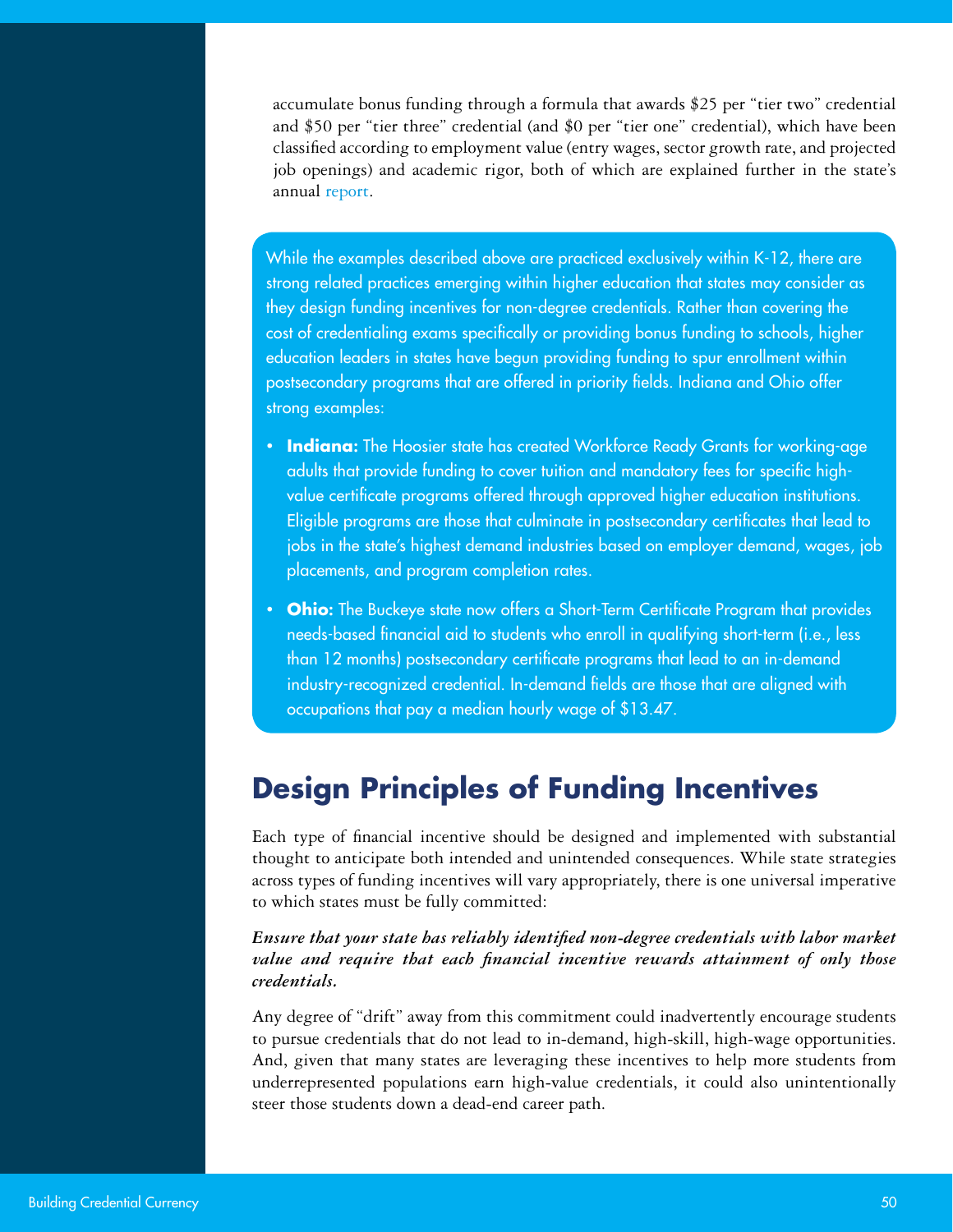In addition, states must ensure that high-value credentialing opportunities are widely available to all students. Barriers such as exam location and cost should be removed to the extent possible. Credentials should be attainable within a reasonable amount of time following course completion, and all necessary courses leading to the credential must be available to all students.

#### **Design principles: Covering credential examination costs**

Incentive objective: To expand student access to high-value non-degree credentials and remove financial barriers that often interfere with students' ability to attain those credentials.

#### Key considerations

- **For which priority non-degree credentials will your state cover exam fees?** Will it cover the cost of exams associated with any non-degree credential on its priority list? Will it cover only those that also count for postsecondary credit in a degree program? Those that are required for in-demand, high-skill, high-wage jobs (versus those that are "complimentary" to such jobs)? What criteria will your state use to decide on the credentials to be included in the policy?
- **How much of the exam fee will your state cover?** Will it cover the full cost of exams? Will it set a maximum dollar amount per exam? Will it award fixed-cost grants to LEAs to be used to cover exam fees, or will it use a funding formula that takes into account cost of living for each LEA to differentiate the per district amount it will cover?
- **What funding source will your state use to cover the cost of credentialing exams?** Will it use Perkins reserve funds? Does it have a lottery from which to pull funds? Will it request an annual appropriation from the General Assembly? Will it be driven through the per pupil funding formula?
- **For whom will your state making funding available?** Will funds only be available to LEAs? Will returning adult learners be eligible for exam fee reimbursement?
- **Which students will be eligible for credential funding?** Will your state fund more than one credentialing exam if students do not pass an exam on their first attempt? Will funding be available only if students have also completed the associated program of study or career pathway? How long do students have to take and pass an exam that is funded?
- **How will students, families, and educators know about the financial aid policy?** What communications outreach and resources will your state make available to help stakeholders learn about the opportunity?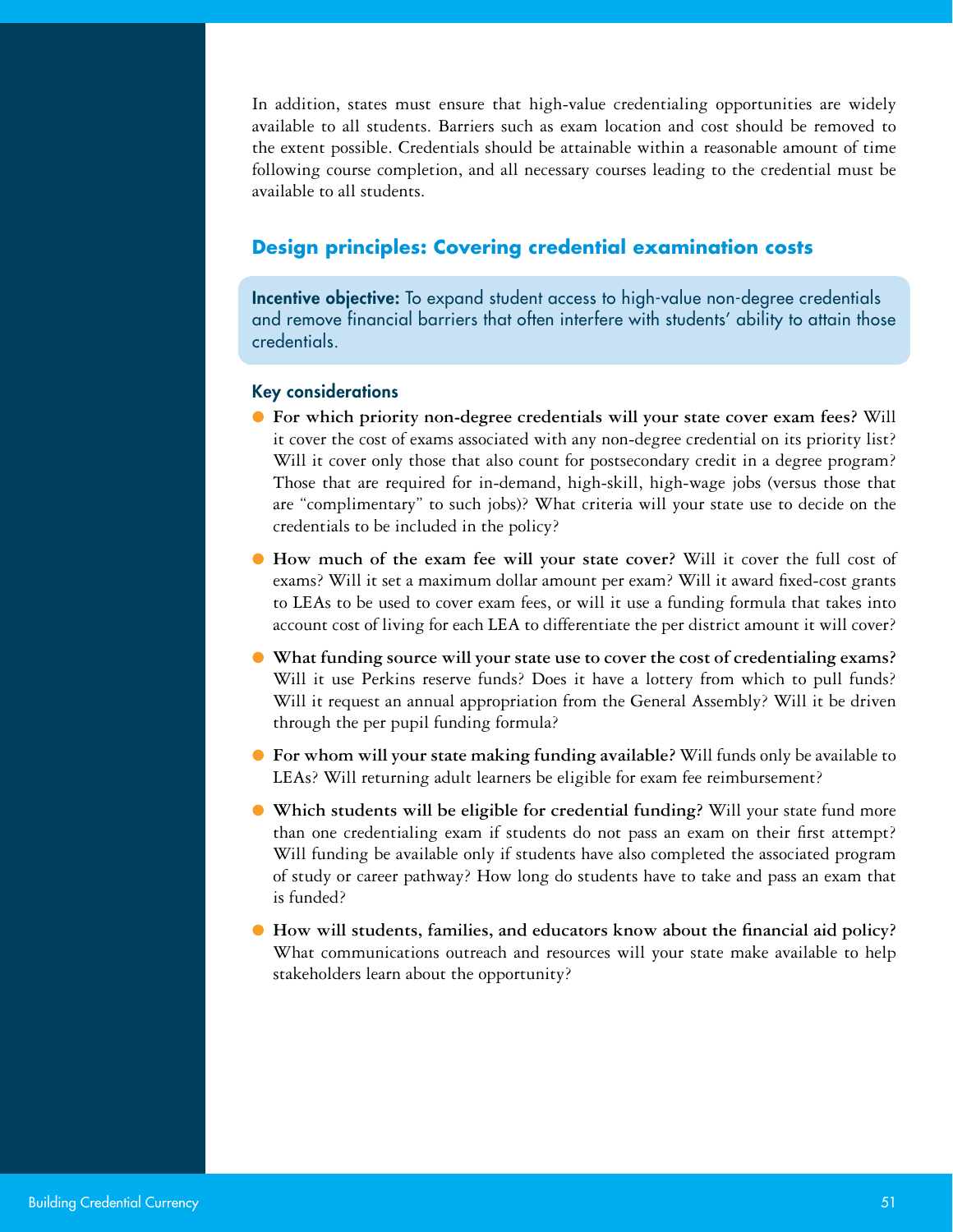#### **Design principles: Awarding funds to schools and districts**

Incentive objective: To increase student attainment of high-value, non-degree credentials through incentive funds to schools or districts that increase student access to high-quality career preparation programs.

#### Key considerations

- **Which priority non-degree credentials will your state "count" for incentive funds to schools and/ or LEAs?** Will it count attainment of any nondegree credential on your priority list? Will it cover only those that also count for postsecondary credit in a degree program? Those that are required for indemand, high-skill, high-wage jobs (versus those that are "complimentary" to such jobs)? What criteria will your state use to decide which credentials will be included in the policy?
- **What dollar amount will be awarded per credential?** Has your state differentiated or "weighted" credentials on its priority list according to the employment value they offer? If so, will your state consider a corresponding differentiated structure in its funding awards to schools and/or LEAs?
- **What is the maximum amount of funding that any one school or LEA is eligible to earn?** Beyond the differentiated per credential funding that your state may consider (in the second bullet above), will your state differentiate maximum award values to schools or LEAs that take into consideration the cost of living for

TIP! If your state has included any "stepping stone" credentials on its list that don't themselves lead to good jobs, think twice about including them in financial incentives. Data in other states shows that students earn those complimentary credentials at much higher rates than higher-level credentials when given the option.

TIP! Avoid creating a tiered funding system that allows lower value credentials to be bundled to create the impression of adding up to a higher value credential.

a particular geographic area? Or will your state employ a uniform maximum funding value irrespective of the location of schools and LEAs?

- **In what ways can schools and districts spend the incentive dollars?** In what categories can funds be spent, e.g., supporting teacher training; improving facilities or equipment; purchasing materials; providing transportation for students? In what ways can the funds not be spent?
- **What funding source will your state use to award incentive funds to schools/ LEAs?** Does it have a lottery from which to pull funding? Will it request an annual allocation from the General Assembly? Will it be driven through the per pupil funding formula?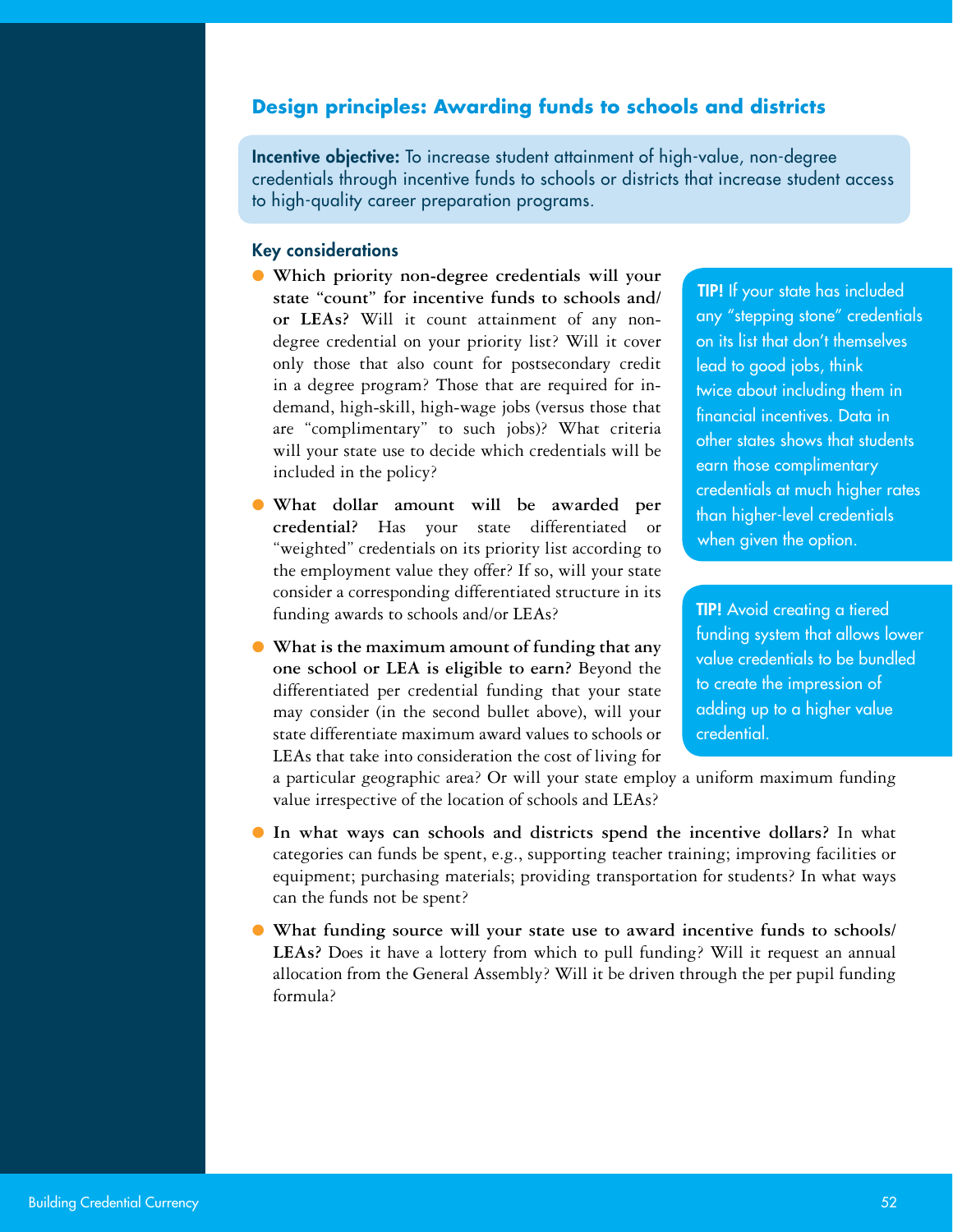- **How will educators learn about the bonuses?** What communications outreach and resources will your state make available to help stakeholders learn about the opportunity?
- **How will your state reliably collect and verify credential attainment data?** What reliable method will your state use to collect verifiable data (i.e.,

TIP! Accepting self-report data from students regarding whether or not they passed the test is unreliable, especially when bonus dollars are at stake. States should put in place a more robust system that collects actual score reports and/or copies of credentials from credentialing vendors.

not self-report data) from LEAs in terms of the credentials that were earned and by which students? How will your state require concrete evidence of credential attainment?

#### **Design principles: Providing bonuses to teachers based on credential attainment**

Incentive objective: To increase student attainment of high-value, non-degree credentials through incentive funds to teachers who provide relevant, direct instruction to students who earn those credentials.

#### Key considerations

● **For which priority non-degree credentials will your state award bonuses to teachers?** Will it count attainment of any non-degree credential on your priority list? Will it cover only those that also count for postsecondary credit in a degree program? Those that are required for in-demand, high-skill, high-wage jobs (versus those that are "complimentary" to such jobs)? What criteria will your state use to decide

TIP! If your state has included any "stepping stone" credentials on its list that don't themselves lead to good jobs, think twice about including them in teacher bonuses. Data in other states shows that students earn those stepping stone credentials at much higher rates than more valuable credentials when given the option. High-value credentials should be heavily incentivized.

which credentials will be included in the policy?

- What dollar amount will be awarded per credential? Has your state differentiated or "weighted" credentials on its priority list according to the employment value they offer? If so, will your state consider a corresponding differentiated structure in its funding awards to teachers?
- **Which teachers or instructors are eligible to earn bonus funding?** Will the bonus funding be provided exclusively to K-12 teachers, or will other instructors/professors be eligible? Within K-12, will your state specify that the incentives are only aimed at CTE teachers, or will teachers of other academic areas be eligible? How will your state ensure that the teacher most responsible for helping students attain credentials is awarded the bonus?
- **What is the maximum amount of funding that any one teacher is eligible to earn?**  Beyond the differentiated per credential funding that your state may consider (in the second bullet above), will your state differentiate maximum award values to teachers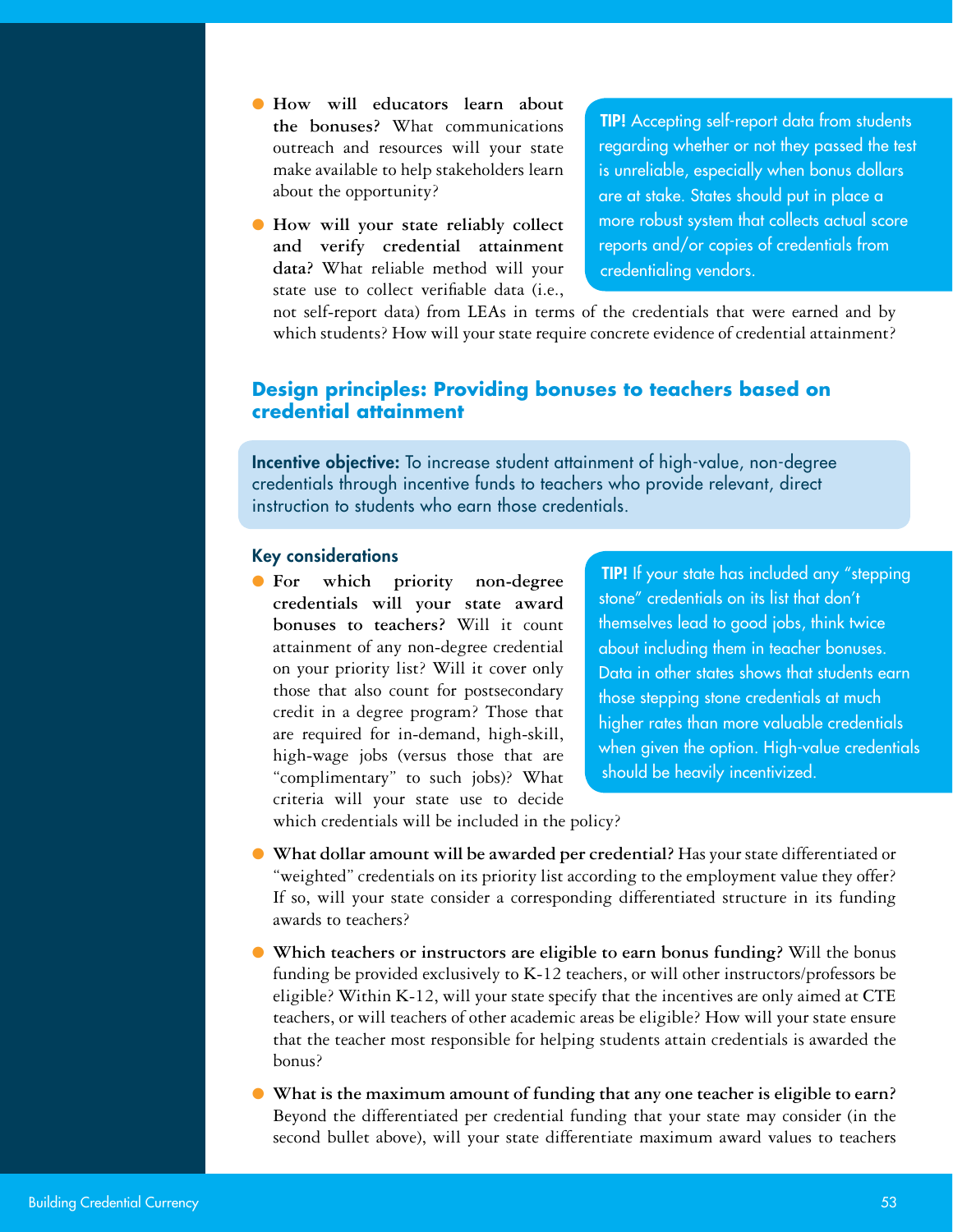that take into consideration the cost of living for a particular geographic area? Or will your state employ a uniform maximum funding value irrespective of the location in which the teacher is employed?

- **What quality assurance requirements will your state put in place to protect against "gaming"?** Will your state require that an impartial third party administer the exam? Must proctors also be present? Will students be permitted to retake the credentialing exam as many times as needed to pass, and will their teachers earn a bonus no matter how many attempts it took their students to pass? Will students who are unsuccessful on their first exam be required to wait a certain amount of time before retaking the credential exam (since they have already seen the exam questions)? How will your state verify that all rules and procedures have been followed with integrity?
- **How will educators learn about the bonus system?** What communications outreach and resources will your state make available to help stakeholders learn about the opportunity?
- **How will your state reliably collect and verify credential attainment data?** What reliable method will your state use to collect verifiable data (i.e., not self-report data) from LEAs in terms of the credentials that were earned and by which students? How will your state require concrete evidence of credential attainment?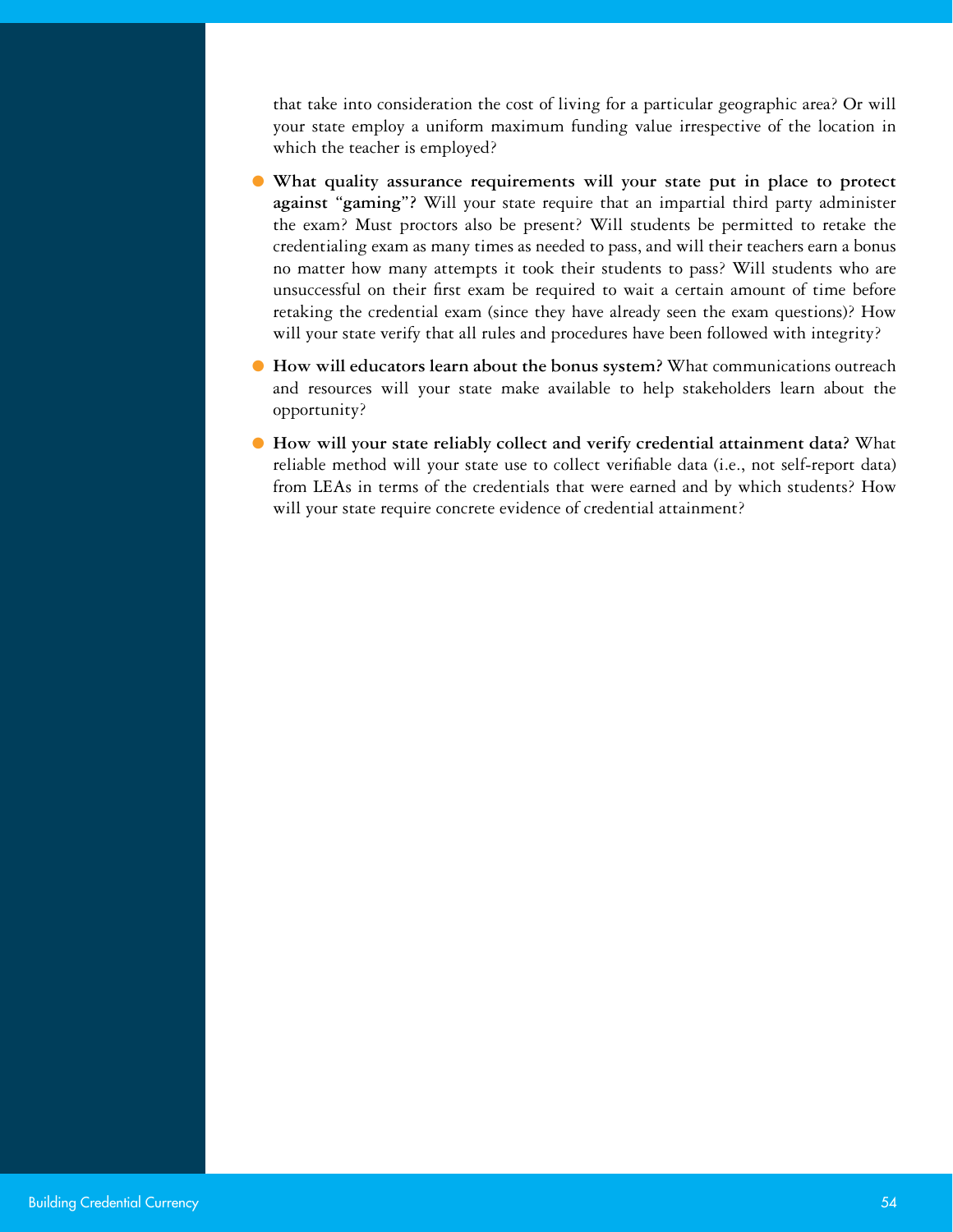1. IDENTIFY

2. VALIDAT

## <span id="page-54-0"></span>**Strategies to Design & Implement Attainment Incentives for Higher Education**

#### 3. INCENTIVIZE

**GE 4. REPORT** 

*Ensuring that students pursue and attain high-value, non-degree credentials is not a task for K-12 educators alone. In fact, the priority credentials identified by your team in Step 1 and validated by employers in Step 2 represent statewide priorities; and attainment of these credentials likely spans across K-12, higher education, and even employers themselves. This tool focuses on incentivizing your state's higher education community to prioritize high-value, non-degree credential attainment.*

Incentives for higher education tend to fall into two categories:

- 1. Providing funding to cover student participation in programs culminating in priority non-degree credentials; and
- 2. Including the highest-value non-degree credentials in state postsecondary attainment goals.

## **Funding Incentives**

A number of states provide funding to cover the cost of student participation in programs culminating in priority non-degree credentials. These funds are often needs-based and generally cover the full cost of a certificate or credentialing program, rather than covering the credential exam cost itself. While some states provide funds to higher education institutions to redistribute to students, others provide assistance directly to the students themselves.

#### **Examples**

- **Indiana:** Indiana's [Workforce Ready Grant](https://www.in.gov/che/4773.htm) supports adults (aged 18 and over) pursuing high-value certificate programs at a variety of institutions. The grant covers tuition and mandatory fees associated with required coursework for certificate programs for up to two years. Support is limited to programs in five high-demand sectors: advanced manufacturing, building and construction, health sciences, IT and business services, and transportation and logistics. Programs may be credit-bearing or non-credit-bearing, though all are aligned to a certificate or credential necessary for jobs in these highdemand areas. Examples of supported programs include the CompTIA Security+ program at Hope Training Academy, the CNC Production Machinist program at Ivy Technical Community College, and Aviation Maintenance Technology programs at Vincennes University.
- **Maine:** Like Indiana, Maine's [Competitive Skills Scholarship Program](https://www.mainecareercenter.gov/cssp.shtml) also incentivizes priority credential attainment by directly funding adult students who pursue related programs, though Maine specifically targets students who do not currently hold any marketable postsecondary degree and have a household income below 200% of the federal poverty level. The grant covers tuition and fees that are not covered by other financial aid, and can also be applied toward other necessary supports for adult students, including childcare, transportation, and remedial coursework. Awards can range up to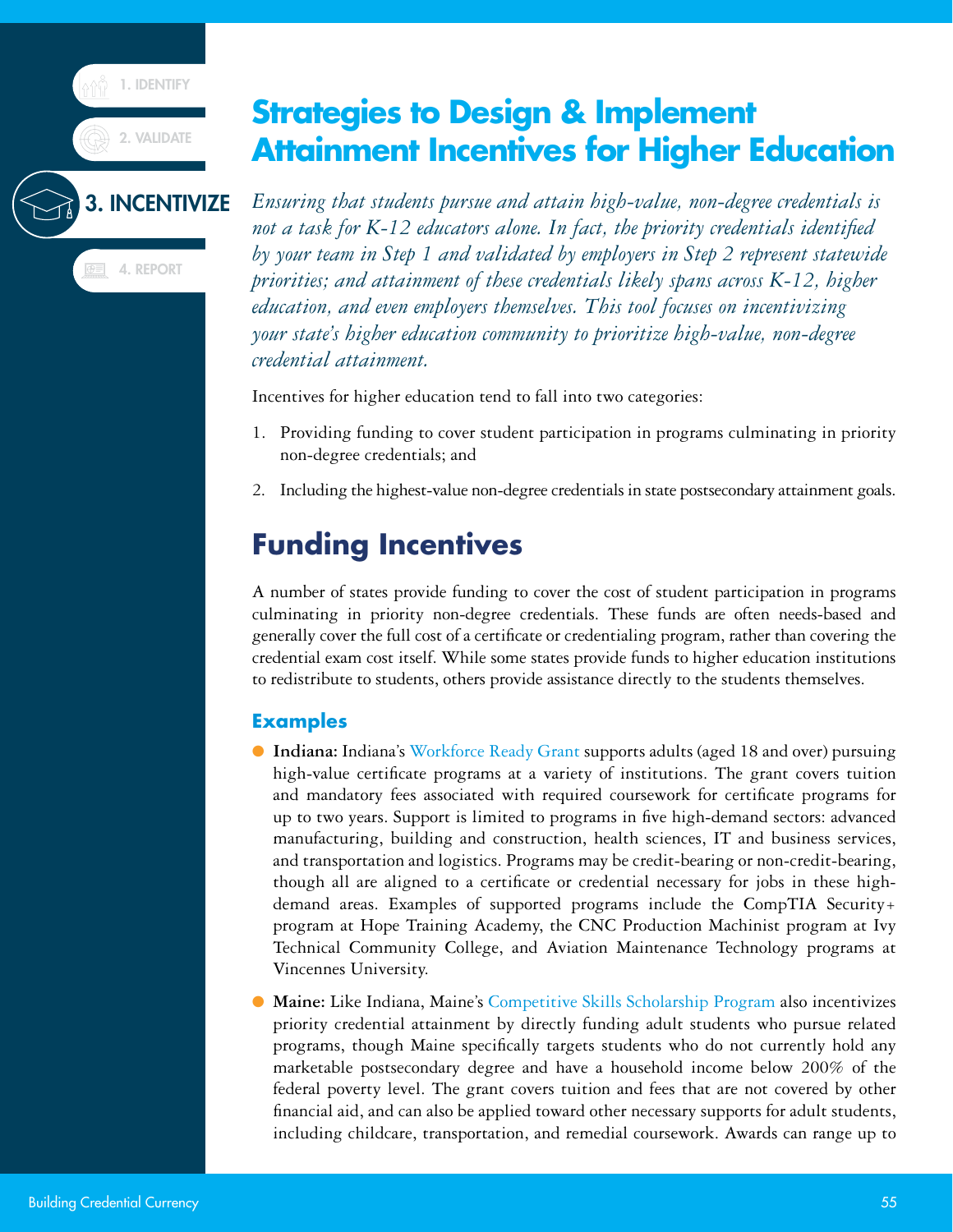\$6,000 per year for full-time students and up to \$3,000 per year for part-time students. Total awards and funding amounts are allocated by county.

● Ohio: Rather than funding students directly, Ohio distributes funding for short-term certificate programs to higher education institutions, which may create need-based financial aid awards for students already enrolled in supported programs. This grant supports only programs with a duration of less than one year (30 semester hours or 900 clock hours) that culminate in credentials aligned to pre-determined in-demand jobs that pay at least \$13.47 per hour (threshold set by [OhioMeansJobs\)](https://www.ohiohighered.org/content/short_term_certificate_program).

## **Postsecondary Attainment Goals**

Higher education systems also have clear opportunity to take meaningful steps to encourage student attainment of high-value, non-degree credentials. As states begin to leverage their performance funding systems as an opportunity to increase degree completion and shorten students' time to degree, they might also include priority non-degree credentials within those systems as an additional strategy to meet their goal.

Incorporating the highest-value non-degree credentials into state's postsecondary attainment

goals is another option to incentivize attainment at the postsecondary level. Currently, 42 states have set ambitious attainment goals to increase the number of adults with a postsecondary credential. With deep investment in promising strategies, states have begun to move the needle on reaching that goal, but every state has a ways to go.

While these goals are clear about including a variety of postsecondary degree types—from associate to master and professional degrees few have incorporated parameters for including the non-degree credentials that are equally valuable in the labor market.

To this end, Education Strategy Group will be working with a select group of states through the Credentials of Value Institute to build potential decision rules and processes for incorporating nondegree credentials into statewide postsecondary attainment goals. Promising practices will be made available as an addendum to this toolkit in Spring 2020.

States with Postsecondary Attainment Goals





Current Postsecondary Attainment Rate by State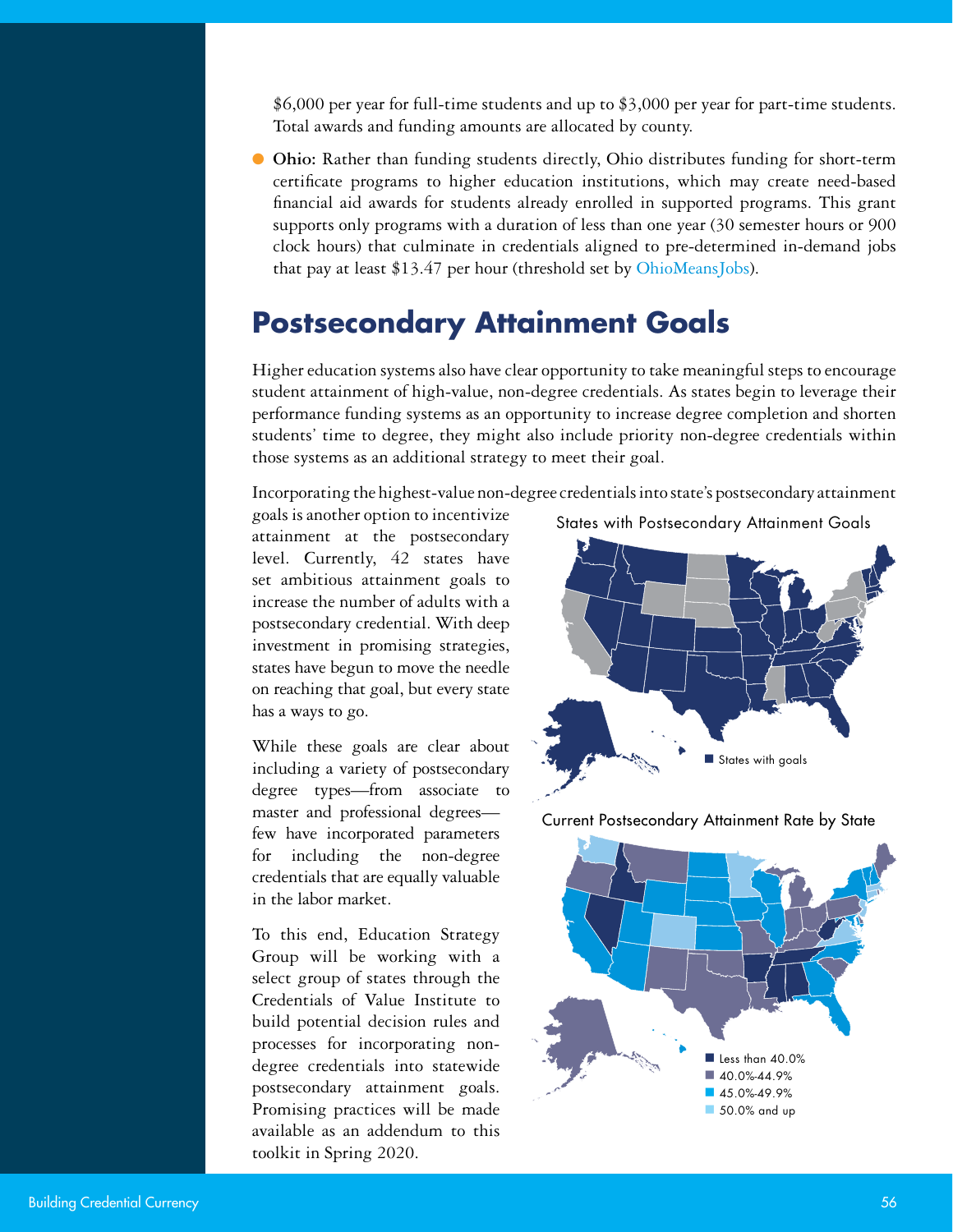

<span id="page-56-0"></span>4. Report on Attainment of Priority Non-Degree **Credentials**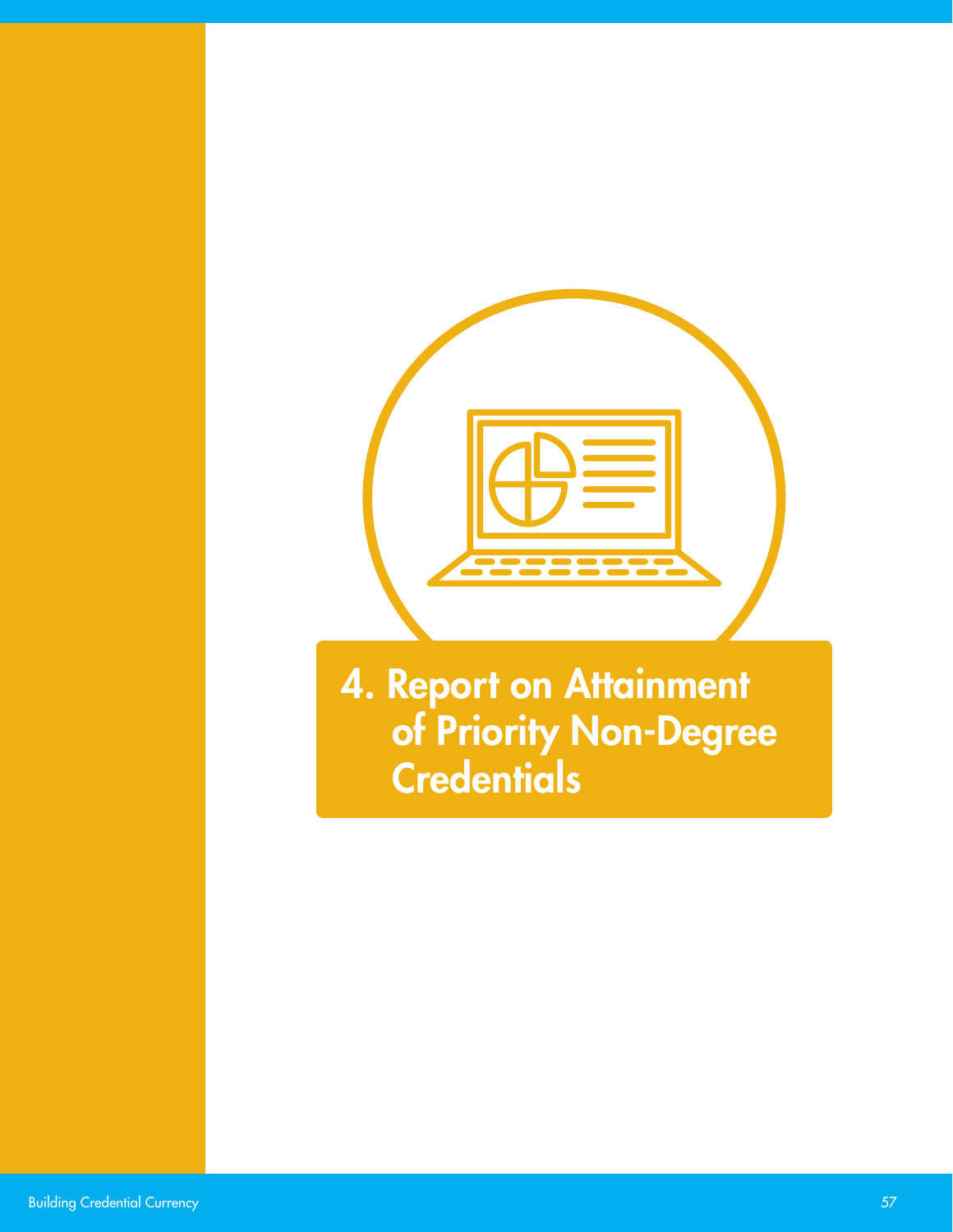

## <span id="page-57-0"></span>**Process to Effectively Build Non-Degree Credentials into K-12 Data & Accountability Systems**

*In addition to funding, many states have prioritized and incentivized nondegree credential attainment at the K-12 level through accountability and reporting. Prior to ESSA, only 11 states included credential attainment in their high school accountability and reporting systems. Today, 26 states have included attainment of industry-recognized credentials in these systems.*

To create strong and meaningful incentives within this framework, your state will want to make sure that it is collecting comprehensive, validated data; storing that information in the appropriate data systems; and creating processes in accountability and reporting to clearly prioritize only the non-degree credentials that are aligned to in-demand, high-skill, high-wage occupations. Use the checklist below to jumpstart a conversation with your state team about building—or refining—a process to include priority non-degree credentials in reporting and accountability efforts.

## **Collecting the Right Data**

To establish a strong practice of monitoring and reporting on non-degree credential attainment, you will first need to confirm that your team is collecting the right information. Getting quality data on non-degree credentials is a challenge for many education systems across the country, but there are concrete components states can look for to ensure their data are robust and reliable.

Your state/districts will need data that are:

#### **Student-level.**

Collecting credential data at the individual level will enable you to analyze disparities across student sub-groups and special populations to monitor equity in access and attainment and will better enable you to validate the data's accuracy.

#### **Validated or reported directly by a third party.**

Self-reported information (either from student surveys or teacher reporting) is often the easiest way to collect credential attainment data—but it also leaves the door open for error.

The best way to ensure your state receives reliable data is through data sharing agreements with credentialing vendors. See the sample agreement, modeled after that one used by Tennessee, for guidance on how these agreements might be structured.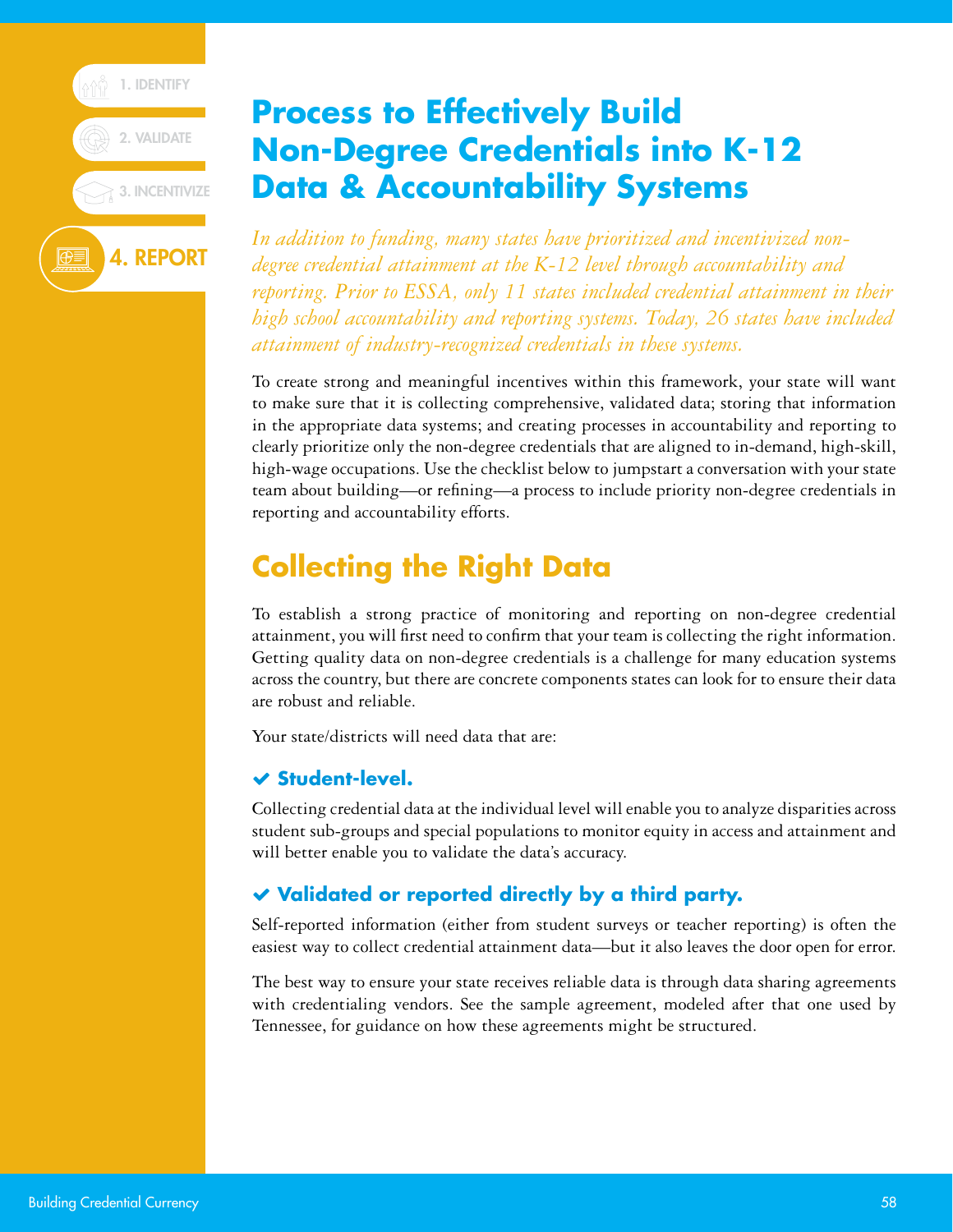If data sharing agreements are not an option, the state systems can still take measures to ensure that it receives reliable information. Some states require districts or institutions to submit proof of attainment (often in the form of a copy of the credential) as part of an audit process. States may select a percentage of credentials (generally between 10% and 20%) or randomly select a small number of districts to validate credential data.

States may also consider creating and disseminating student-level reporting templates that incorporate all required fields of information, rather than allowing institutions to submit data in multiple formats or to varying degrees of specificity. If a single student information system is used across the state, these structured data fields could also be built into that system directly.

#### **Comprehensive of all test attempts—including failed attempts as well as passes.**

It is often easier to collect information on students who pass credential exams than those who fail, but only collecting "pass" information paints an incomplete picture of credential attainment. What percent of test-takers pass credential exams? Are their disparities in participation and pass rates among various student sub-groups? Answering questions like these requires more comprehensive information than just a list of students who passed the credential exam.

#### **Detailed—including basic pieces of information like credential name and test date.**

Ensuring quality requires knowing what is being measured. In any collection strategy, including credential name and test date is essential to both analyzing trends and validating information. If your state will require districts and schools to submit copies of certification as proof of attainment, critical information fields should still be included in your data system for easy look-up (as opposed to having the submitted file serve as the "data").

## **Storing Credential Data**

Like other student information, credential data should be stored securely within the state's longitudinal data and/or student information system(s). To do this, your state will likely have to create customized fields to house student-level credential data and develop guidance and training for districts to safeguard data quality.

Your data system should include, at a minimum, the following fields:

#### **Credential name and code.**

As most analyses will want to compare trends across credential types, states must be able to easily identify credentials within their data systems. The most effective way to do this is by assigning each credential a unique alpha-numeric code. Relying on state-determined alpha-numeric code ensures consistency across districts and schools, alleviates confusion at local levels, and enables easier crosswalks between credentials and the specific programs or courses in which they are offered.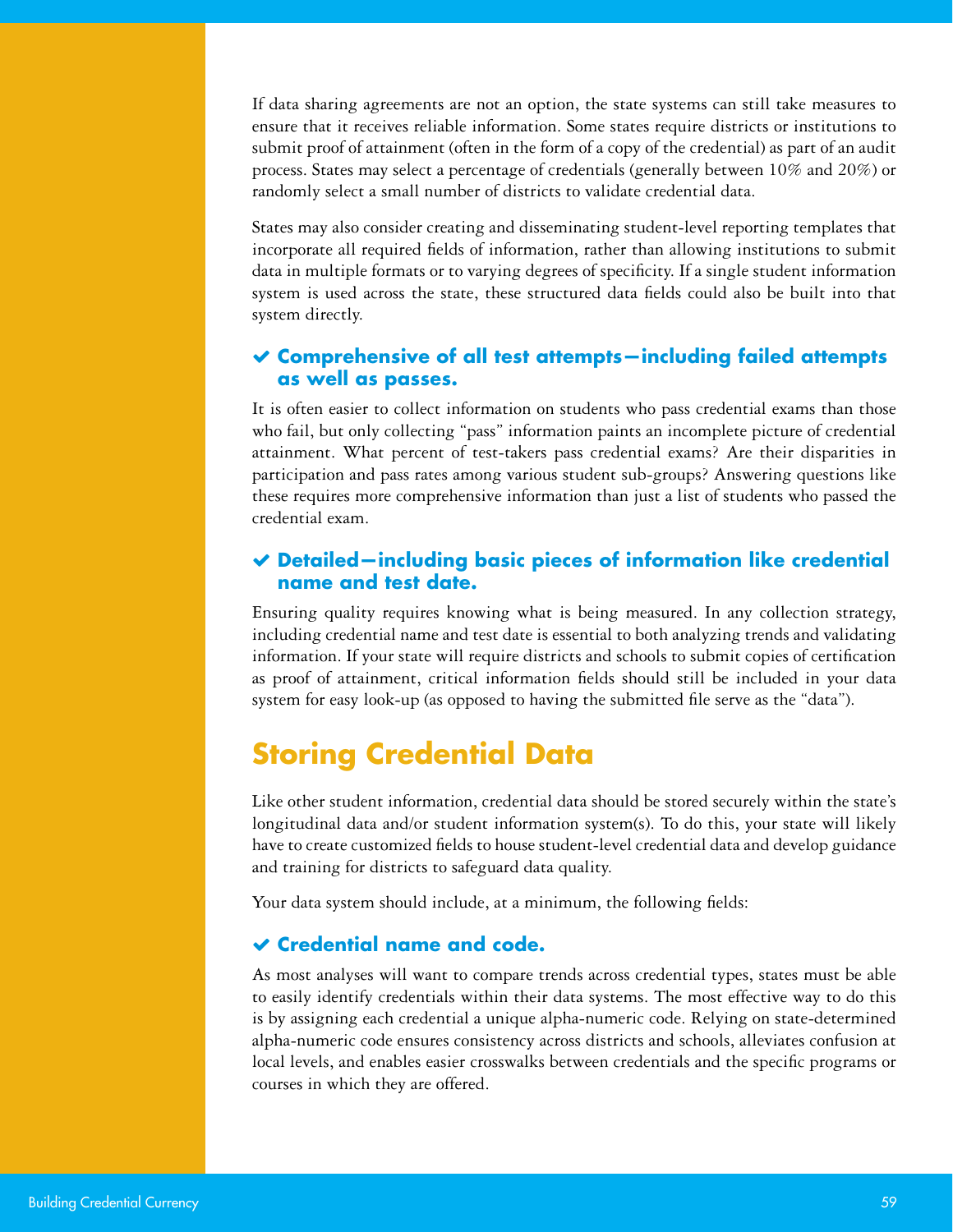#### **Test date.**

Storing the test date is not only essential for validating data accuracy, but may be useful if your system stores information on multiple testing attempts. If a student sits for the same credential exam more than once, your state may want to collect that information but use only the most recent test in its reporting.

#### **Attempt result (pass or fail).**

As noted above, having complete information about all credential exams attempted is essential for analyzing trends in participation, pass rates, etc.

#### **Related career pathway.**

If credentials are earned as part of a career pathway or CTE program of study, including this information in your data storage system can help your state team identify the pathways and programs that offer opportunities for embedding aligned non-degree credentials and/ or scaling student attainment of those credentials.

#### **(Recommended) Space to upload a file.**

If your validation strategy includes states providing copies of credentials earned, storing those files in the same system may increase efficiency in access.

### **Ensuring Accuracy**

To ensure that the information coming into your system from school- and district-level reporting is accurate, your state should also work to:

#### **Develop guidance for districts entering data into the student information system.**

Your state should develop specific guidance for districts on using and navigating the new credential-related fields. Guidance should include a crosswalk between alpha-numeric codes and their assigned credential name, directions on how and where to upload copies of credentials earned (if including in your system), protocols for assigning multiple credential attempts to a student profile, directions on how to batch upload multiple records if your system supports the functionality, and contact information in the event of additional questions.

#### **Conduct training sessions for local data coordinators.**

In addition to written guidance, your state should organize training sessions (either inperson training days and/or webinars) to orient local data coordinators to your reporting system and requirements. Training sessions should include a demonstration of the data entry process, tips for troubleshooting common errors, and ample time for questions from local attendees. If organizing training over webinars, consider recording the webinars and making the video available for individuals to refer back to later.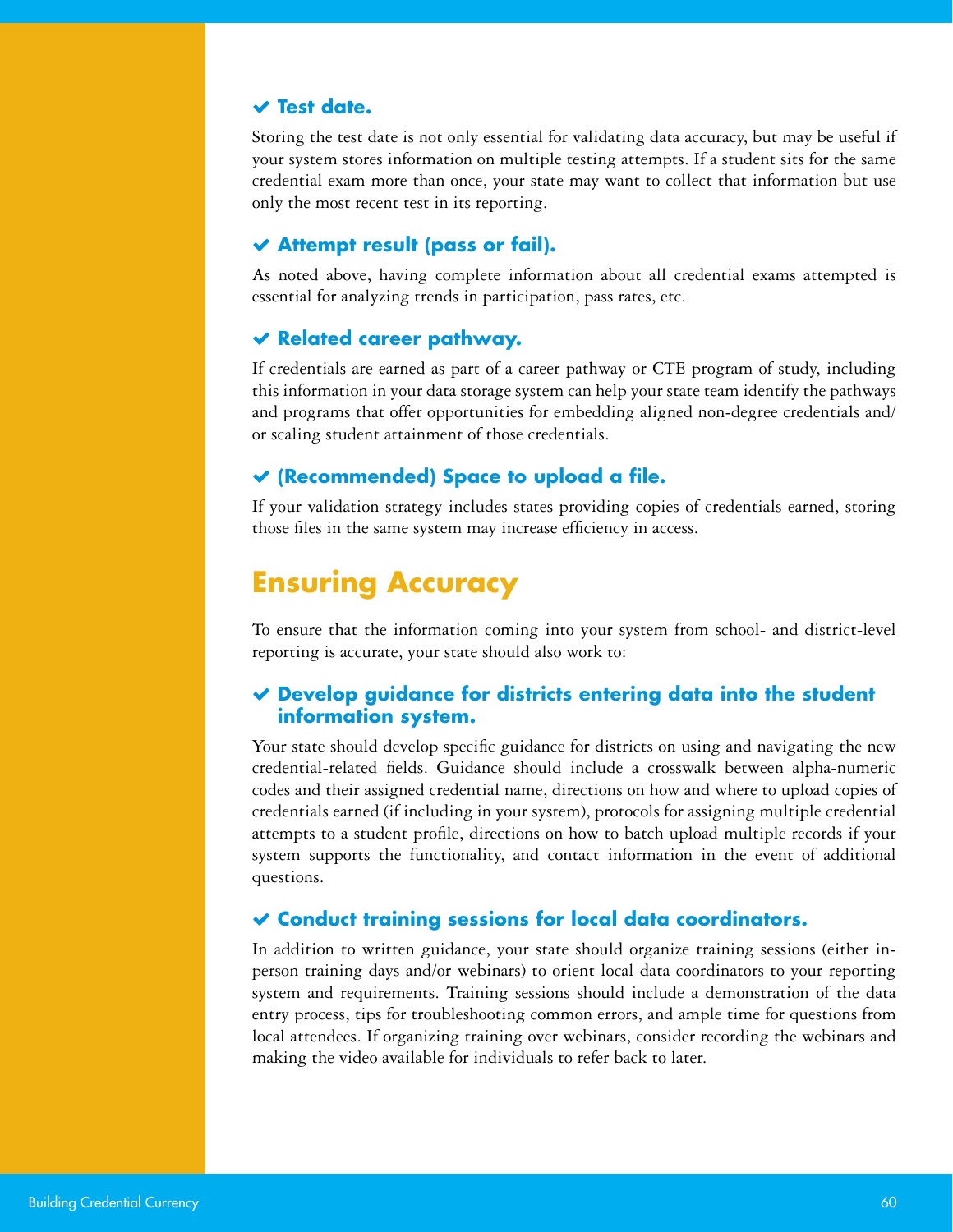#### **Work with state and/or local student information system vendors to pre-populate fields.**

Closed-choice fields—like the alpha-numeric codes assigned to each credential offered in your state—should be pre-populated in the system to reduce data entry errors. Prepopulated options should be reviewed regularly to ensure that all current options are available within the system and out-of-date field options are removed from the system.

## **Including Credential Data in Reporting and Accountability**

Ultimately, the incentive to offer and scale attainment of priority non-degree credentials rests in how your state team embeds credentialing data into its reporting and accountability systems. Through public reporting and accountability—which may be further tied to funding decisions, statewide awards, or public recognition—states can signal to its institutions that the attainment of high-value non-degree credentials is a significant priority.

To do this, your state will need to determine:

#### **The level(s) of accountability in which credential attainment lives, including:**

- $\triangleright$  School report cards and other public reporting
- ◆ Perkins accountability and reporting
- State accountability system
- Federal accountability system

#### **The process by which your reporting and/or accountability system(s) will distinguish priority non-degree credentials from lower-value opportunities.**

This is a critical step that will require careful consideration. Accountability and reporting systems provide clear signals of priorities to districts and schools and incentivize stakeholders to measure and monitor those priorities. Setting a high bar by clearly distinguishing highvalue credentials from the broader universe of credential options is imperative to protecting high expectations for all students.

To do this, your system(s) could choose to:

- **Limit reporting to only include the non-degree credentials that are aligned to in-demand, high-skill, high-wage occupations.** With this option, there is no need to distinguish priority non-degree credentials from other options, because your system only reports on and awards priority credentials.
- **Store and report data on all credentials to track high-value credential attainment against total credential attainment.** Even if your state does not want to include non-priority credentials in its accountability systems and decisionmaking, it may still be useful to track the attainment of all credentials. Realizing, for instance, that your state's overall credential attainment rate is much higher than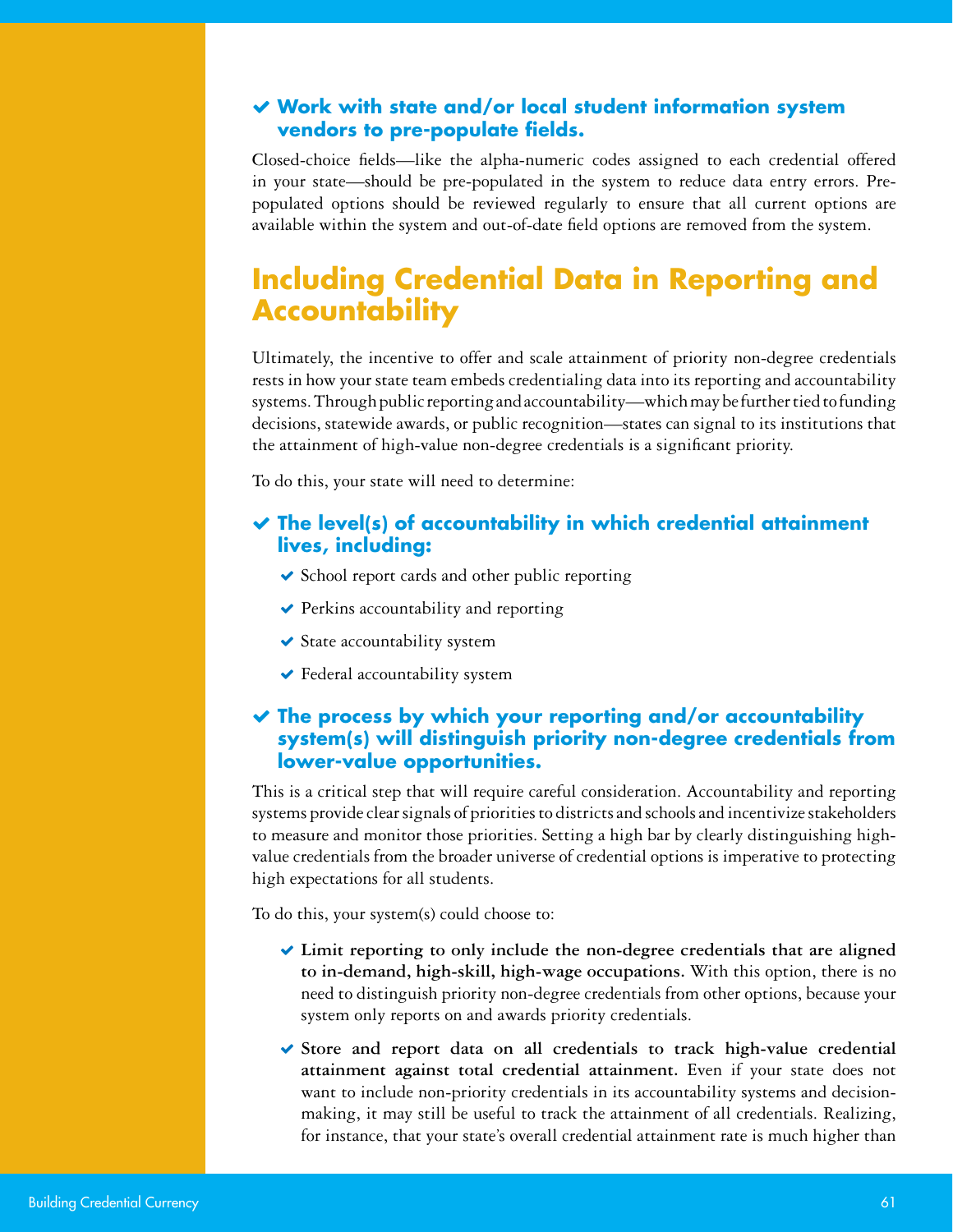its priority credential attainment rate may be useful to direct best practices and opportunity areas for bolstering high-value attainment. If your state will collect data on all credentials, make sure your data system includes an indicator for whether the credential is on your state's priority list.

 **Weigh credentials differently based on their alignment to in-demand, highskill, high-wage occupations.** If your state prefers to keep the full breadth of credentials in its reporting and accountability system(s), you may consider creating tiers for credential quality, whereby credentials closely aligned to in-demand, highskill, high-wage occupations translate to more points than credentials unaligned to your state's priority occupations.

#### **The denominator your state will use in reporting credential attainment data.**

How will your state frame credential attainment? Though there is no one "right" answer, the story your state will be able to tell depends significantly on the denominator chosen. Your state should be cognizant of what it wants to say about credential attainment and clearly communicate those parameters to readers.

Your state may choose a denominator from a number of options, including:

- ◆ Ninth grade cohort
- ◆ All graduating students
- ◆ All students enrolled in career pathways
- ◆ All CTE completers
- ◆ Only students who took in a credential exam
- Only students that passed a credential exam on the first attempt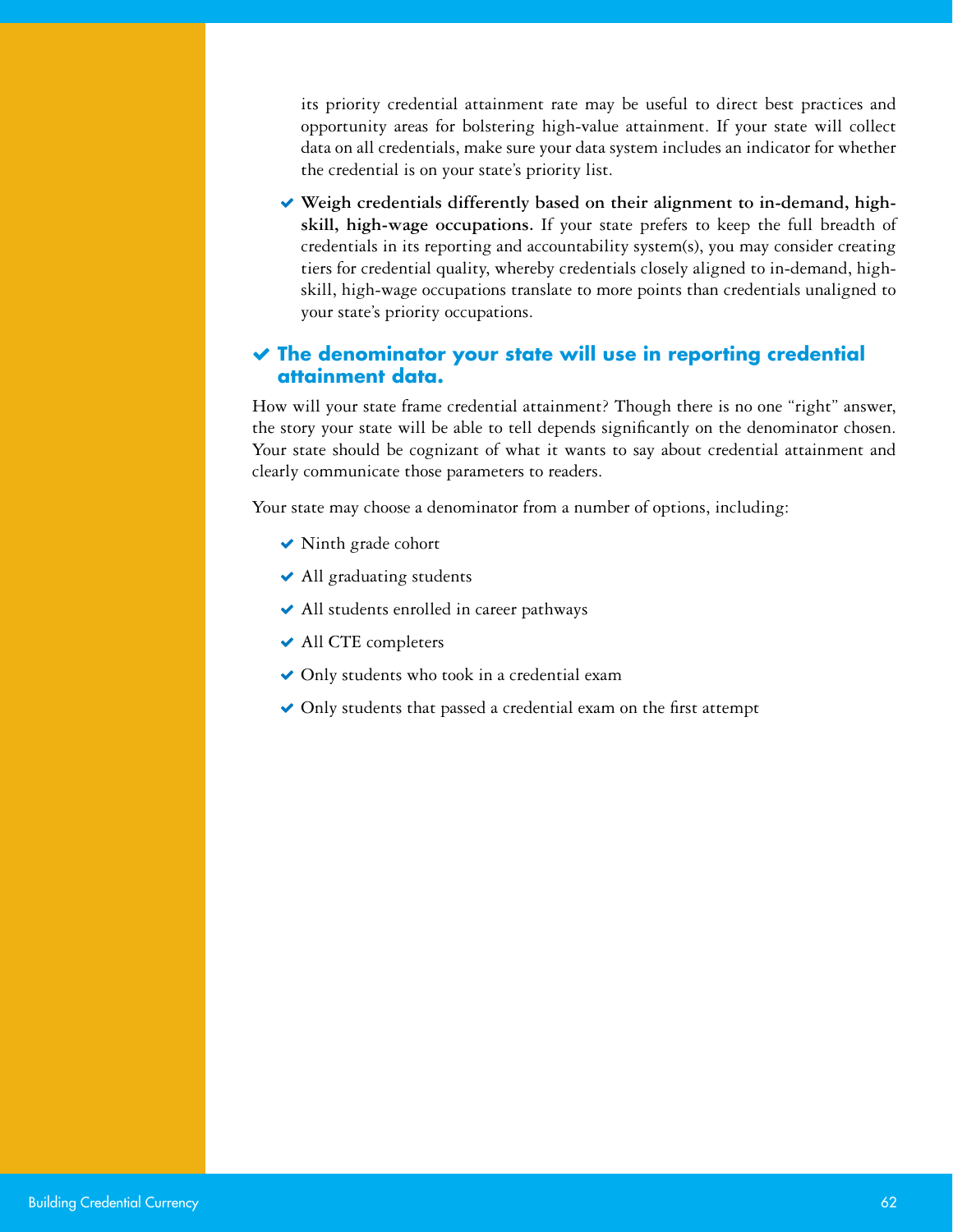#### <span id="page-62-0"></span>**Sample Data-Sharing MOU with Credentialing Exam Vendors9**

*To download a customizable version of this tool, visit [http://edstrategy.org/resource/building](http://edstrategy.org/resource/building-credential-currency/)[credential-currency/](http://edstrategy.org/resource/building-credential-currency/).*

This Memorandum of Agreement ("MOA") is entered into by and between the *[PARTY NAME]* (*"PARTY NAME"*), hereinafter referred to as "*[PARTY NICKNAME]*" and the *[STATE]* Department of Education, with offices located at *[ADDRESS]*, hereinafter referred to as "*[STATE DEPARTMENT OF EDUCATION ABBREVIATION]*."

#### 1. Project Overview and Statement of Work

Under the Family Educational Rights and Privacy Act ("FERPA") Section 99.31(a)(6)(i), *[PARTY NICKNAME]* agrees to disclose information to the "*[STATE DEPARTMENT OF EDUCATION ABBREVIATION]*" to provide information on student achievement of industry certifications.

#### *[Description of the purpose behind the study and each party's responsibility]*

It is the goal of the department that every student in *[STATE]* graduates high school prepared for postsecondary coursework and qualified for quality employment. To achieve this, high school students are encouraged to focus their elective credits on robust, career-aligned learning pathways. For students focusing in career and technical education ("CTE") through one of the programs of study in the 16 nationally recognized career clusters that the department promotes, robust learning pathways should culminate with the achievement of nationally recognized industry certifications, meaningful work- based learning experiences, and/or attainment of postsecondary credit hours through early postsecondary opportunities. As it pertains to industry certifications, all department-promoted certifications are aligned with postsecondary and employment opportunities and with the competencies and skills that students should have acquired through their chosen programs of study.

The purpose of this agreement is to share data about industry certification attainment and to be able to track how many students in *[STATE]* earn an industry certification upon high school graduation or immediately after high school graduation. It is the responsibility of the *[PARTY NICKNAME]* to send data to the *[STATE DEPARTMENT OF EDUCATION ABBREVIATION]* about individuals who take and individuals who pass *[NAME OF INDUSTRY CERTIFICATION]*annually. This data is to be sent to the*[STATE DEPARTMENT OF EDUCATION ABBREVIATION]* no later than September 1 of each year for the prior year information. It is the responsibility of the *[STATE DEPARTMENT OF EDUCATION ABBREVIATION]* to match the data submitted from *[PARTY NICKNAME]* to the student information on file to determine how many students in *[STATE]* graduate with an industry certification.

This sample data sharing agreement is based on the agreements that the Tennessee Department of Education has in place with multiple credential vendors.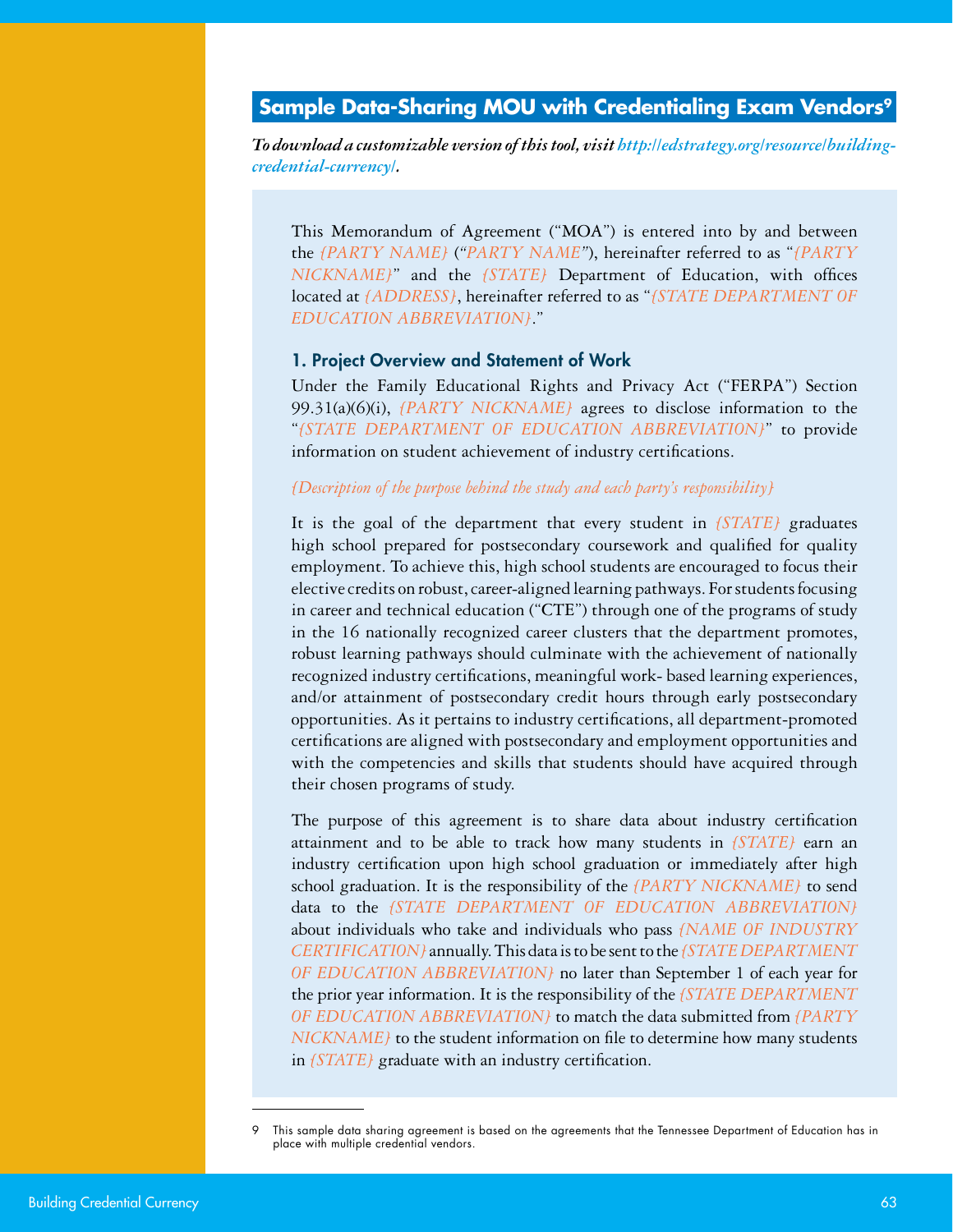#### 2. Definitions

Wherever used in the MOA, the following words and terms will have the respective meanings ascribed to them as follows:

- 2.1 **"Confidential Information"** means any personally identifiable student information including that derived from education records as determined under FERPA. Confidential data shall not include personally identifiable teacher evaluation data or student free and/or reduced price lunch status.
- 2.2 **"Reports"** means any reports developed by *[PARTY NICKNAME]* and accompanying materials. The types of reports and the data contained within these reports will be determined by the *[PARTY NICKNAME]* and *[STATE DEPARTMENT OF EDUCATION ABBREVIATION]*.
- 2.3 **"Data"** means all information, records, files, and data used by the *[PARTY NICKNAME]* and provided to *[STATE DEPARTMENT OF EDUCATION ABBREVIATION]*. Data may include individual level Confidential Information.
- 2.4 **"Third Party"** means any person or organization other than the *[PARTY NICKNAME]*.
- 2.5 **"Industry Certification"** refers to the certificate or credential issued by the *[PARTY NICKNAME]*.
- 2.6 **"Sat for"** refers to the individuals who actually took the certification exam as issued through the *[PARTY NICKNAME]*.
- 2.7 **"Passed"** refers to individuals who sat for and successfully completed the industry certification as issued through the *[PARTY NICKNAME]*.
- 2.8 **"CTE"** means Career and Technical Education.
- 2.9 **"Testing Site"** means the location at which an individual sat for the industry certification.
- 2.10**"Testing Date"** refers to the date the individual sat for the industry certification.
- 2.11**"Score/Certification Status"** refers to the result of the individual's performance on the industry certification.

#### 3. Period of Performance

The Period of Performance of this MOA is January 21, 2016 to September 30, 2021 ("MOA End Date"). The MOA End Date may be extended only by mutual written agreement of the Parties.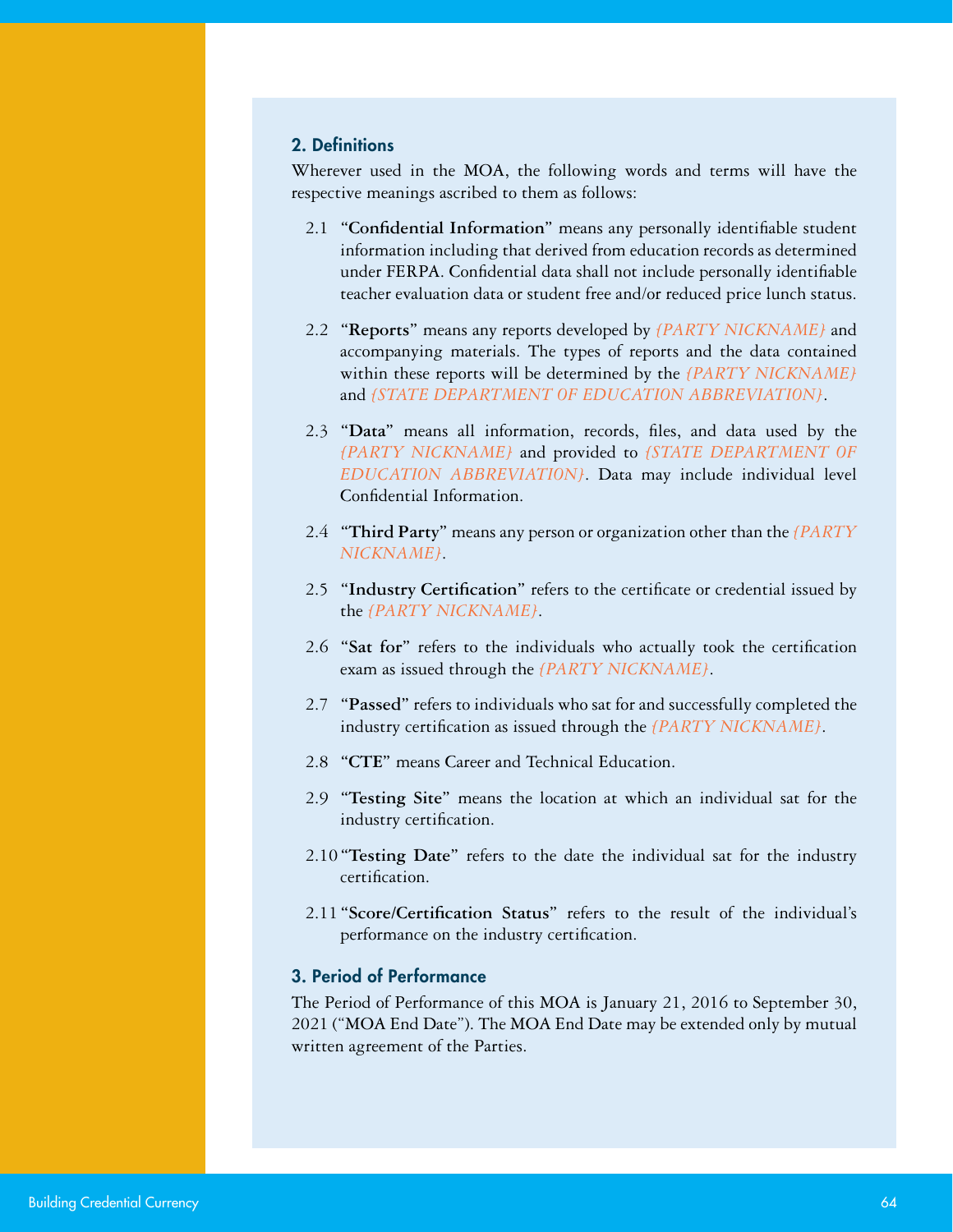#### 4. Dates and Types of Data Requested

Data to be transferred pursuant to this agreement:

#### *[Description of the data and data variable to be requested]*

Industry certification attainment of individuals from September 2 to September 1 of the following year to be submitted annually on September 1.

Data submitted should include the following (if available):

- First name
- Middle name
- Last name
- Home address
- Home ZIP code
- Birth month
- Birth day

#### 5. Data Agreement

The *[PARTY NICKNAME]* agrees to send confidential data to *[STATE DEPARTMENT OF EDUCATION ABBREVIATION]*, and to observe the following security provisions when transferring and reporting data. These provisions set forth are subject to Federal and State confidentiality laws and ensure that the required confidentiality of personally identifiable information is always maintained.

#### *Transfer*

- 5.1 All data transfers will be encrypted with a minimum of 128 bits and uploaded to the *[STATE DEPARTMENT OF EDUCATION ABBREVIATION]* secure server/Secure File Transfer Pathway (SFTP).
- 5.2 Additional modes of data transfer may be identified and requested over the duration of the MOA.

#### *Outline of the Data Flow*

- 5.3 A representative of the *[PARTY NICKNAME]* must sign this MOA along with the representative of the *[STATE DEPARTMENT OF EDUCATION ABBREVIATION].*
- 5.4 Data will be used *only* for analyses that respect privacy and confidentiality of all concerned parties including individuals, students, teachers, classrooms, schools, districts, intermediate school districts, and the State of *[STATE].*

● School district (if available)

● Social Security (if available)

● Birth year

- Testing site (if available)
- Testing date (if available)
- Score/certification status